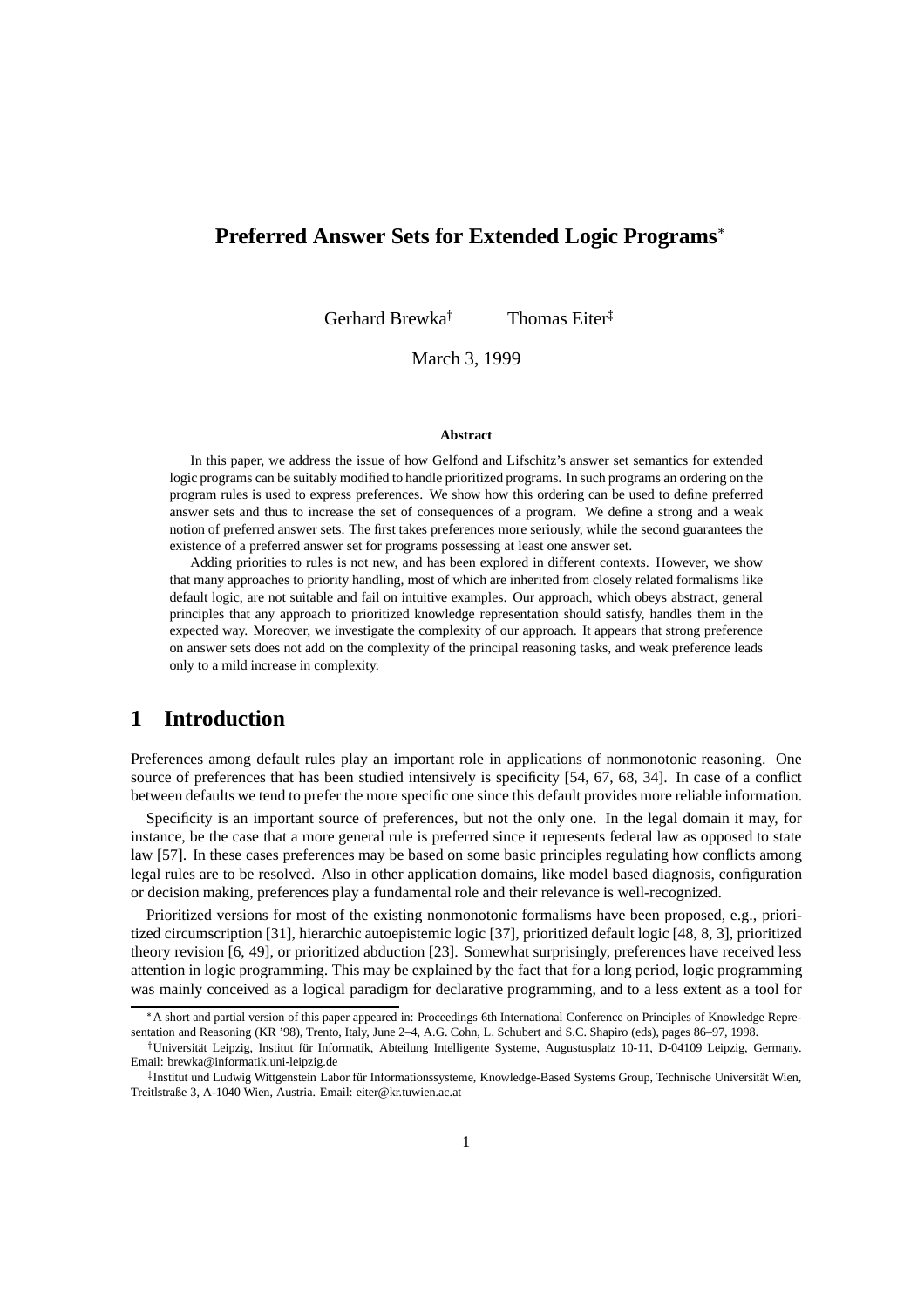knowledge representation and reasoning. However, in the recent past, it has become evident that logic programming can serve as a powerful framework for knowledge representation, cf. [28, 4]. If logic programming wants to successfully stand this challenge, it must provide the features which have been recognized as indispensable in the context of knowledge representation. One such feature is the possibility to handle specificity and priority of knowledge.

This motivates an investigation of the possibilities to enhance logic programs with priorities. In a previous paper [9], one of the authors has defined a prioritized version of well-founded semantics for extended logic programs. In the present paper, we investigate prioritized programs under answer set semantics [30], which is regarded as the second standard semantics for extended logic programs. Notice, however, that the approach in the present paper is not a simple extension of the previous approach: it is based on different philosophical grounds.

Let us first characterize somewhat more precisely what we want to achieve. We consider programs supplied with priority information, which is given by a supplementary strict partial ordering of the rules. This additional information is used to solve potential conflicts; that is, we want to conclude more than in standard answer set semantics. On the other hand, unless the program with the given preference information is unsatisfiable (in a sense to be made precise) we want to conclude only literals that are contained in at least one answer set. The best way to achieve these goals is to use the preferences on rules for selecting a subset of the answer sets, which we call the *preferred answer sets*. The definition of preferred answer sets is thus one of the main contributions of this paper.

To give the flavor of our approach, we consider a simple motivating example. The following logic program represents the classical birds & penguins example:

| (1) | $peng(tweety) \leftarrow$                        |
|-----|--------------------------------------------------|
| (2) | $bird(tweety) \leftarrow$                        |
| (3) | $\neg flies(x) \leftarrow not files(x), peng(x)$ |
| (4) | $flies(x) \leftarrow not \neg files(x), bird(x)$ |

This program has two answers sets:  $A_1 = \{peng(tweety), bird(tweety), \neg flies(tweety)\}$  and  $A_2 =$  ${peng(tweety), bird(tweety), flies(tweety)}$  (for precise definitions, see Section 2).

Now let us assume that the rule numbers express priorities, such that rule (1) has the highest priority and rule (4) the lowest. Then, the answer set  $A_2$  is no longer intuitive: indeed,  $flies(tweety)$  is concluded by applying rule (4); on the other hand, the rule (3) has higher priority than (4), and thus  $\neg flies(tweety)$  should be concluded. Our approach handles this example as desired, as  $A_1$  is the preferred answer set.

As mentioned before, a number of prioritized versions of default logic [60] have been defined. It is wellknown that extended logic programs can be translated to default theories in a straightforward manner, cf. [30, 48], and that the answer sets of a program are in one-to-one correspondence with the extensions of the respective default theory. One may thus conclude that the existing proposals for prioritized default logics, e.g. [48, 8, 3, 61, 18], are sufficient to specify preferred answer sets. However, it turns out that all these approaches are unsatisfactory. This will be demonstrated in Section 3 and Section 9. The intuitive reason for the failure of these approaches is that some of them implicitly recast Reiter's default logic to a logic of graded beliefs, while others overly enforce the application of rules with high priority, which leads to counterintuitive behavior.

Our approach takes a different perspective, which is dominated by the following two main ideas. The first is that the application of a rule with nonmonotonic assumptions means to jump to a conclusion, and this conclusion is yet another assumption which has to be used globally in the program for the issue of deciding whether a rule is applicable or not. The second is that the rules must be applied in an order compatible with the priority information. We take this to mean that a rule is applied *unless it is defeated via its assumptions by rules of higher priorities.* This view is new and avoids the unpleasant behavior which is present with the other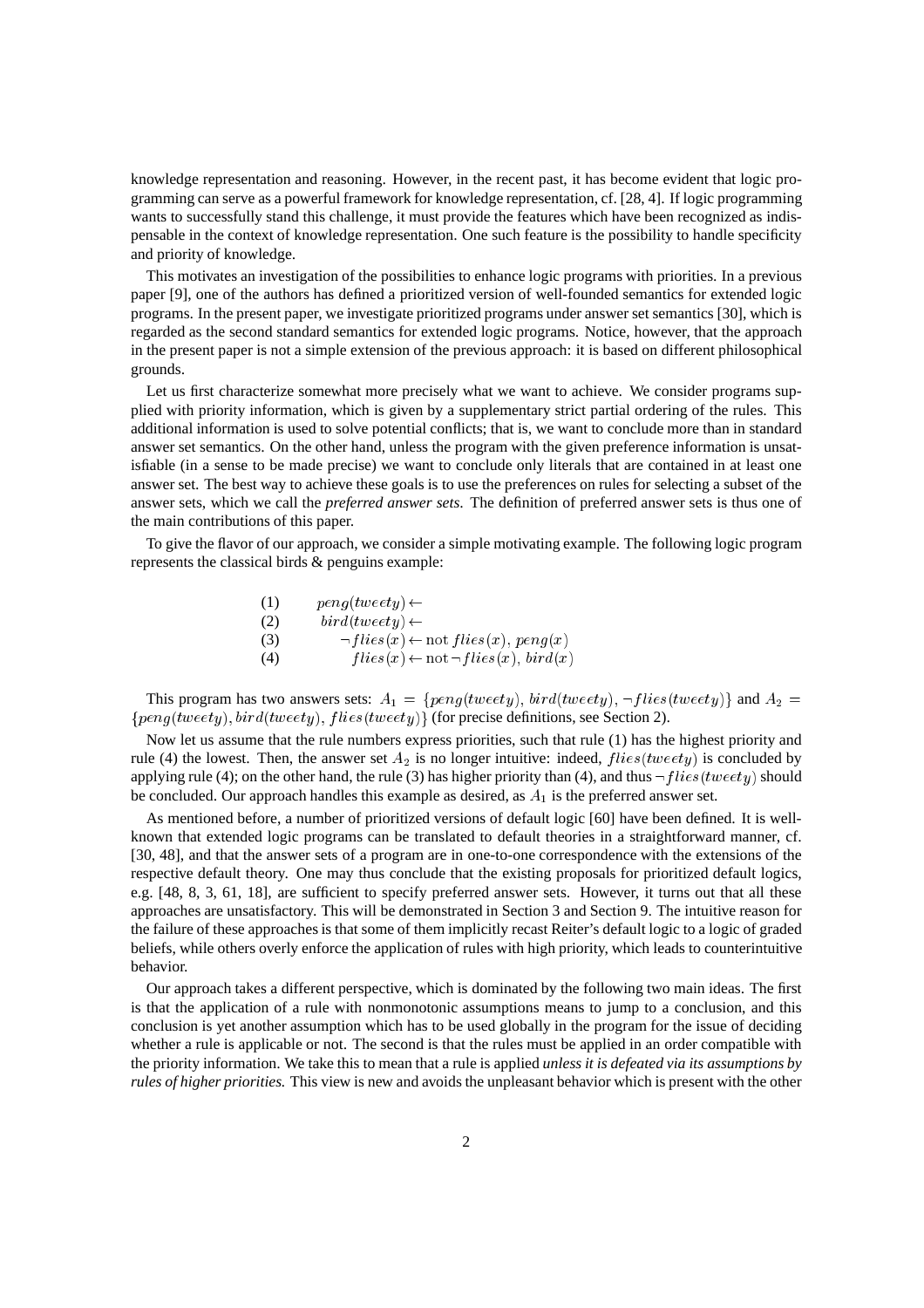approaches. Our formalization of these ideas involves a dual of the standard Gelfond-Lifschitz reduction and a certain operator used to check satisfaction of priorities.

At this point the reader might ask a methodological question: how can we be sure that the approach presented here, even if it performs better than existing approaches on several examples, will not fail on future examples? Is what we propose an ad hoc fix that will need further fixing after a short period of time in the light of new examples?

This is certainly a concern which needs to be taken very seriously. In order to base our approach on firmer ground, we set forth some abstract principles that, as we believe, any formalization of prioritized logic programs should satisfy, and in a wider context related formalisms for knowledge representation as well. We demonstrate that our approach satisfies these principles, while other approaches fail on them. The investigation of abstract principles for priorities in knowledge representation formalisms is to the best of our knowledge novel and constitutes another contribution of this paper. We certainly do not claim our principles to be complete in any reasonable sense – an exhaustive investigation of this issue is a comprehensive task of its own, comparable to analogous studies in the field of nonmonotonic reasoning [1, 19, 20, 39, 36, 43]. Nevertheless, we believe that considering such abstract principles as a coherence check is an important step into the right direction, leading to a more effective and focused development of prioritized frameworks.

The remainder of this paper is organized as follows. The next section recalls the definitions of extended logic programs and introduces basic notations. Section 3 introduces two basic principles for preference handling in rule based nonmonotonic systems, reviews some approaches to prioritized default logic and demonstrates that they fail to satisfy the principles.

In Section 4, we then present our approach, by introducing the concept of preferred answer sets. We demonstrate the approach on a number of examples, and investigate in Section 5 its properties. As it appears, preferred answer sets are in some contexts too strict, and a program which has an answer set may lack having a preferred one. In order to handle this problem, we define in Section 6 also a weak notion of preferred answer sets. Intuitively, the strong notion of answer sets takes preferences more seriously, which may lead to a situation in which the priorities are incompatible with the answer set condition; this is avoided in the weaker notion.

In Section 7, we address the issue of computing preferred and weakly preferred answer sets. We describe algorithms and analyze the complexity of our approach, where we focus on the propositional case. It appears that strong preference does not add to the complexity of answer sets in the most important reasoning tasks, and that weak preference leads only to a mild increase of complexity. In particular, all considered reasoning problems are in the polynomial time closure of NP. Section 8 demonstrates how the preferred answer set approach can be applied to problems in qualitative decision making. Section 9 discusses related work, and Section 10 concludes the paper by considering possible extensions and outlining further work.

In order to increase readability and not to distract from the flow of reading, proofs of technical results have been moved to the appendix, with the exception of short proofs and those which, as we think, should be seen together with the result.

## **2 Preliminaries and Notation**

We assume that the reader is familiar with the basic conceptsto of logic programming; see [42] for background. In the present paper, we focus on extended logic programs as in [30], which have two kinds of negation.

As usual, let  $\mathcal L$  be an underlying countable first-order language. Unless stated otherwise,  $\mathcal L$  is the language generated by the program or rule base under consideration.

A *rule* r is a formula

$$
c \leftarrow a_1, \dots, a_n, \text{not } b_1, \dots, \text{not } b_m \tag{1}
$$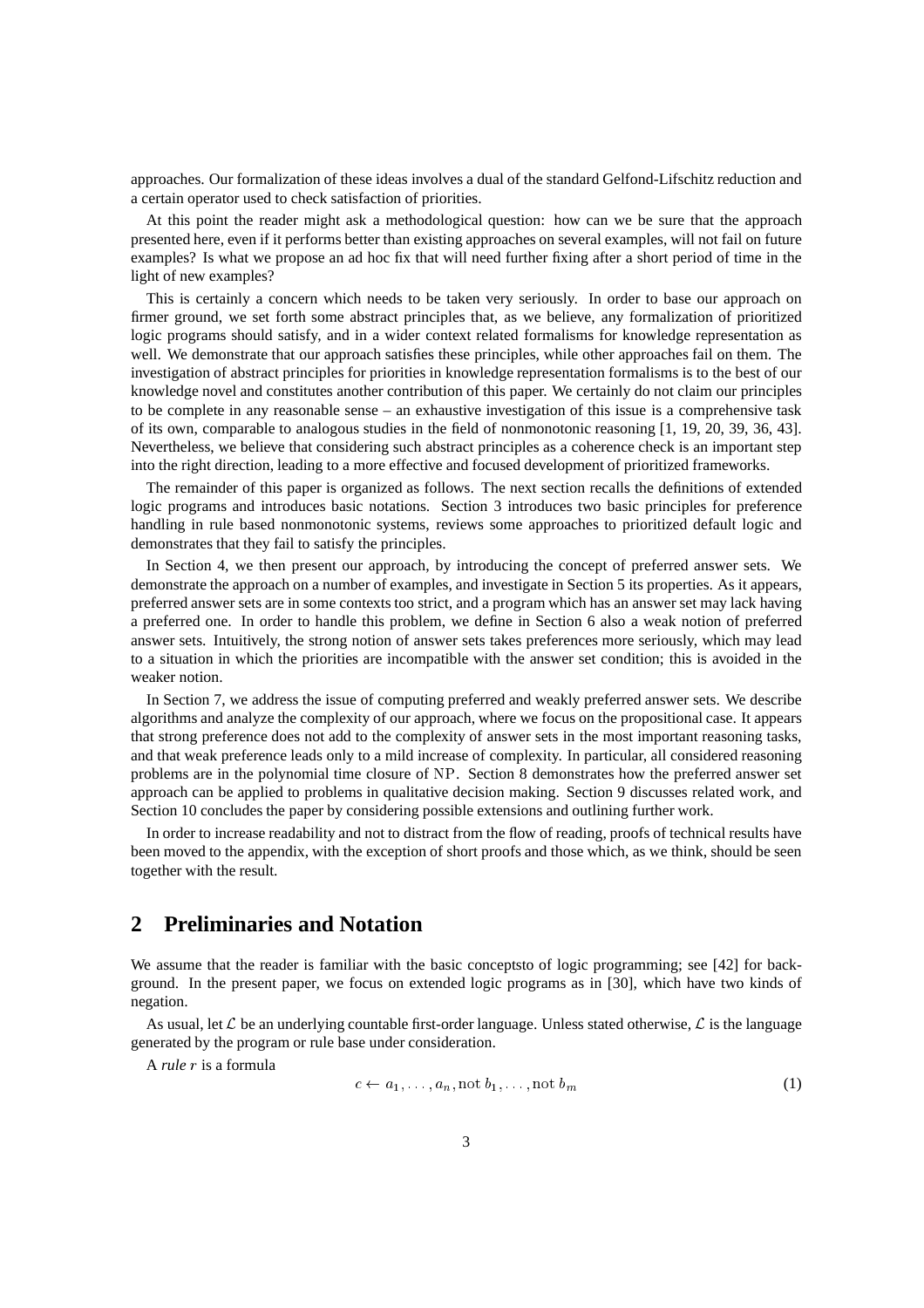where the  $a_i, b_j$  and c are classical literals, i.e., either positive atoms or atoms preceded by the classical negation sign  $\neg$ . We denote by  $head(r)$  the head of rule r. The symbol not denotes negation by failure (*weak negation*), while  $\neg$  denotes *strong negation* (sometimes called explicit negation). We will call  $a_1, \ldots, a_n$  the *prerequisites* of the rule and use  $pre(r)$  to denote the set of prerequisites of r. A rule is called *prerequisitefree*, if  $n = 0$ .

A *rule base* <sup>R</sup> is a (possibly infinite) collection of rules; an *extended logic program* (*logic program* or *program*, for short) P is a finite rule base.<sup>1</sup> As usual, a rule (resp. rule base, program) is *ground*, if no variable occurs in it; a rule base (resp., program) is prerequisite-free, if all rules in it are prerequisite-free.

For a rule base R, we denote by  $R^*$  the ground instantiation of R over the Herbrand universe of the language  $\mathcal{L}$ . Moreover, we denote by Lits the set of all classical ground literals of  $\mathcal{L}$ .

We say a rule r of the form (1) is *defeated by a literal*  $\ell$ , if  $\ell = b_i$  for some  $i \in \{1, \ldots, m\}$ , and we say it is *defeated by a set of literals* X, if X contains a literal that defeats r.

Let us recall the definition of the answer set semantics for extended logic programs [30]. Answer sets are defined in analogy to stable models [29], but taking into account that atoms may be preceded by classical negation.

**Definition 2.1** *Let* R *be a collection of ground rules, and let*  $X \subseteq$  *Lits be a set of ground literals. The reduct* of  $R$  with respect to  $X$  (for short,  $X$ -reduct of  $R$ ), denoted  $R^X$ , is the collection of rules resulting from  $R$  by

П

- *deleting each rule which is defeated by* X*, and*
- *deleting all weakly negated literals from the remaining rules.*

This reduction of R is often called *Gelfond-Lifschitz reduction*, after its inventors [29].

**Definition 2.2** *Let* R *be a collection of ground rules without weak negation. Then,*  $C_n(R)$  *denotes the smallest set*  $S \subseteq$  *Lits of ground literals such that* 

- *1.* S is closed under R, i.e., for any rule  $a \leftarrow a_1, \ldots, a_n$  in R, if  $a_1, \ldots, a_n \in S$ , then  $a \in S$ ; and
- 2. *S* is logically closed, i.e., either *S* is consistent or  $S = Lits$ .

**Definition 2.3** Let R be a collection of ground rules. Define an operator  $\gamma_R(X)$  on the sets X of ground *literals as follows:*

$$
\gamma_R(X) = Cn(R^X)
$$

*Then, a set X of ground literals is an answer set of R iff*  $X = \gamma_R(X)$ *.* 

*The collection of answer sets of* <sup>R</sup> *is denoted by* AS(R)*. For an arbitrary logic program* <sup>P</sup> *, the collection of answers sets*  $AS(P)$  *is given by*  $AS(P) = AS(P^*).$ 

A ground literal L is a consequence of a program P under answer set semantics, denoted  $P \models L$ , iff L is contained in all answer sets of  $P$ . For more on answer sets, consult [30].

We illustrate the definitions using the birds & penguins example from above.

**Example 2.1** Consider the program P containing the following rules:

 $peng(tweety) \leftarrow \neg flies(x) \leftarrow not files(x), peng(x)$  $bird(tweety) \leftarrow$   $flies(x) \leftarrow not \neg files(x), bird(x)$ 

This program has two answer sets, namely  $A_1 = \{peng(tweety), bird(tweety), \neg flies(tweety)\}$  and  $A_2 = \{peng(tweety), bird(tweety), flies(tweety)\}.$  Indeed, the  $A_1$ -reduct of  $P^*$  is the program:

 $peng(tweety) \leftarrow$ 

<sup>&</sup>lt;sup>1</sup>Like other authors, we reserve the term logic program for a finite collection of rules. This conforms with the view that a program should be a finite object. Other authors consider logic programs that are (restricted) recursive sets of rules, cf. [45]. The term "program" seems inappropriate for any non-recursive collection of clauses.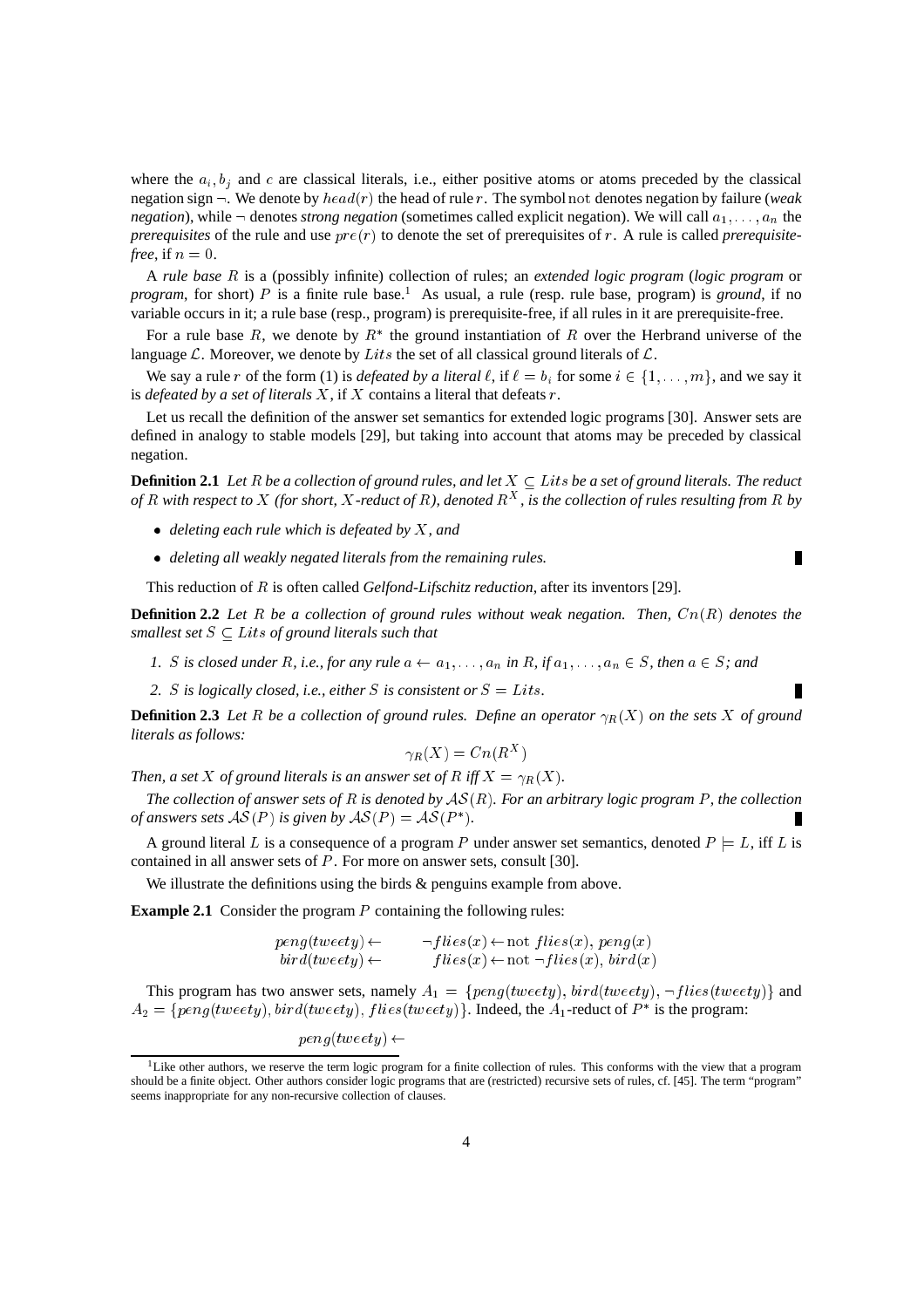$bird(tweety) \leftarrow$  $\neg flies(tweety) \leftarrow peng(tweety)$ 

Applying  $Cn(\cdot)$  to this program yields  $Cn(P^{*A_1}) = \{peng(tweety), bird(tweety), \neg flies(tweety)\}$  $A_1$ . Thus,  $\gamma_{P^*}(A_1) = A_1$ , which means that  $A_1$  is an answer set of P. Similarly, the  $A_2$ -reduct of  $P^*$  is the program:

> $peng(tweety) \leftarrow$  $\boldsymbol{bird}(tweety) \leftarrow$  $flies(tweety) \leftarrow bird(tweety)$

Applying  $Cn()$  to this program yields {peng(tweety), bird(tweety), flies(tweety)}. Thus,  $\gamma_{P^*}(A_2)$  =  $A_2$ , and hence  $A_2$  is an answer set of P. Clearly no further answer set exists.

Therefore, neither  $P \models files(tweety)$  nor  $P \models \neg files(tweety)$  holds; both literals  $files(tweety)$  and  $-flies(tweetu)$  are unknown.

# **3 Problems with Existing DL-Approaches**

Different prioritized versions of Reiter's default logic [60] have been proposed in the literature, e.g. [48, 8, 3, 61, 18]. We will show that all of them suffer from weaknesses and thus cannot serve –via the standard translation from extended logic programs to default theories– as a satisfactory specification of preferred answer sets.

## **3.1 Principles for priorities**

Before discussing these approaches, we want to formulate two principles which as we believe should be satisfied by any system which is based on prioritized defeasible rules. Since we want our principles to cover different approaches like default logic, prioritized logic programs, etc. we use in this section the generic terms *belief set* (for extension, answer set, . . . ) and *prioritized theory* (for prioritized default theory, prioritized logic program,. . . ) in our formulations.

The first principle can be viewed as a meaning postulate for the term "preference" and states a minimal requirement for preference handling in rule based systems:

**Principle I.** Let  $B_1$  and  $B_2$  be two belief sets of a prioritized theory  $(T, \leq)$  generated by the (ground) rules  $R \cup \{d_1\}$  and  $R \cup \{d_2\}$ , where  $d_1, d_2 \notin R$ , respectively. If  $d_1$  is preferred over  $d_2$ , then  $B_2$  is not a (maximally) preferred belief set of  $T$ .

In this context, a rule r is said to be *generating* with respect to a belief set B, if the prerequisites of r are in B and  $B$  does not defeat  $r$ . It is hard to see how the use of the term "preference among rules" could be justified in cases where Principle I is violated.

The second principle is related to relevance. It tries to capture the idea that the decision whether to believe a formula p or not should depend on the priorities of rules contributing to the derivation of p only, not on the priorities of rules which become applicable when  $p$  is believed:

**Principle II.** Let B be a preferred belief set of a prioritized theory  $(T, <)$  and r a (ground) rule such that at least one prerequisite of r is not in B. Then B is a preferred belief set of  $(T \cup \{r\}, \lt')$  whenever  $\lt'$ agrees with  $\lt$  on priorities among rules in  $T$ .

Thus, adding a rule which is not applicable in a preferred belief set can never render this belief set nonpreferred unless new preference information changes preferences among some of the old rules (e.g. via transitivity). In other words, a belief set is not blamed for not applying rules which are not applicable.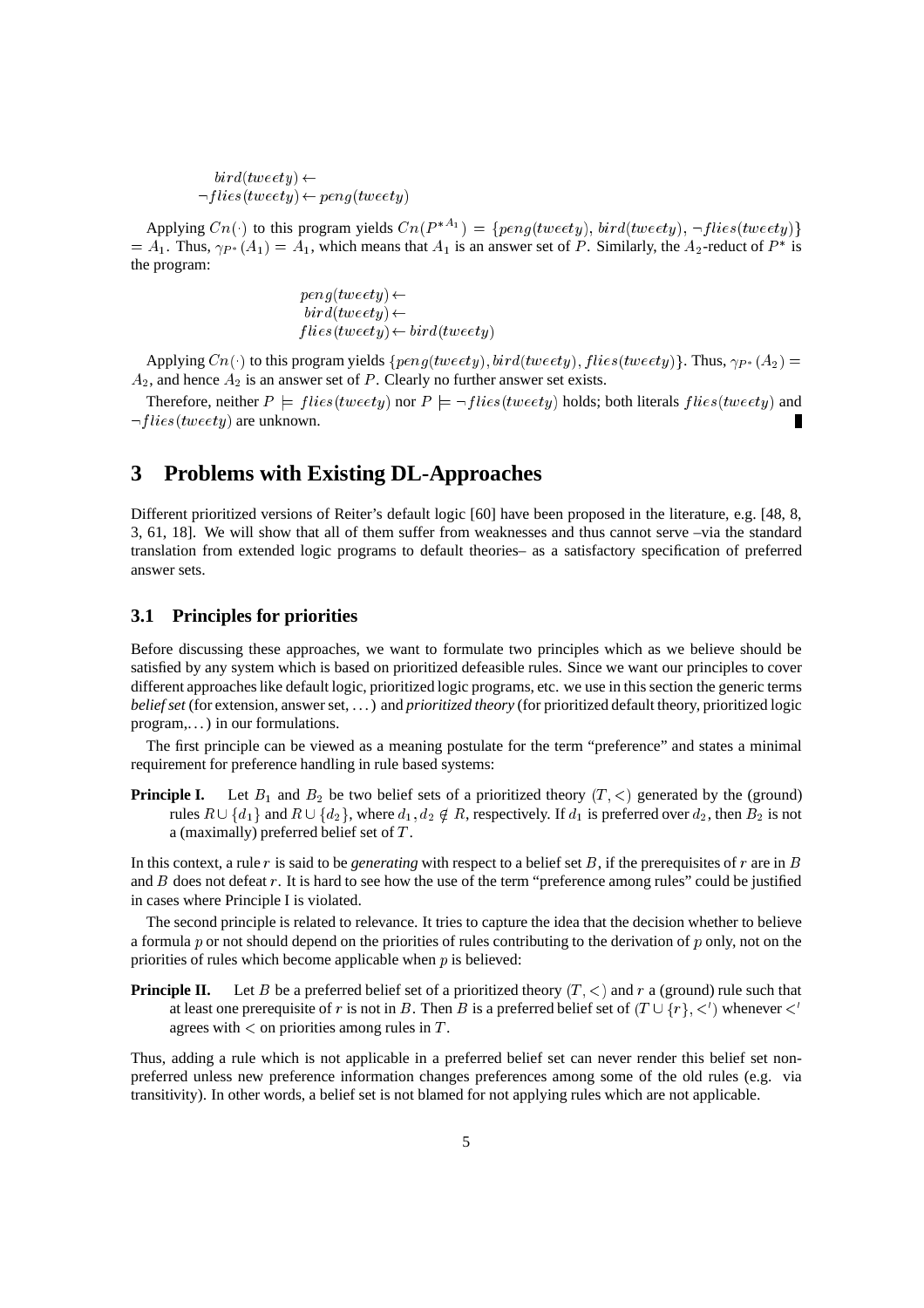We will see that most of the existing treatments of preferences for default logic, described in [48, 8, 3, 61], violate one of these principles. As mentioned in the introduction, we think that any formalization of prioritized logic programs should satisfy the above principles. Even if the reader does not subscribe to this view, the above and similar principles are still of interest as they may be used for classifying different patterns of reasoning.

## **3.2 Control of Reiter's quasi-inductive definition**

The first group of proposals [48, 8, 3] uses preferences to control the quasi-inductive definition of extensions [60]: in each step of the generation of extensions the defaults with highest priority whose prerequisites have already been derived are applied. Now what is wrong with this idea? The answer is: the preferred extensions do not take seriously what they believe. It may be the case that a less preferred default is applied although the prerequisite of a conflicting, more preferred default is believed in a preferred extension. As we will see, this can lead to situations where Principle I is violated.

The mentioned approaches differ in technical detail. We do not present the exact definitions here; instead, we will illustrate the difficulties using an example for which all three approaches obtain the same result.

**Example 3.1** Assume we are given the following default theory:<sup>2</sup>

$$
\begin{array}{c} (1) \ a:b/b \\ (2) \ true: \neg b/\neg b \\ (3) \ true: a/a \end{array}
$$

Assume further that (1) is preferred over (2) and (2) over (3). This default theory has two Reiter extensions, namely  $E_1 = Th(\lbrace a, b \rbrace)$ , which is generated by rules (1) and (3), and  $E_2 = Th(\lbrace a, \neg b \rbrace)$ , which is generated by rules (2) and (3). The single preferred extension in the approaches mentioned above is  $E_2$ . The reason is that the prerequisite of (2) is derived before the prerequisite of (1) in the construction of the extension. The approaches thus violate Principle I.

This unpleasant behavior of selecting  $E_2$  in the previous example was already observed in [8]. In that paper, the author tried to defend his approach arguing that there is only weak evidence for the literal  $a$  in our example. We revise our view, however, and do not support this argument any longer. After all, default logic is not a logic of graded belief where degrees of evidence should play a role. Default logic models acceptance of belief based on defeasible arguments. Since a is an accepted belief, rule (1) should be applied and  $E_1$  should be the preferred extension in the example.

## **3.3 Rintanen's approach**

An entirely different approach was proposed by Rintanen in [61] for normal default logic, which has been extended to full default logic in [62]. Rintanen uses a total order on defaults to induce a lexicographic order on extensions.

Call a default rule  $r = \alpha : \beta_1, \dots, \beta_n/\gamma$  *applied* in a set of formulas E (denoted *appl*(*r*, E)), if  $E \models \alpha$  and  $\{\neg \beta_1, \ldots, \neg \beta_n\} \cap E = \emptyset$  holds. Denote by  $appl(r, E, E')$  that  $appl(r, E)$  is true and  $appl(r, E')$  is false.

Then, an extension E of the default theory  $\Delta = (W, D)$  is a preferred extension with respect to a partial ordering  $\lt$  on D, if there exists a strict total ordering  $\lt'$  compatible with  $\lt$ , such that for all extensions E' of  $\Delta$  and default rules  $r \in \Delta$ , it holds that  $app(r, E', E)$  is true only if there is some default rule  $r' \in D$  such that  $r' < r$  and  $app(r', E, E')$  is true. In other words, E is preferred if we can arrange the rules in a total

<sup>&</sup>lt;sup>2</sup>We assume that the reader knows the basic to of standard default logic [60]; informally, a default rule  $a:b/c$  corresponds to the clause  $c \leftarrow \text{not} \neg b, a$ .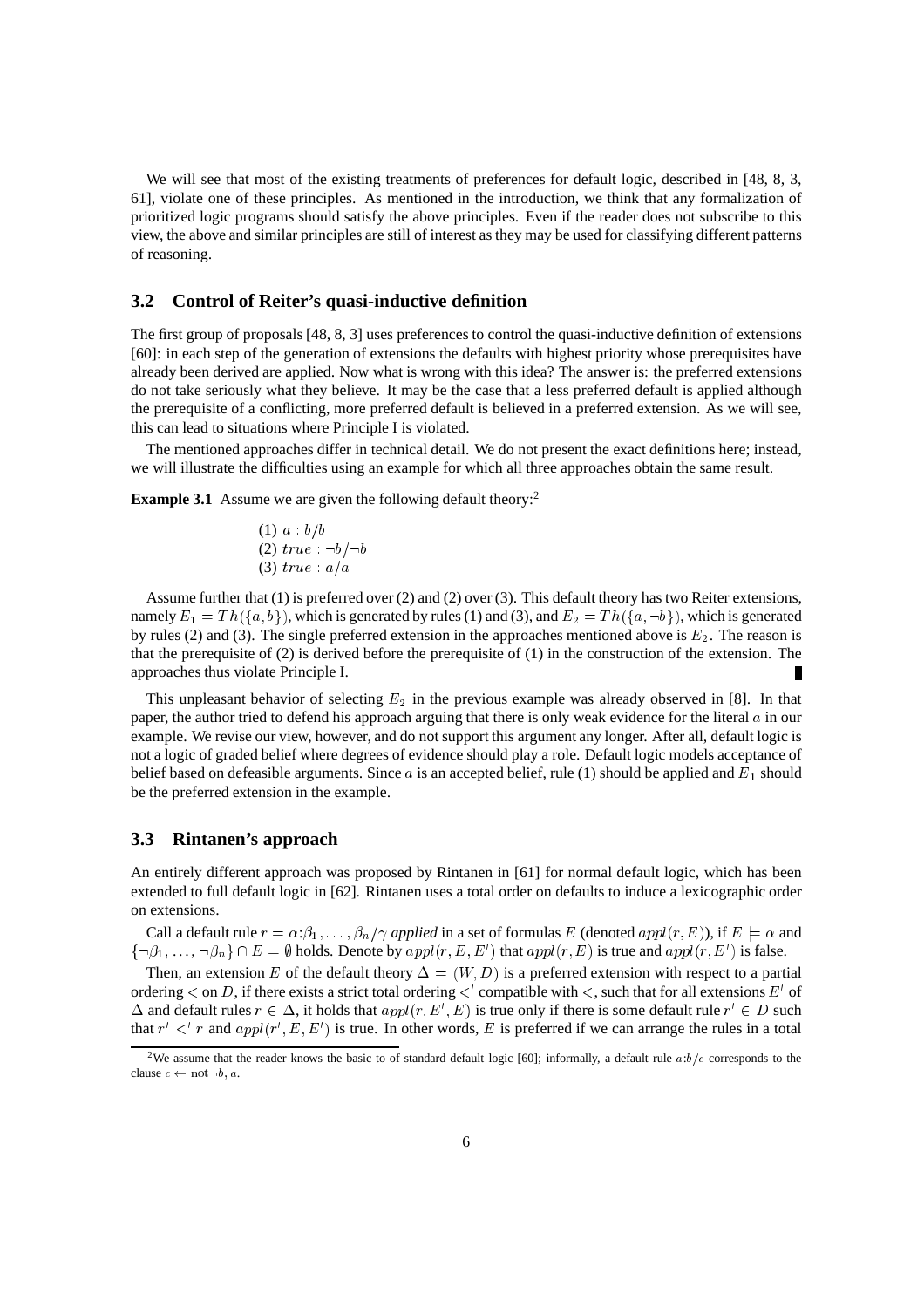ordering such that any rule r applied in an arbitary extension  $E'$  is either applicable in  $E$ , or it is preceded by a rule  $r'$  that is applied in E but not in  $E'$ .

Unfortunately, also this approach leads to counterintuitive results and to a violation of our principles.

**Example 3.2** Consider the following default theory, which is similar to the one in Example 3.1:

(1)  $a : b/b$ (2)  $true : \neg a / \neg a$  $(3) true : a/a$ 

Again (1) is preferred over (2), and (2) over (3). The default theory has two Reiter extensions, namely  $E_1 = Th(\{\neg a\})$  and  $E_2 = Th(\{a, b\})$ . Intuitively, since the decision whether to believe a or not depends on (2) and (3) only, and since (2) is preferred over (3), we would expect to conclude  $\lnot a$ , in other words, to prefer  $E_1$ .

According to Rintanen's approach, however,  $E_2$  is the (unique) preferred extension. The reason is that in  $E_2$  default (1) is applied. Belief in a is thus accepted on the grounds that this allows us to apply a default of high priority. This is far from being plausible and amounts to wishful thinking. It is also easy to see that Principle II is violated:  $E_1$  clearly is the single preferred extension of rules (2) and (3) in Rintanen's approach. Adding rule (1) which is not applicable in  $E_1$  makes  $E_1$  a non-preferred extension.

П

In [62], Rintanen presents also a variant of the approach described above, which is weaker, i.e. admits more preferred extensions. An extension is a weakly preferred extension of  $\Delta = (D, W)$  with respect to  $\lt$ , if for every extension E' of  $\Delta$  there exists a strict total ordering  $\lt'$  compatible with  $\lt$  such that for every default rule  $r \in D$ , appl $(r, E', E)$  is true only if some  $r' \in D$  exists such that  $r' < r$  and appl $(r', E, E')$  holds. As easily seen, every preferred extension is weakly preferred; the converse is false, however. On the previous example, this variant behaves as the first approach, and is thus also not satisfactory. Further approaches to prioritized default logic are defined in [62, p. 227], where defeated default rules are used instead of applied rules in the definition of preferred extension. However, these approaches violate the principles described above.

Since all these approaches suffer from drawbacks, they cannot serve as a basis for a satisfactory definition of preferred answer sets. Our new proposal will be developed in the following section.

## **4 Prioritized Programs and Preferred Answer Sets**

In this section, we present our approach for incorporating priorities into extended logic programs. In this approach, priorities are specified like in other approaches by an ordering of the rules. This ordering will be used to test if an answer set is constructed by applying the rules in a proper order. However, and this is the salient point of our approach, the proper order of rule application will not be enforced during a quasiinductive construction of an answer set, but will rather be ensured in a separate additional condition which requires a dual reconstruction of the answer set. Our approach derives from the following two underlying ideas:

- (1) Applying rules with default negation means to jump to conclusions, and any such a conclusion has to be used globally throughout the program when the applicability of a rule is tested.
- (2) Rules must be applied in an order compatible with the priorities. It appears that this is intuitively the case if each rule whose prerequisites are true and whose assumptions are not defeated by the rules with higher priority, is applied.

Based on these considerations, we develop our approach.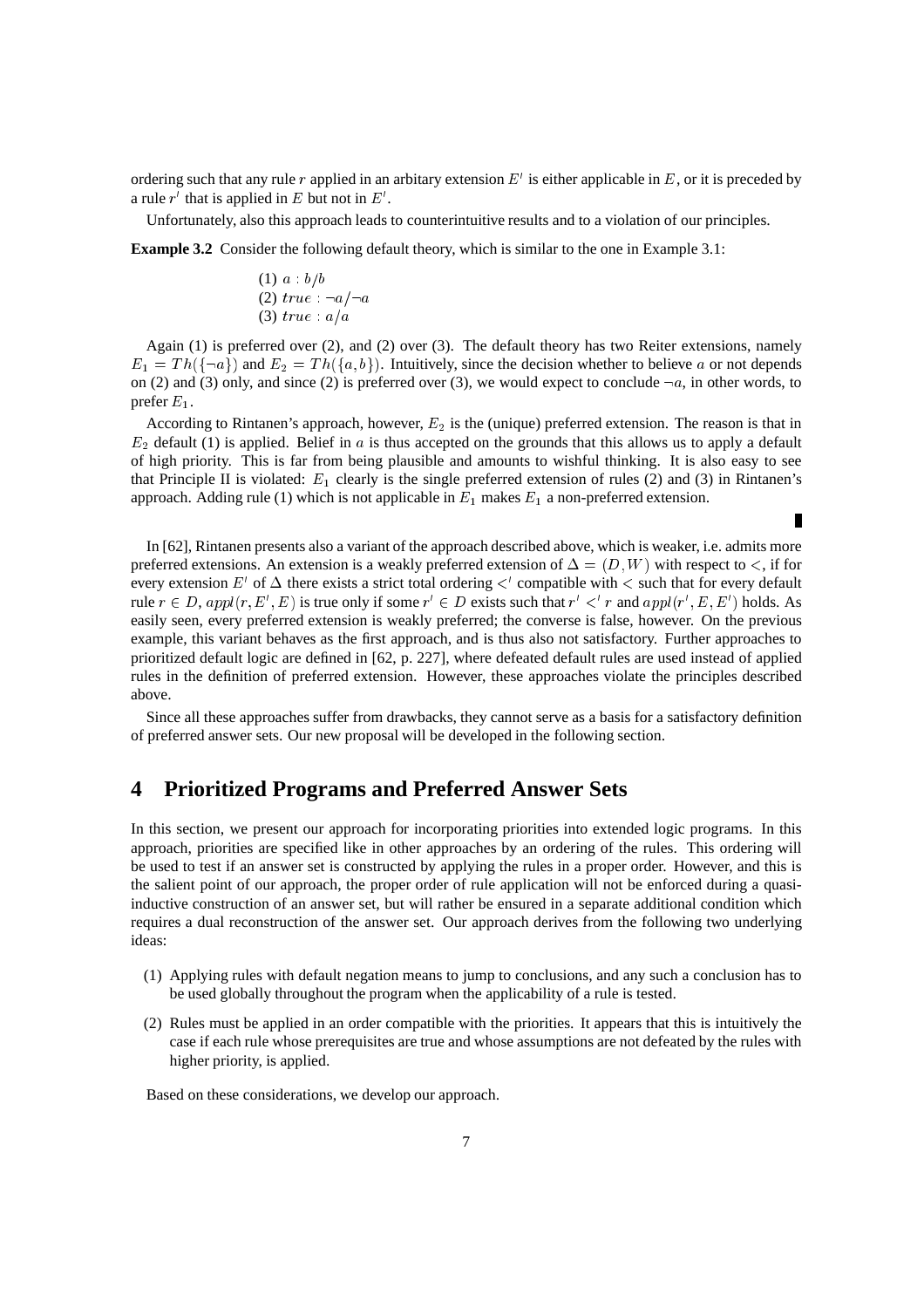#### **4.1 Prioritized extended logic programs**

We start with the syntactical part of our framework for specifying priorities on extended logic programs, and define the concepts of prioritized rule bases and extended logic programs as follows.

**Definition 4.1** *A prioritized rule base is a pair*  $\mathcal{R} = (R, \leq)$  *where P is a rule base and*  $\leq$  *a strict partial order on* R *which is well-behaved with respect to* R*. In particular,* <sup>R</sup> *is a prioritized (extended) logic program, if* R *is an (extended) logic program.*

We call a partial order  $\lt$  well-behaved with respect to R iff the ground instantiation of  $(R, \lt)$  is defined (see Definition 4.2 below). Recall that a strict partial order is an irreflexive ( $a \nless a$ , for all elements a) and transitive relation. The order  $\lt$  is used to express preference information:  $r_1 \lt r_2$  stands for " $r_1$  has higher priority than  $r_2$ ". Our goal is to use this information to define the notion of a preferred answer set.

We use here a partial order rather than a total order on the rules, which is appropriate for different reasons. The first reason is that in some scenarios it may be unwanted or even unnatural to specify an order between rules. E.g., if we have the facts  $bird(tweety)$  and  $peng(tweety)$ , then the ordering of these facts is intuitively irrelevant, and we do not want to care about it.

A second reason is that, as rules represent their ground instances, we can pass easily from a program <sup>P</sup> with variables to its ground instantiation  $P^*$  while the intuitive meaning of priorities on rules is preserved. E.g., if we have rules

$$
r_1: \qquad p(x) \leftarrow q(x) \n r_2: \qquad r(x) \leftarrow \neg s(x, y)
$$

such that  $r_1 < r_2$ , then by passing to the ground instances, the naturally induced partial order says that every instance of  $r_1$  has higher priority than any instance of  $r_2$ , while no priorities are given between the instances of  $r_1$  and of  $r_2$ , respectively.

If we adopt the view that rules should be applied one at a time, then a partial ordering < on the rules is a representative of all possible refinements of <sup>&</sup>lt; to total orderings. However, not all total orderings are intuitively acceptable. It is natural to assume that in any totally ordered rule base, some rule has highest priority. This reflects the view of proceeding from most important to less important matters, and means that infinitely decreasing chains  $r_1 > r_2 > r_3 > \ldots$  of rules are excluded. Formally, this amounts to the condition that the ordering  $\lt$  on R is well-founded, i.e., to satisfaction of the second-order axiom

$$
(\forall X \subseteq R). (X \neq \emptyset \to (\exists x \in X)(\forall y \in X). (x = y \lor x < y)).
$$

Any such ordering is called a *well-ordering*; notice that well-orderings are customary with infinite rule systems, cf. [44, 48].

Each total ordering of a finite set is trivially a well-ordering, while this is not true for infinite sets. It is well-known that each well-ordering <sup>&</sup>lt; of a set <sup>M</sup> corresponds by its order type to a unique ordinal number  $ord(\langle \cdot)$ , and thus to a (possibly transfinite) enumeration  $m_0, m_1, \ldots, m_\alpha, \ldots$  of the elements in M, where  $\alpha$  is an ordinal number such that  $0 \le \alpha \le \text{ord}(\le)$ ; we use the notation  $(M, \le) = \{m_{\alpha}\}\neq \text{ for this. For }$ example,  $ord(\emptyset) = 0$ ,  $ord(\{a\}) = 1$ ,  $ord(\{p(a), p(f(a)), p(f(f(a))))$ ,  $\dots$  =  $\omega$  and so on. Moreover, every well-ordering  $\lt$  induces on every nonempty subset  $M' \subseteq M$  a unique well-ordering  $\lt'$ . For a background on well-orderings, see e.g. [66].

**Definition 4.2** Let P be a logic program,  $\lt a$  strict partial order on P. Then, the ground instantiation of  $(P, \leq)$  *is the pair*  $(P^*, \leq^*)$  where  $\leq^*$  *is the relation on*  $P^*$  *satisfying*  $r_1^* \leq^* r_2^*$  *iff*  $r_1^*$  *and*  $r_2^*$  *are instances of rules*  $r_1$  *and*  $r_2$  *in* P, respectively, such that  $r_1 < r_2$ , provided that  $\lt^*$  is a strict partial ordering; otherwise, *the ground instantiation is undefined.*

Note that in general, the relation  $\lt^*$  in  $(P^*, \lt^*)$  is not a partial ordering; this happens if the priorities < are not consistent, in the sense that ground instances of rules may lead to a priority conflict. E.g., if we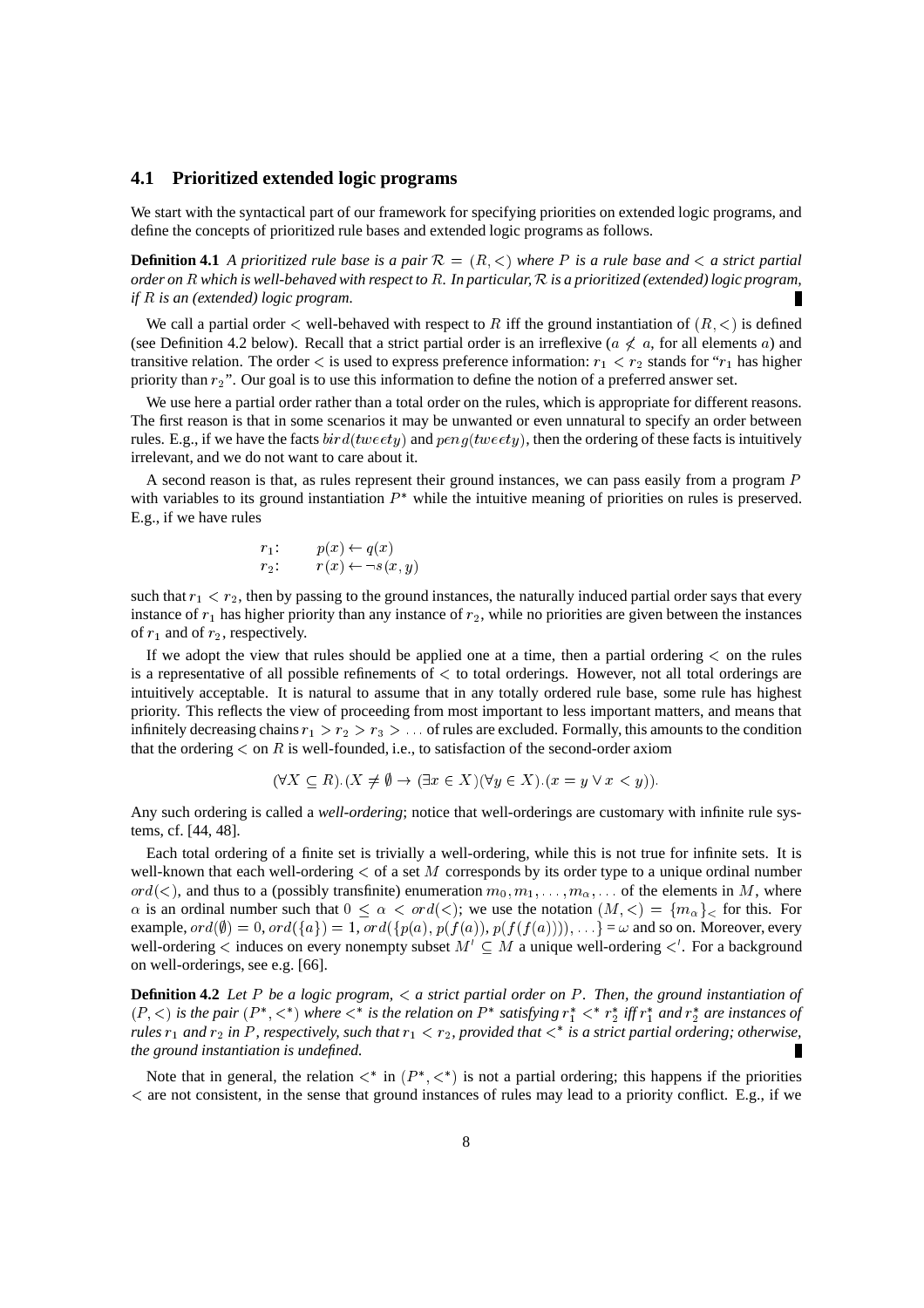have rules  $r_1 : p(x) \leftarrow q(x, a)$  and  $r_2 : p(b) \leftarrow q(y, x)$  where  $r_1 < r_2$ , then the rule  $r_3 : p(b) \leftarrow q(b, a)$ is a common instance of  $r_1$  and  $r_2$ , which raises the contradicting priority  $r_3 < r_3$ . Such contradictions can be effectively recognized from  $(P, <)$ . Moreover, it is easy to avoid such conflicts, by tagging rules with dummy literals such that common rule instances are not possible. An alternative would be to incorporate implicit contradiction removal into the definition, by adding the constraint  $r_1^* \neq r_2^*$ . However, it seems more appropriate that syntactically inconsistent priorities should raise an exception which is handled in an explicit way, rather than by some implicit procedure. This is why we require the partial order to be well-behaved in Definition 4.1.

**Definition 4.3** *A full prioritization of any prioritized ground rule base*  $\mathcal{R} = (R, <)$  *is any pair*  $\mathcal{R}' = (R, <')$ where  $\lt'$  is a well-ordering on R compatible with  $\lt$ , i.e.,  $r_1 \lt r_2$  implies  $r_1 \lt' r_2$ , for all  $r_1, r_2 \in R$ . *By* FP(R) *we denote the collection of all full prioritizations of* <sup>R</sup>*. We say that* <sup>R</sup> *is fully prioritized, if*  $\mathcal{FP}(\mathcal{R}) = \{\mathcal{R}\}\$ , i.e.,  $\mathcal{R}$  *coincides with its unique full prioritization.* 

A prioritized program  $(P, \langle)$  may give rise to more than one well-ordered ground rule base  $(P^*, \langle')$ (possibly to infinitely many), where  $\lt'$  refines the ordering  $\lt^*$ , even if the order  $\lt$  on P is total. The question rises how to deal with the ambiguity of full prioritizations  $(R, \lt')$  of a ground rule base R in a definition of preferred answer set for R. A possible solution would be that some canonical  $(R, \lt')$  is chosen from  $\mathcal{FP}(R)$ , based on some principle (e.g., lexicographic ordering), and only this particular  $(R, \langle \cdot \rangle)$  is considered in the definition of preferred answer set. On the other hand, every full priorization  $(R, \langle \cdot \rangle)$  is compatible with the priority specification in R (in particular, with the priority information in a prioritized logic program  $\mathcal P$  whose grounding is  $\mathcal{R}$ ), and if some answer set is acceptable under  $\lt'$ , it should be acceptable under  $\lt$  as well; we thus will define the concept of preferred answer set under this credulous view of priorities. The investigation of the properties of preferred answer sets in Section 5, in particular the observation in the paragraph after Proposition 5.4, provides support for this decision.

## **4.2 Preferred answer sets**

For a ground rule base  $\mathcal{R} = (R, \leq)$  (resp., a prioritized program  $\mathcal{P} = (P, \leq)$ ), we define its answer sets to be the answer sets of R (resp., P), and denote the collection of all answer sets by  $AS(\mathcal{R})$  (resp.,  $AS(\mathcal{P})$ ). Thus,  $AS(\mathcal{R}) = AS(R)$  (resp.,  $AS(\mathcal{P}) = AS(P)$ ), which means that the ordering  $\lt$  is simply disregarded.

In the rest of this section, we introduce our concept of preferred answer sets, which takes the ordering  $\lt$ into account. We will first formulate the criterion which an answer set must satisfy in order to be preferred, given a fully prioritized ground rule base  $\mathcal{R} = (R, \langle \rangle)$ . We then extend it to arbitrary ground rule bases and logic programs.

Recall that in the definition of answer sets, the case of rules with weak negation is reduced to a particularly easy special case, namely to rules without weak negation. To check whether <sup>A</sup> is an answer set of such a rule base R of ground rules, we must reduce it with  $A$ , and then check whether the resulting rule set has consequences A.

Similarly, there is a special case where it is particularly easy to check for an answer set <sup>A</sup> whether a full prioritization  $(R, \langle \rangle)$  was taken into account adequately: ground rule bases R without prerequisites, i.e. collections where the bodies of all rules contain only weakly negated literals. In this case, we simply have to check whether each rule in <sup>R</sup> whose head is *not* in <sup>A</sup> is *defeated* by the consequences of applied rules of higher priority.

To model this, we associate with each fully prioritized rule base  $R$  of prerequisite-free ground rules an operator  $C_R$  :  $2^{Lits} \rightarrow 2^{Lits}$ . An answer set A satisfies the priorities, in case it is a fixpoint of  $C_R$ . In the construction of  $C_{\mathcal{R}}(A)$ , rules are applied in the order of their priorities. In each step, the head of the current rule r is added to the collected literals, if the following two conditions are satisfied: (1) r is not defeated by literals collected so far, and (2) if  $head(r) \in A$ , then r must be applied in A. Note that condition (2) is necessary to avoid situations in which a literal in A is derived by two rules  $r_1$  and  $r_2$  during the construction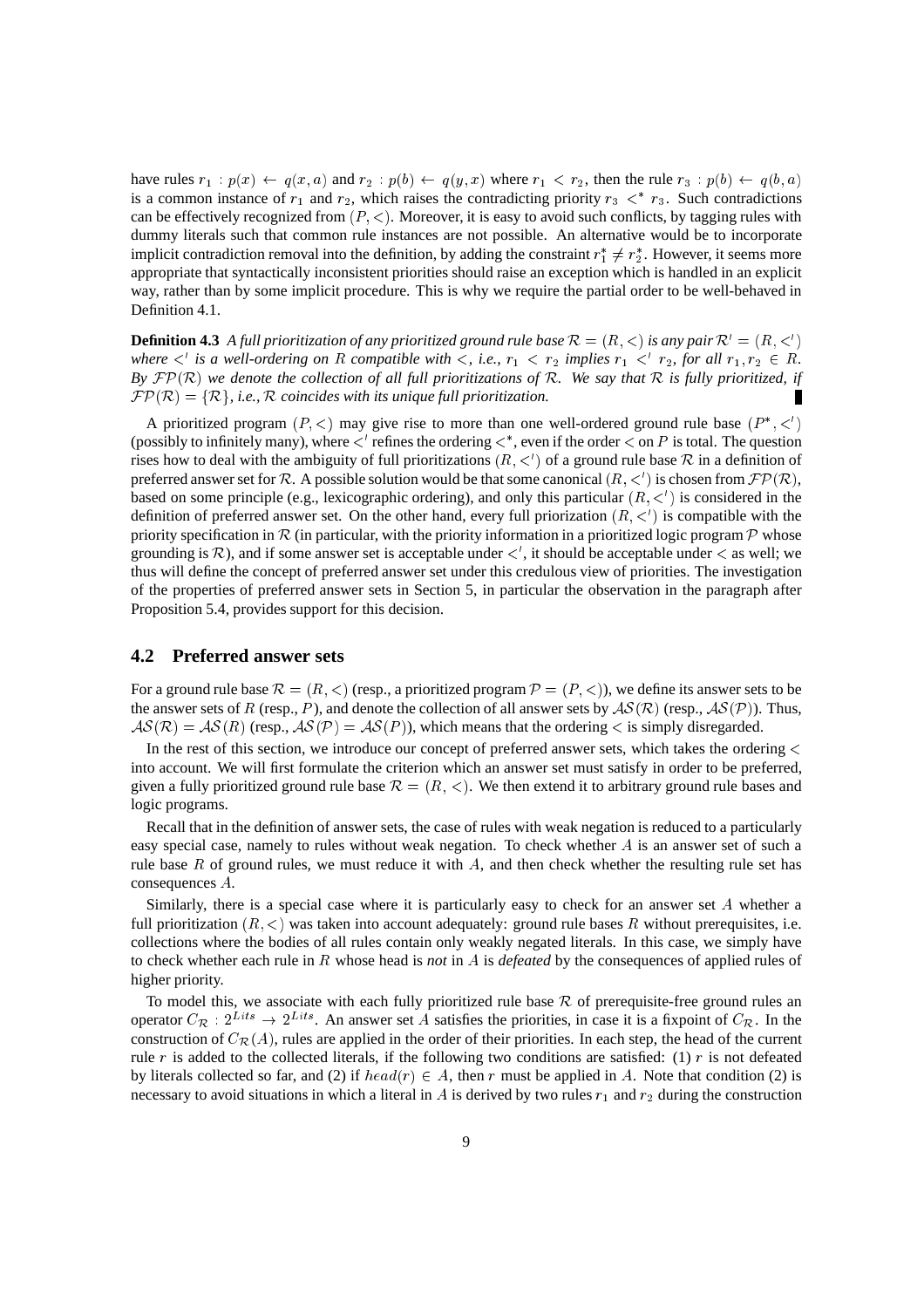of the fixpoint  $C_R(A) = A$  such that  $r_1 < r_2$ , where  $r_2$  is applicable in A but  $r_1$  is not. This would attribute the conclusion  $head(r_1)$  a priority which is higher than effectively sanctioned by the rules. We discuss this aspect later in Example 5.3 and the preceding paragraph, which also shows that in general Principle I would be violated if condition (2) is omitted. The formal definition of  $C_R$  is as follows.

**Definition 4.4** *Let*  $\mathcal{R} = (R, \leq)$  *be a fully prioritized rule base of prerequisite-free ground rules, let* S *be a set of literals, and let*  $(R, \leq) = \{r_{\alpha}\}\leq$ . We define the sequence  $S_{\alpha}$ ,  $0 \leq \alpha \leq \text{ord}(\leq)$ , of sets  $S_{\alpha} \subseteq$  Lits as *follows:*

> $\omega_{\,\alpha}$   $\, \blacksquare$ >:  $\bigcup_{\beta<\alpha}S_{\beta},$  *if*  $r_{\alpha}$  *is defeated by*  $\bigcup_{\beta<\alpha}S_{\beta}$  *or*  $head(r_\alpha) \in S$  and  $r_\alpha$  is defeated by S,<br> $\bigcup_{\beta < \alpha} S_\beta \cup \{head(r_\alpha)\}, \text{ otherwise.}$

*The set*  $C_{\mathcal{R}}(S)$  *is the smallest set of ground literals such that* 

(i)  $\bigcup_{\alpha < ord(<)} S_{\alpha} \subseteq C_{\mathcal{R}}(S)$ *, and* 

<sup>8</sup>

(*ii*)  $C_{\mathcal{R}}(S)$  *is logically closed.* 

Note that for  $\alpha = 0$ ,  $\bigcup_{\beta < \alpha} S_{\beta} = \emptyset$  holds. Moreover, for each successor ordinal  $\alpha + 1$ , the definition of  $S_{\alpha+1}$  can be simplified by replacing  $\bigcup_{\beta<\alpha+1}S_\beta$  with  $S_\alpha$ ; the above definition is uniform and more succinct, however. The sequence  $S_\alpha$  monotonically increases and converges to  $\bigcup_{\alpha < \text{ord}(\le)} S_\alpha$ .

 $C_{\mathcal{R}}$  is not meant to return consequences of R. It may well be the case that a rule  $r_{\alpha}$  is applied in the production of  $C_{\mathcal{R}}(S)$  although the rule is later defeated by some less preferred rule  $r_{\beta}$ , i.e.,  $\alpha < \beta$ . However, if some answer set A of R is a fixpoint of  $C_{\mathcal{R}}$ , then we can be sure that all preferences in  $\lt$  were taken into account adequately, that is, a rule whose head is not in  $A$  is defeated by a more preferred rule applied in  $A$ .

To see this it is helpful to note that an answer set A divides the rules R into three groups, namely *generating rules*, which are applied and contribute to the construction of A, *dead rules*, which are not applicable in A but whose consequences would not add anything new if they were applied since they appear in A anyway, and *zombie rules*, which are those not applicable in A and whose consequences do not belong to A. Only zombie rules have the potential to render answer sets non-preferred. This is the case if at least one zombie is not "killed" by a generating rule of higher priority. By examining rules with decreasing priority, collecting heads of generating rules and neglecting dead rules during this process the construction of  $C_{\mathcal{R}}$  guarantees that indeed all zombies are defeated by rules with higher preference whenever A is a fixpoint of  $C_{\mathcal{R}}$ .

We therefore define preferred answer sets as follows:

**Definition 4.5** *Let*  $\mathcal{R} = (R, \leq)$  *be a fully prioritized rule base of prerequisite-free ground rules, and let* A *be an answer set of R. Then* A *is the preferred answer set of* R, *if and only if*  $C_R(A) = A$ *.* 

To illustrate this definition, let us consider a simple example.

**Example 4.1** Let  $\mathcal{R} = (R, \leq)$  where R consists of the following two rules:

(1)  $a \leftarrow \text{not } b$  $(2)$   $b \leftarrow \text{not } a$ 

and the ordering  $\langle$  says (1)  $\langle$  (2). The above program has the two answer sets  $A_1 = \{a\}$  and  $A_2 = \{b\}$ . The set  $A_1$  is a preferred answer set. Indeed, the computation of  $C_R(A_1)$  yields  $S_0 = \{a\}$  (rule (1) is applied and a is included) and  $S_1 = S_0 = \{a\}$  (as rule (2) is defeated by  $\{a\}$ ); note that  $ord(<) = 2$ . Hence,  $C_{\mathcal{R}}(A_1) = S_1 = \{a\} = A_1.$ 

On the other hand,  $A_2$  is not a preferred answer set, since  $C_R(A_2) = \{a\}$ . Thus, R has the unique preferred answer set  $A_1$ .

П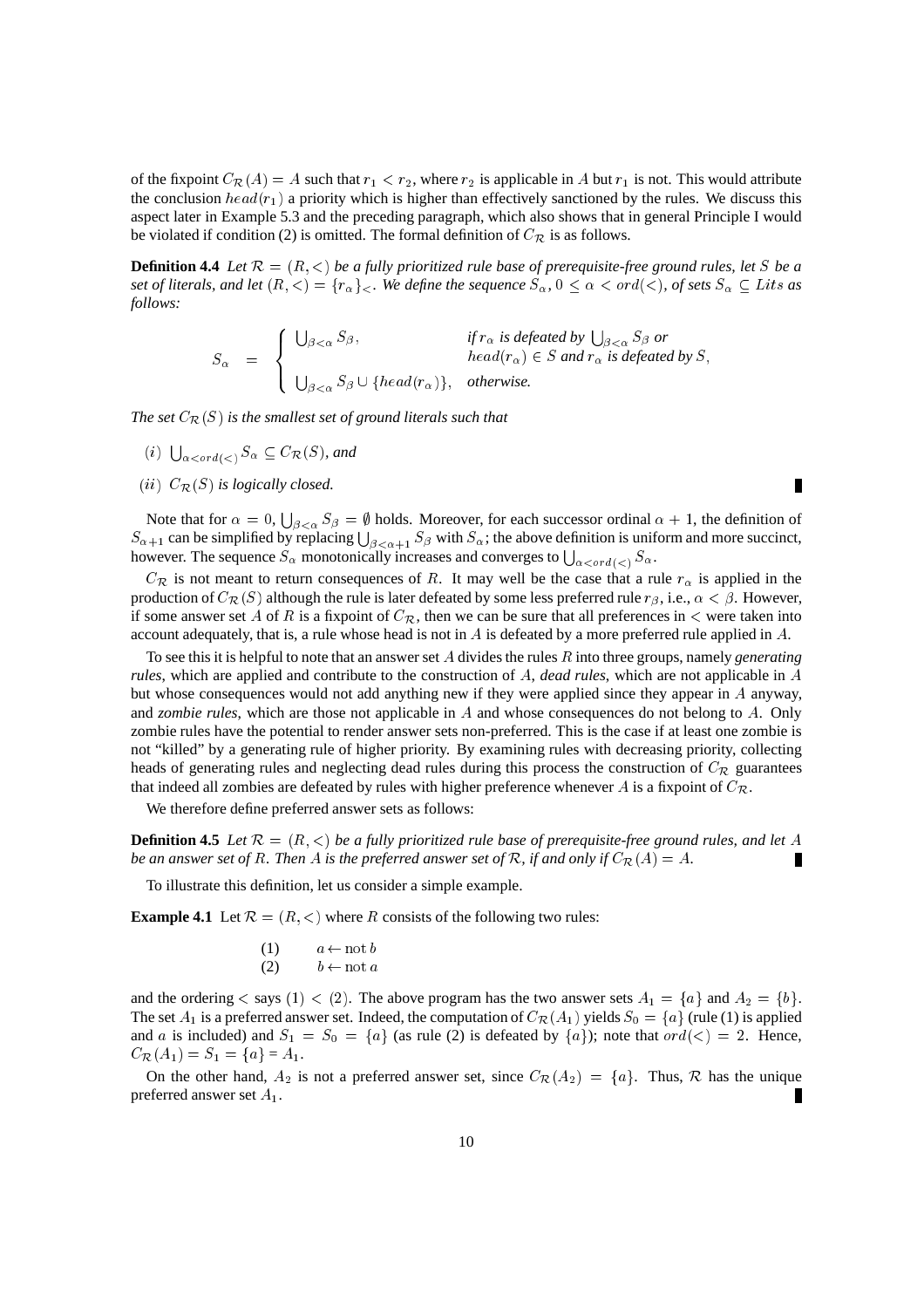Let us check that the existence of a single preferred answer set as in the previous example is not incidental, and that the use of the term "*the*" preferred answer set is justified in Definition 4.5.

**Lemma 4.1** *Let*  $\mathcal{R} = (R, \leq)$  *be a fully prioritized rule base of prerequisite-free ground rules. Then*  $\mathcal{R}$  *has at most one preferred answer set.*

**Proof.** Let  $A_1$  and  $A_2$  be two answer sets of  $R$ ,  $A_1 \neq A_2$ , and assume both are fixpoints of  $C_R$ . Let r be the  $\le$ -least rule such that r is applied in one of the answer sets but  $head(r) = l$  is not contained in the other. Without loss of generality we assume  $l \in A_1$ . Since  $l \notin A_2$ , r must be defeated by the head of a rule r' applied in A such that  $r' < r$ . But since r is the <-least rule whose head is in exactly one of  $A_1$  and  $A_2$ , the head of r' must be in  $A_1$ , so r cannot be applied in  $A_1$ , contrary to our assumption.

In the case of a rule base  $R$  of arbitrary ground clauses, we perform a reduction which can be viewed as dual to the Gelfond-Lifschitz reduction: given a set of ground literals <sup>A</sup>, we eliminate rules whose *prerequisites* are not in  $\vec{A}$  and eliminate all prerequisites from the remaining rules. This yields a rule base of prerequisitefree ground rules  $\mathcal{R}' = (R', \langle \cdot \rangle)$ , together with an ordering  $\langle \cdot \rangle$  that is inherited from  $\mathcal{R}$ . We then can check whether a given answer set is a fixpoint of  $C'_R$ .

Intuitively, our construction amounts to guessing provable prerequisites and checking whether the assumption that exactly these prerequisites hold is possible under the prioritized interpretation of rules. We need some formal definitions.

**Definition 4.6** *Let*  $(R, \leq) = \{r_{\alpha}\}\leq$  *be a fully prioritized ground rule base, and let* X *be a set of ground literals. Let*  ${}^X \mathcal{R} = ({}^X R, {}^X \lt)$  *be the fully prioritized ground rule base such that*  ${}^X R$  *is the set of rules obtained from* R *by*

- *1. deleting every rule having a prerequisite*  $\ell$  *such that*  $\ell \notin X$ *, and*
- *2. removing from each remaining rule all prerequisites,*

and <sup>X</sup> $\lt$  is inherited from  $\lt$  by the map  $f: {}^X R \longrightarrow R$ , i.e.,  $r'_1 \times \lt r'_2$  iff  $f(r'_1) \lt f(r'_2)$ , where  $f(r')$  is the first rule in  $R$  with respect to  $\lt$  such that  $r'$  results from  $r$  by step 2. П

It is easily seen that  $X <$  is indeed a well-ordering on  $X_R$ , and that  $X_R$  is thus indeed a rule base. The definition of  $X<$  may look somewhat involved, but we have to respect a possible clash of rule priorities due to Step 2 of the reduction. Observe that we could alternatively, similar as in [41], consider programs as multisets of rules, such that common rule instances are possible. However, we prefer to keep the familiar framework of programs as sets of rules; the elimination of duplicate rules is simple and intuitive, and does not lead to technical problems.

**Example 4.2** Consider the prioritized rule base  $\mathcal{R} = (R, \leq)$ , where R is the ground instantiation of the rules

(1) 
$$
p(a, f(a)) \leftarrow
$$
  
\n(2)  $q(f(a)) \leftarrow$   
\n(3)  $r(x) \leftarrow q(x), \text{not } p(x, f(a))$   
\n(4)  $r(y) \leftarrow p(a, y), \text{not } p(y, f(y))$ 

and < orders the ground rules such that instances of a rule with lower number are before instances of rules with a higher number, and instances from the same rule are ordered by increasing depth of the ground term replacing the variable, i.e.,

$$
p(a, f(a)) \leftarrow ,
$$
  
 
$$
q(f(a)) \leftarrow ,
$$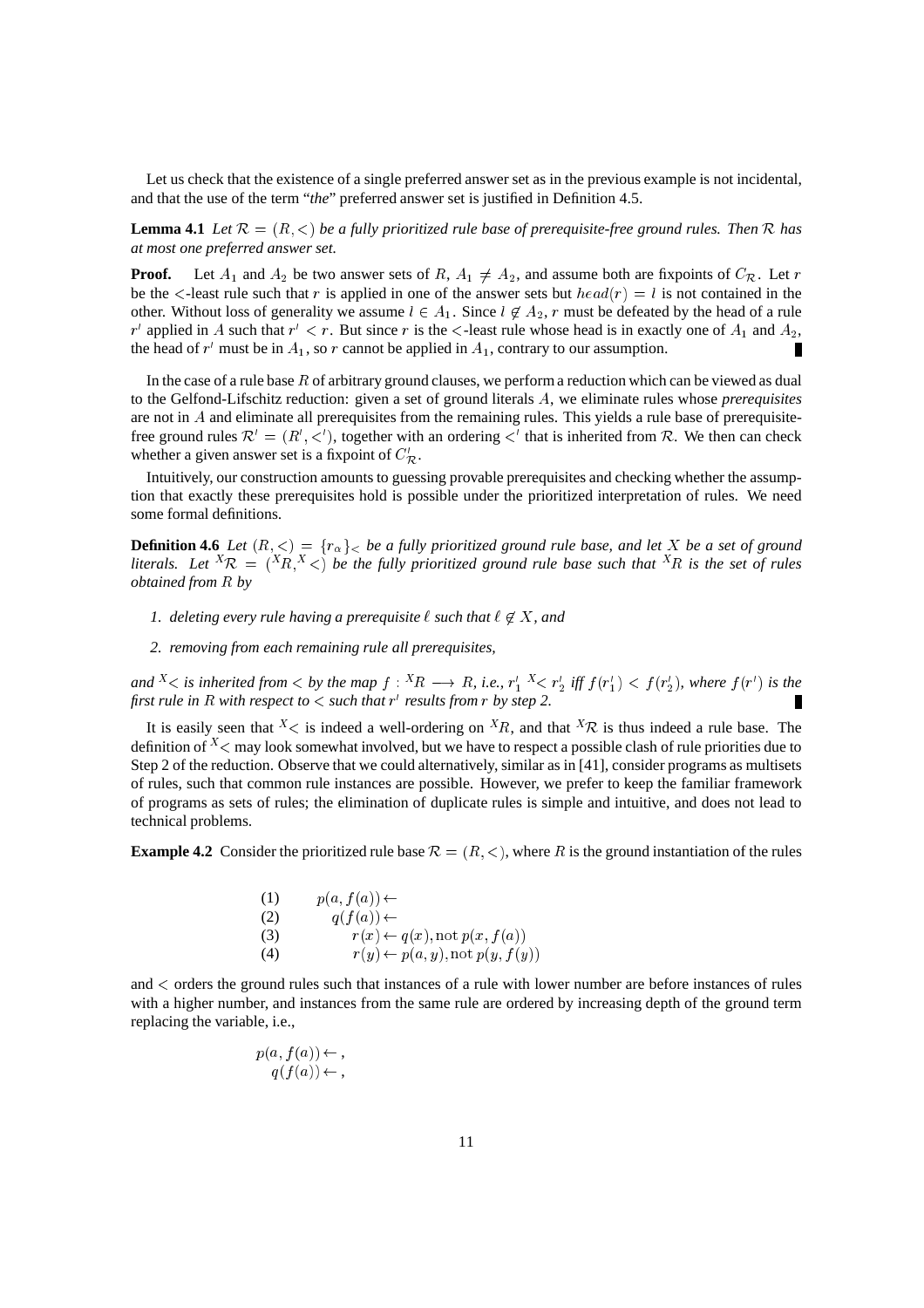$$
r(a) \leftarrow q(a), \text{not } p(a, f(a)),
$$
  
\n
$$
r(f(a)) \leftarrow q(f(a)), \text{not } p(f(a), f(a)),
$$
  
\n...  
\n
$$
r(a) \leftarrow p(a, a), \text{not } p(a, f(a)),
$$
  
\n
$$
r(f(a)) \leftarrow p(a, f(a)), \text{not } p(f(a), f(f(a))),
$$
  
\n...

The order type of  $\lt$  is  $\omega + \omega = 2\omega$ , i.e.,  $ord(\lt) = 2\omega$ . Let  $X = \{q(f^i(a)), p(a, f^i(a)) \mid i \geq 0\}$ . Then, the dual reduct  ${}^{X}R = ({}^{X}R, {}^{X} <)$  is the following totally ordered rule base:

$$
p(a, f(a)) \leftarrow ,
$$
  
\n
$$
q(f(a)) \leftarrow ,
$$
  
\n
$$
r(a) \leftarrow \text{not } p(a, f(a)),
$$
  
\n
$$
r(f(a)) \leftarrow \text{not } p(f(a), f(a)),
$$
  
\n...  
\n
$$
r(a) \leftarrow \text{not } p(a, f(a)),
$$
  
\n
$$
r(f(a)) \leftarrow \text{not } p(f(a), f(f(a))),
$$
  
\n...

Note that the rule  $p(a) \leftarrow$  not  $p(a, f(a))$  results from the dual reduction of different ground instances of (3) and (4). The map f selects for the ordering  $X<$  the reduct of the instance of (3).

With these definitions, we are prepared for generalizing the notion of preferred answer sets to arbitrary programs:

**Definition 4.7** *A set of ground literals* A *is a preferred answer set of a fully prioritized ground rule base*  $\mathcal{R} = (R, <)$ , if A is a preferred answer set of <sup>A</sup>R.

*A set of ground literals* A *is a preferred answer set of a prioritized logic program* <sup>P</sup>*, if* A *is a preferred answer set for some*  $R \in \mathcal{FP}(\mathcal{P}^*)$ *.* 

*The collection of all preferred answer sets of*  $\mathcal{R}$  *(resp.*  $\mathcal{P}$ *) is denoted by*  $\mathcal{PAS}(\mathcal{R})$  *(resp.*  $\mathcal{PAS}(\mathcal{P})$ *).* 

**Notation**. For convenience, we introduce an operator  $\lambda_{\mathcal{R}}$  as follows:  $\lambda_{\mathcal{R}}(X) = C_{X\mathcal{R}}(X)$ . An answer set is then obviously preferred if and only if it is a fixpoint of  $\lambda_{\mathcal{R}}$ . In other words, A is a preferred answer set just if it is a fixpoint of Gelfond and Lifschitz's operator  $\gamma_R$  (see Definition 2.3) and a fixpoint of  $\lambda_R$ .

To see how our approach works, let us discuss a first simple example. More examples will be discussed in the following sections. For simplicity, unless specified otherwise we will assume that the rules in each example are ordered by the numbering of the rules, i.e., rules with lower numbers are preferred over those with higher numbers.

**Example 4.3** Let us consider the classical Tweety example, but impose some preferences on the rules as in Section 1:

| (1) | $peng(tweety) \leftarrow$                        |
|-----|--------------------------------------------------|
| (2) | $bird(tweety) \leftarrow$                        |
| (3) | $\neg flies(x) \leftarrow not files(x), peng(x)$ |
| (4) | $flies(x) \leftarrow not \neg files(x), bird(x)$ |

As mentioned above, P has two answer sets:  $A_1 = \{peng(tweety), bird(tweety), \neg flies(tweety)\}$  and  $A_2 = \{peng(tweety), bird(tweety), files(tweety)\}.$ 

Notice that  $P^*$  contains besides (1) and (2) the rules (3) and (4) instantiated with  $x = \text{tweety}$ , and the inherited ordering  $\lt^*$  on  $P^*$  is already a well-ordering. Thus,  $\mathcal{P}^* = (P^*, \lt^*)$  is fully prioritized.

Let us first check whether  $A_1$  is a preferred answer set. First, we have to determine the dual reduct  ${}^{A_1}P^*$ . It contains the following rules: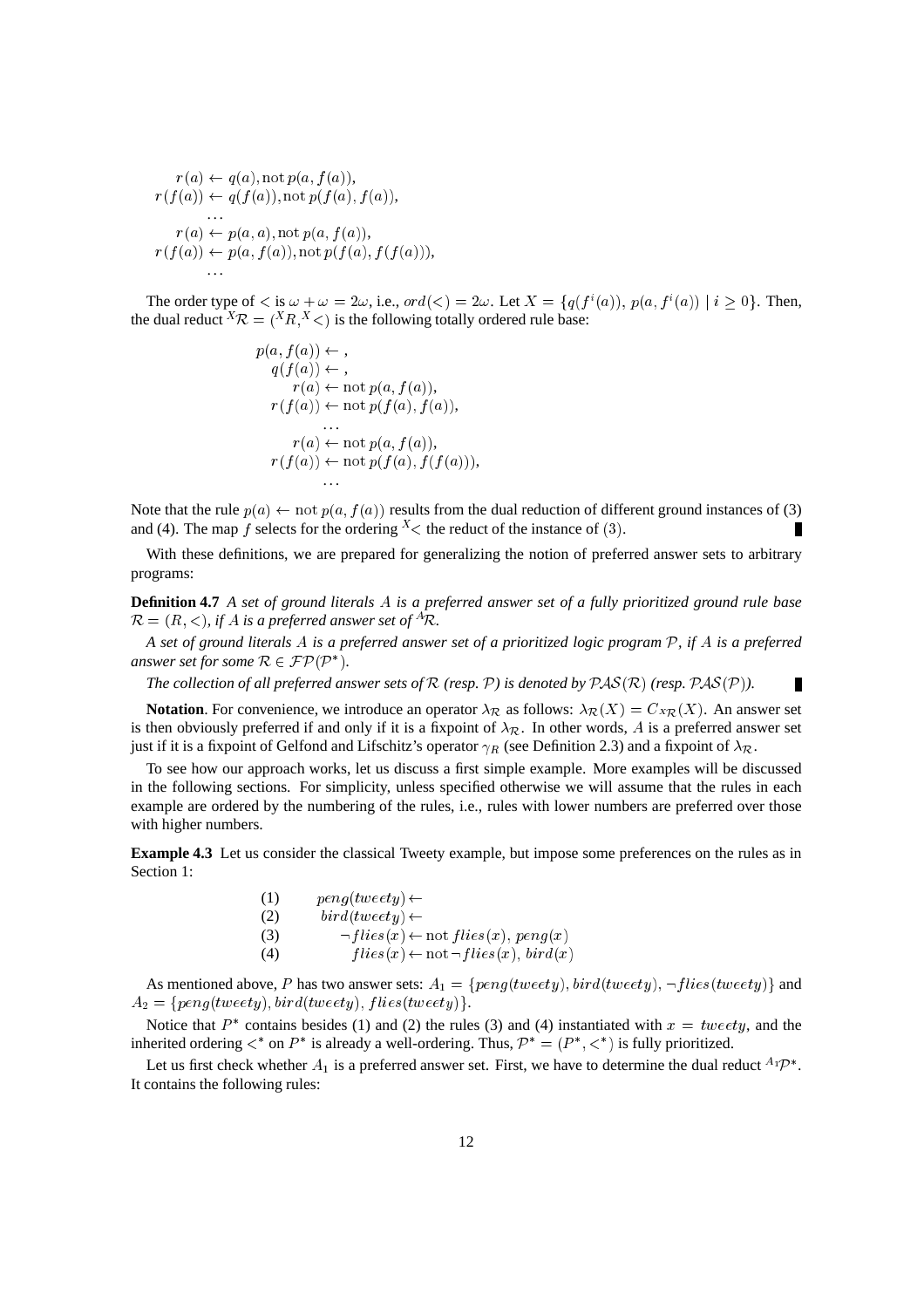- (1)  $peng(tweety) \leftarrow$
- (2) bird(tweety)  $\leftarrow$
- (3)  $\qquad \neg flies(tweety) \leftarrow not files(tweety)$
- (4)  $f lies(tweety) \leftarrow not files(tweety)$

Now, let us determine  $\lambda_{\mathcal{P}^*}(A_1) = \bigcup_{\alpha} A_{1,\alpha}$ , by constructing the sequence  $A_{1,0}, A_{1,1}, \dots$  We have  $ord(<^*)$  $= 4$  and obtain

$$
A_{1,0} = \{peng(tweety)\},
$$
  
\n
$$
A_{1,1} = \{peng(tweety), bird(tweety)\},
$$
  
\n
$$
A_{1,2} = \{peng(tweety), bird(tweety), \neg flies(tweety)\},
$$
 and  
\n
$$
A_{1,3} = A_{1,2} = \bigcup_{\alpha < ord(<*)} A_{1,\alpha}.
$$

Thus,  $\lambda_{\mathcal{P}^*}(A_1) = \{peng(tweety), bird(tweety), \neg flies(tweety)\} = A_1$ ; consequently, the answer set  $A_1$ is preferred.

On the other hand, let us compute  $\lambda_{\mathcal{P}^*}(A_2)$ . The dual reducts  ${}^{A_2}\mathcal{P}^*$  and  ${}^{A_1}\mathcal{P}^*$  coincide, and  $\lambda_{\mathcal{P}^*}(A_2)$  =  $A_1$ . Hence,  $A_2$  is not preferred.

Thus,  $A_1$  is the unique preferred answer set of P, which is intuitive.

Notice that we have a similar behavior if we introduce other individuals in this scenario, e.g. by adding a fact ostrich(sam) or a rule  $bird(father(x)) \leftarrow bird(x)$ . In the latter case, the ground version of the program is not fully prioritized, and different fully prioritized versions have to be explored. However, for each of them, we obtain the same unique preferred answer set, which contains  $A_1$ . Thus, the way of resolving unspecified priorities does not matter in this case.

# **5 Properties of Preferred Answer Sets**

In this section, we show that the preferred answer set approach has several appealing properties, which make it particularly attractive.

First of all, we show that the problems with existing DL-approaches discussed in Section 3 are resolved in our approach.

**Example 5.1** Consider the logic programming version of the example we used in Section 3.2 to demonstrate the violation of Principle I in the first group of DL-proposals:

(1) 
$$
b \leftarrow \text{not } -b, a
$$
  
(2)  $\neg b \leftarrow \text{not } b$   
(3)  $a \leftarrow \text{not } -a$ 

The program has two answer sets:  $A_1 = \{a, b\}$  and  $A_2 = \{a, \neg b\}$ . As intended,  $A_2$  is not preferred since  $\lambda_{\mathcal{P}}(A_2) = A_1$ . The single preferred answer set is  $A_1$ .

**Example 5.2** Let us turn to the problematic example for Rintanen's approach. Also this case is handled adequately:

| (1) | $b \leftarrow \text{not} \neg b, a$ |
|-----|-------------------------------------|
| (2) | $\neg a \leftarrow$ not a           |
| (3) | $a \leftarrow \text{not} \neg a$    |

We obtain the two answer sets  $A_1 = {\tau a}$  and  $A_2 = {a, b}$ . The answer set  $A_1$  is preferred:  ${}^{A_1\mathcal{P}}$ contains merely rules (2) and (3), and  $A_1$  is fixpoint of  $\lambda_p$ . On the other hand,  $A_2$  is not preferred since  $\lambda_{\mathcal{P}}(A_2) = \{b, \neg a\}.$  This is exactly what we expect. П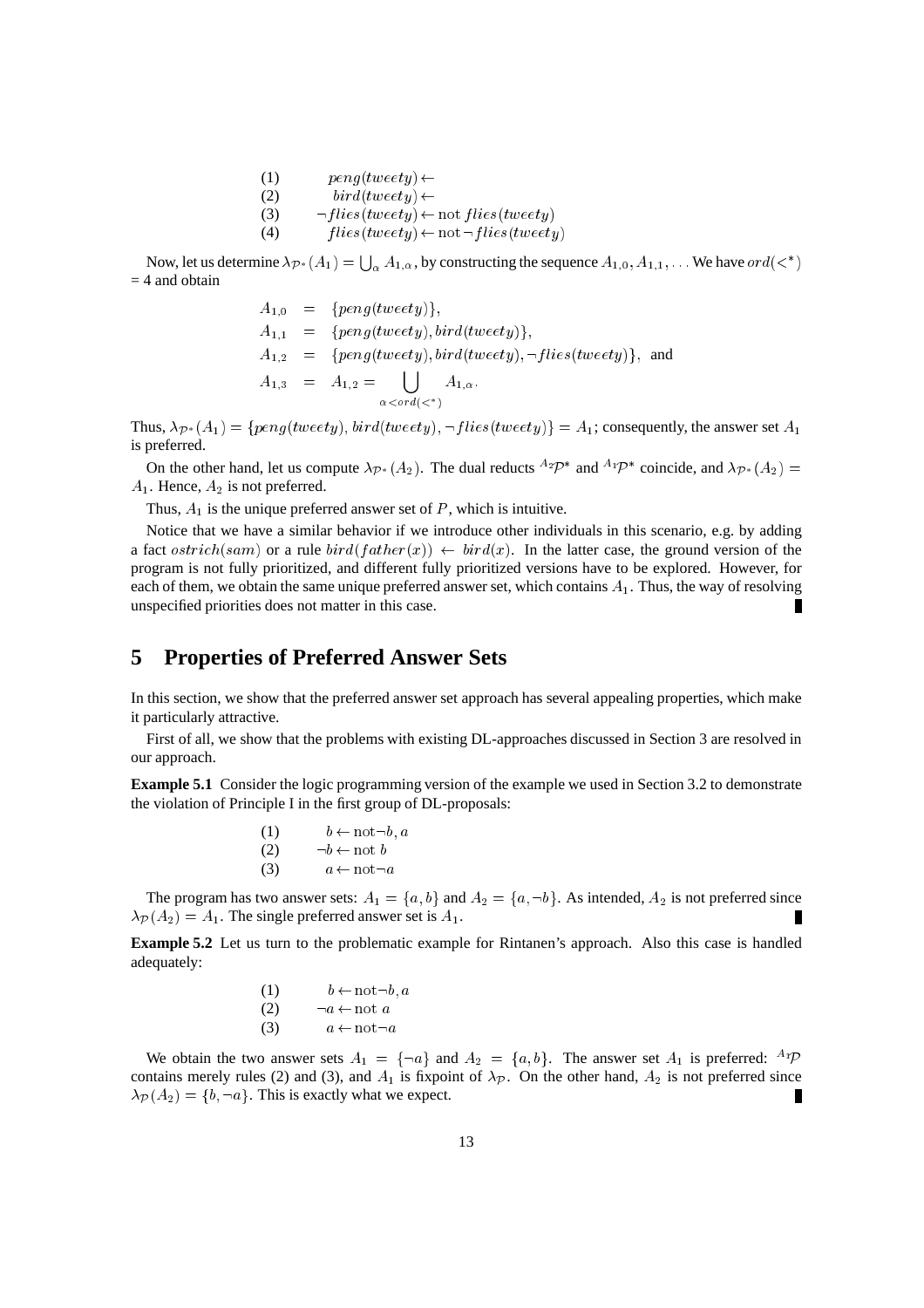The desired behavior of our approach on the problematic examples for the other approaches is not incidental. In fact, it satisfies the Principles I and II which we have introduced above, as we demonstrate next.

We start by showing that our approach captures a natural and intuitive idea about preferences. Recall that a rule r is generating in A exactly if  $pre(r) \subset A$  and r is not defeated in A.

**Proposition 5.1** *Let*  $\mathcal{R} = (R, \leq)$  *be a fully prioritized ground rule base, and let*  $A \in \mathcal{AS}(R)$ *. Then,* A *is a preferred answer set of*  $R$ *, if and only if for each rule*  $r \in R$  *which is a zombie, i.e.,*  $pre(r) \subseteq A$  *and*  $head(r) \not\in A$ , there is a generating rule  $r' \in R$  such that  $r' < r$  and  $head(r')$  defeats  $r$ .

The proposition formalizes our intuitive explanation of the definition of preferred answer sets for prerequisitefree ground programs (cf. the discussion preceding Definition 4.5), and extends it to the case with prerequisites.

For the proof of this proposition, the following lemma is useful. Slightly abusing notation we use  ${}^{A_r}$  to denote the prerequisite-free part of rule r whenever  $pre(r) \in A$ . If  $pre(r) \notin A$  then  ${}^{A}r$  is undefined.

**Lemma 5.2** *Let*  $\mathcal{R} = (R, \leq)$  *be a fully prioritized ground rule base, and let*  $A \in AS(\mathcal{R})$ *. Then, the following are equivalent:*

- (i) A *is a preferred answer set of* <sup>R</sup>*.*
- (*ii*) For every  $r \in R$ , the reduct <sup>A</sup>r is defined and fires in the construction of  $\lambda_R(A)$ , if and only if r is a *generating rule of* A*.*

Proof. (of Proposition 5.1).

 $(\Rightarrow)$ . Assume the condition of the right hand side is violated. Let r be the <-least rule violating this condition. Clearly,  ${}^{A}r$  is contained in  ${}^{A}R$ . Since A is a preferred answer set, it follows from Lemma 5.2 A that  ${}^{A}r$  does not fire in the construction of  $\lambda_{\cal R}(A)$ . Hence,  ${}^{A}r$  must be defeated by some rule in  ${}^{A}R$  with higher priority. From Lemma 5.2 again, it follows that  ${}^{A}r$  is defeated by the reduct  ${}^{A}r'$  of some rule  $r' \in R$  such that  $r' < r$  and r' is a generating rule of A. It follows that r is defeated by r', which raises a contradiction.

 $(\Leftarrow)$ . Suppose that the right hand side holds, and assume further that A is an answer set which is not preferred. We derive a contradiction. Since A is not an answer set, by Lemma 5.2 there must exist a  $\lt$ -least rule  $r \in R$  such that  $r^A r$  is applied in the construction of  $\lambda_{\mathcal{R}}(A)$  iff r is not applied in A. There are two cases:

Case 1: *r is not applied in A*. Then,  ${}^{A}r$  fires in the construction of  $\lambda_{\mathcal{R}}(A)$ . By choice of *r*, for every rule  $r' \in R$  with  $r' < r$  it holds that r' is a generating rule of A iff  $r'$  fires in the construction of  $\lambda_{\mathcal{R}}(A)$ . It follows that r is not defeated by any  $r' < r$  which is applied in A. However, this r violates the condition of the right hand side, which is a contradiction.

Case 2: r *is applied in A*. Then,  ${}^{A}r$  is not applied in the construction of  $\lambda_{\mathcal{R}}(A)$ . A similar argument shows that r must be defeated by some rule  $r' < r$  which is applied in A. This means that r is not applied in A, which is a contradiction.

With this result we can show that the behavior observed in Examples 5.1 and 5.2 is not incidental: our approach actually satisfies the desired principles introduced in Section 3.1.

#### **Proposition 5.3** *The preferred answer set approach satisfies Principles I and II as described in Section 3.1.*

**Proof.** Principle I: Let  $\mathcal{R} = (R, \leq_{\mathcal{R}})$  be a prioritized logic program and let  $A_1$  and  $A_2$  be two answer sets of R generated by the (ground) rules  $R' \cup \{d_1\}$  and  $R' \cup \{d_2\}$ , respectively. Moreover, assume that  $d_1 <sub>R</sub> d_2$ . We show that  $A_2$  is not a preferred answer set of  $R$  using the characterization of Proposition 5.1.

Since  $d_1$  and  $d_2$  are applied in  $A_1$  and  $A_2$ , respectively, their prerequisites must be provable using the rules in R'. Now assume  $A_2$  is a preferred answer set of R. Then  $A_2$  is a preferred answer set of some  $\mathcal{P} = (P, \lt) \in FP(\mathcal{R}^*)$ . Since the prerequisites of  $d_1$  are in  $A_2$  and  $head(d_1)$  cannot be in  $A_2$  due to the well-known maximality of answer sets, Proposition 5.1 implies that  $d_1$  is defeated by the head of a rule d in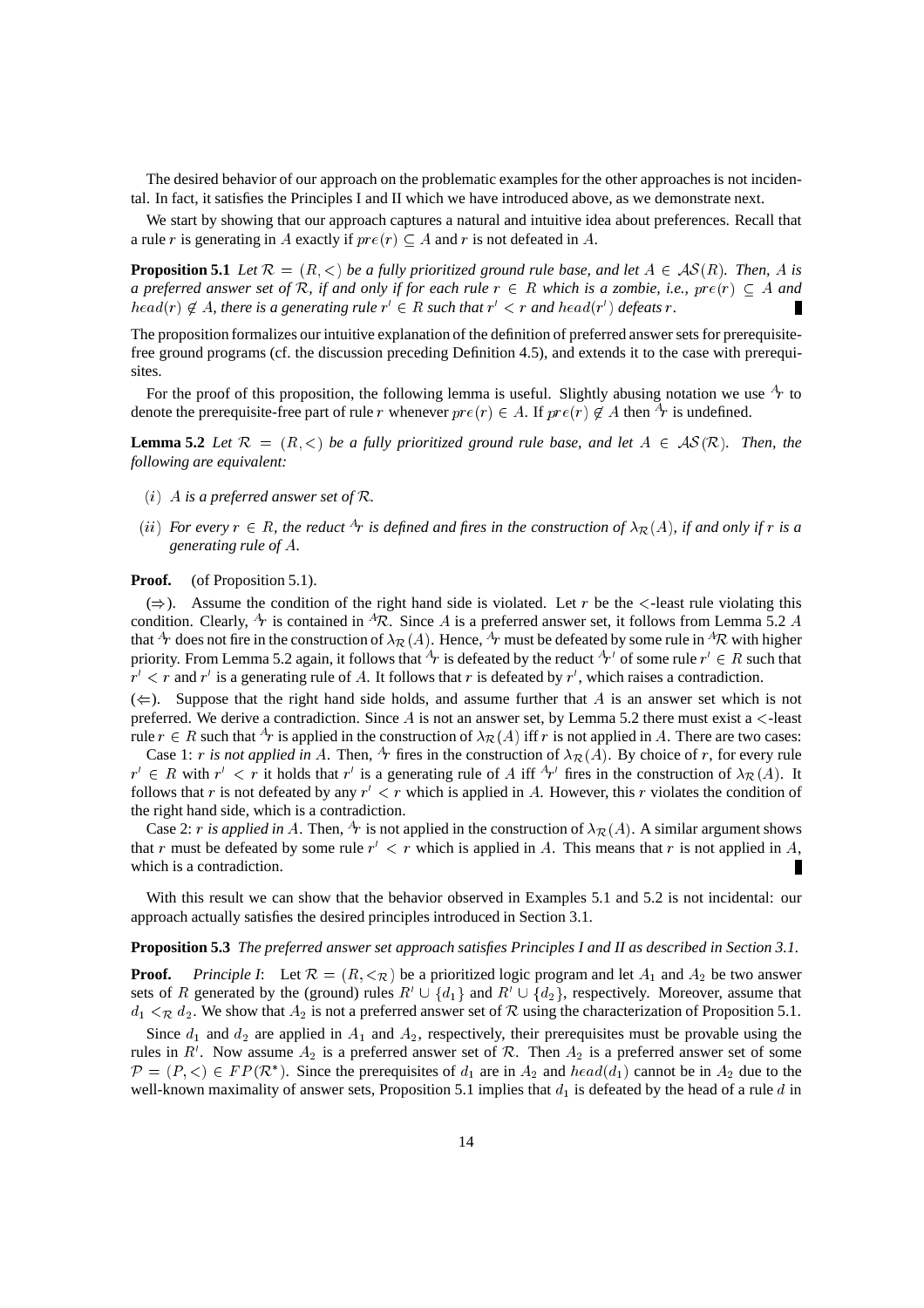$R' \cup \{d_2\}$  with higher priority than  $d_1$ . Since we have  $d_1 < R$  and thus  $d_1 < d_2$ , d can only be in R'. But then  $A_1$  cannot be an answer set of R, contrary to our assumption.

*Principle II*: Let A be a preferred answer set of a prioritized logic program  $\mathcal{R} = (P, \langle \mathcal{R} \rangle)$ . Then A is a preferred answer set of some  $\mathcal{P} = (P, \langle) \in FP(\mathcal{R}^*)$ . Let r be a rule such that at least one prerequisite of r is not contained in A. Furthermore, let  $\mathcal{R}' = (P \cup \{r\}, \langle \mathcal{R}' \rangle)$  where  $\langle \mathcal{R}' \rangle$  agrees with  $\langle \mathcal{R} \rangle$  on rules in P. Then there exists some  $\mathcal{P}' = (P \cup \{r\}, \langle \cdot \rangle \in FP(\mathcal{R}'^*)$  such that  $\langle \cdot \rangle$  agrees with  $\langle \cdot \rangle$  on rules in P. We show that A is a preferred answer set of  $\mathcal{P}' = (P \cup \{r\}, \langle \rangle)$  and thus a preferred answer set of  $\mathcal{R}'$ .

Clearly, A is an answer set of  $P \cup \{r\}$  since  $\gamma_P (A) = \gamma_{P \cup \{r\}} (A)$  whenever some prerequisite of r is not in  $\gamma_P(A)$ . Moreover, since A does not contain all prerequisites of r this rule is not contained in the dual A-reduct of P'. We thus have  $C_{A\mathcal{R}'}(A) = C_{A\mathcal{R}}(A) = A$ , that is A is a preferred answer set of P'. П

Tracing back the proof of this proposition reveals that the clause "head( $r_{\alpha}$ )  $\in$  *S and*  $r_{\alpha}$  defeated by S" is needed in the definition of the sequence  $S_{\alpha}$  in Definition 4.4. It would have been tempting to omit this clause, and in many cases the resulting modified definition amounts to the same as the original one. However, there are cases in which the modified, simpler definition is not satisfactory.

**Example 5.3** Consider the following program:

(1)  $p \leftarrow \text{not } q$ (2)  $q \leftarrow \text{not } \neg q$ (3)  $\neg p \leftarrow \operatorname{not} p$ (4)  $p \leftarrow \text{not } \neg p$ 

Again, we assume that (i) is preferred over (j) if  $i < j$ . The proposed variants of the definition would select from the answer sets  $A_1 = \{p, q\}$  and  $A_2 = \{\neg p, q\}$  the set  $A_1$  as preferred answer set; however, this violates Principle I. Indeed,  $A_1$  has the generating rules  $R_1 = \{(2), (4)\}$  and  $A_2$  has the generating rules  $R_2 = \{(2), (3)\}\;$ ; thus, by Principle I,  $A_1$  must not be preferred over  $A_2$ . The reason  $A_1$  is a preferred answer set according to the modified definition is that rule (1) fires in the construction of the sequence  $S_{\alpha}$ for  $S = A_1$ ; however, this firing is unwanted, since rule (1) is defeated by the answer set which is finally constructed. This shows that the proposed "simplification" of our definition does not work.

Observe that in the previous example, all rules except (1) correspond to normal default rules of the form  $\alpha$ : $\beta/\beta$  in Reiter's default logic. We remark that the presence of a non-normal rule is crucial: if all rules of a program express normal defaults, then the definition of  $S_\alpha$  can be simplified by removing the clause "head( $r_{\alpha}$ )  $\in$  *S and*  $r_{\alpha}$  *defeated by S*", without changing the semantics.

The following property, which is easily verified, confirms that our reduction of partial orders to full prioritizations works as intended.

**Proposition 5.4** *Let*  $\lt_1$  *and*  $\lt_2$  *be strict partial orders on a program* P *such that*  $\lt_2$  *refines*  $\lt_1$ *, i.e.*,  $\lt_1 \subset$  $\langle \langle 2, \text{Then}, \text{PAS}(P, \langle 2 \rangle) \subset \text{PAS}(P, \langle 1 \rangle)$ .

Thus, as desired, removing priorities between rules does not affect a preferred answer set of a program and adding additional preference information can never lead to the loss of a conclusion.

**Proposition 5.5** Let R be a collection of ground rules, and let  $A \in AS(R)$  be an answer set. Then, there *exists some well-ordering*  $\lt$  *of* R *such that*  $A \in \mathcal{PAS}(\mathcal{R})$  *where*  $\mathcal{R} = (R, \lt)$ *.* 

**Proof.** A suitable well-ordering  $\lt$  can be constructed as follows. Let  $App$  be the collection of all rules r in R which are applied in A, i.e., generating in A. Now let  $\lt$  be an arbitrary well-ordering of R such that  $r_1 < r_2$  holds for all  $r_1 \in App$ ,  $r_2 \in R \setminus App$ , i.e., the rules in App are ordered before all other rules. Then, clearly for every zombie rule  $r \in R$  with respect to A, i.e.,  $pre(r) \subseteq A$ , while r is not applied in A and  $head(r) \notin A$ , there is some rule  $r' < r$  which is applied in A and  $head(r')$  defeats r. Hence, by Proposition 5.1, A is a preferred answer set of  $\mathcal{R}$ .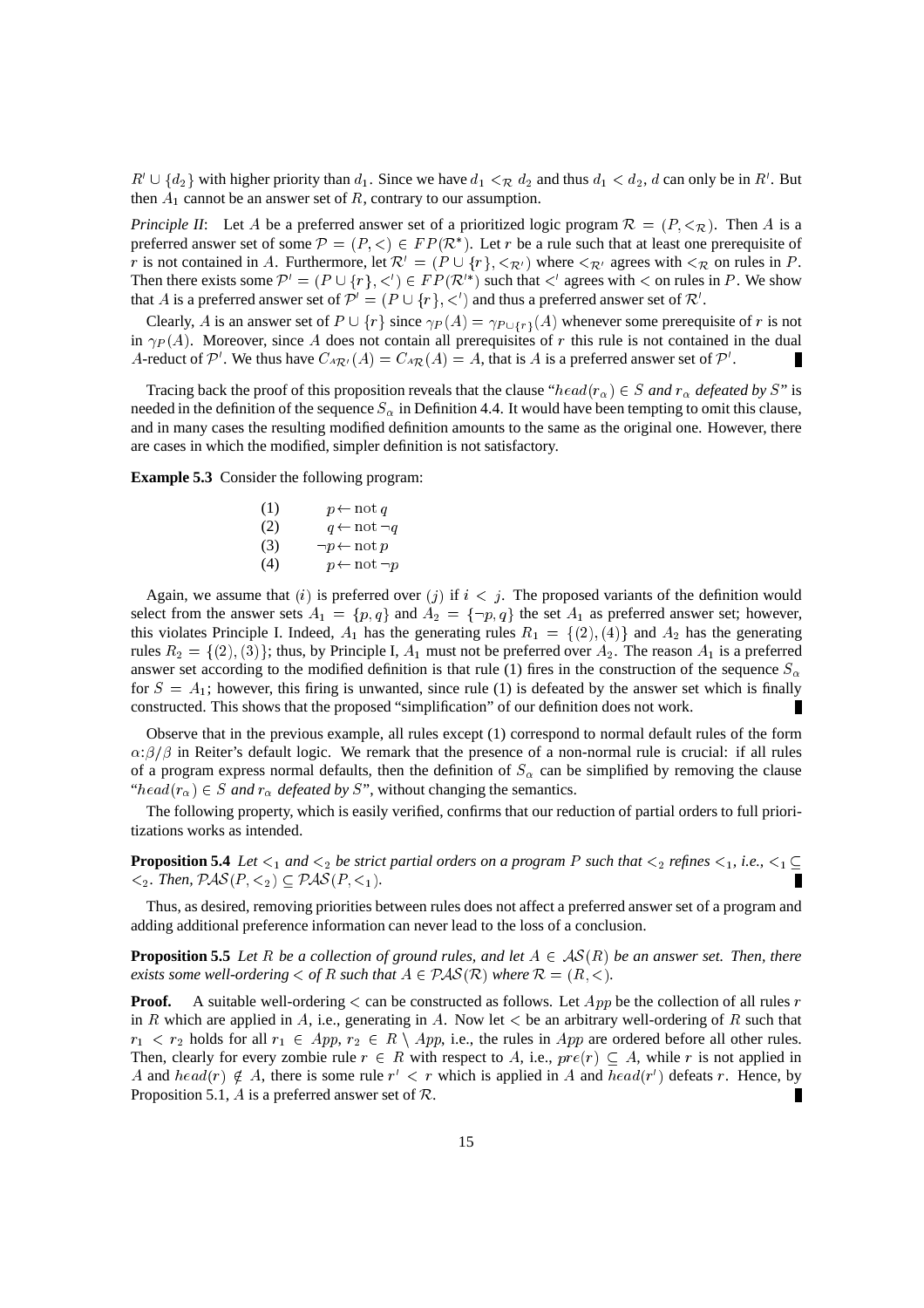An immediate consequence of this property is that prioritized logic programs are a conservative generalization of extended logic programs.

**Corollary 5.6** *Let*  $\mathcal{P} = (P, \langle)$  *without priorities, i.e.,*  $\langle$  *is empty. Then,*  $PAS(\mathcal{P}) = AS(\mathcal{P})$ *.* 

Another property is that an inconsistent answer set is insensitive to any rule ordering.

**Proposition 5.7** Let  $\mathcal{P} = (P, \leq)$  be a prioritized program. If  $A =$  Lits is an answer set of  $\mathcal{P}$ , then Lits is *the unique preferred answer set of* <sup>P</sup>*.*

**Proof.** The set Lits is an answer set of P, if and only if  $C_n(P^+) = \text{Lits}$  is inconsistent, where  $P^+$  are the rules in  $P^*$  without weak negation. Every such rule  $c \leftarrow a_1, \ldots, a_n$  survives the dual reduction, and the literal c is in <sup>A</sup>P. Hence, for any full prioritization  $P' \in \mathcal{FP}(\mathcal{P}^*)$ , clearly  $\lambda_{\mathcal{P}'}(List) = List$ , which implies that Lits is a preferred answer set.

Preferred answer sets are not always unique, even for totally ordered programs.

**Example 5.4** Consider the following program:

| (1) | $b \leftarrow \text{not} \neg b, a$ |
|-----|-------------------------------------|
| (2) | $c \leftarrow \text{not } b$        |
| (3) | $a \leftarrow \text{not } c$        |

This program has two answer sets:  $A_1 = \{a, b\}$  and  $A_2 = \{c\}$ . Both are preferred.

On the other hand, it is not difficult to see that there are also simple programs that have answer sets but for which no preferred answer set exists.

**Example 5.5** Consider the following program:

(1) 
$$
c \leftarrow \text{not } b
$$
  
(2)  $b \leftarrow \text{not } a$ 

The single answer set of this program is  $A = \{b\}$ . However,  $C_{AP}(A) = \{c, b\}$  and thus A is not preferred.

Two views seem possible here: one might say that this is exactly what is expected in a situation like this; the priorities cannot be satisfied and thus the prioritized program should be considered inconsistent. This corresponds to a rather strict interpretation of the meaning of priorities.

However, one might also argue that the preference information should help us in selecting an answer set from all existing answer sets, but never render an otherwise consistent program inconsistent. For example, the above program is stratified and thus has a clear generally accepted semantics in which the evaluation order of the rules is intuitively determined. The user-defined priority of the second rule over the first one is not compatible with this natural order, and one might simply ignore it. In the next section, we show how this view of relaxing priority information can be implemented in our approach.

## **6 Weakly Preferred Answer Sets**

As we have seen in the previous section, there are prioritized programs which have answer sets, but no preferred answer set, a situation which may be counterproductive in certain scenarios. To address this problem, we propose a relaxation that gives us exactly the preferred answer sets whenever they exist and some approximation, called *weakly preferred answer sets*, in the other cases.

Before we present the relaxation we want to point out that there is a price to pay: consistency preservation turns out to be incompatible with our principles, at least under rather natural conditions for approximating answer sets. We have the following proposition.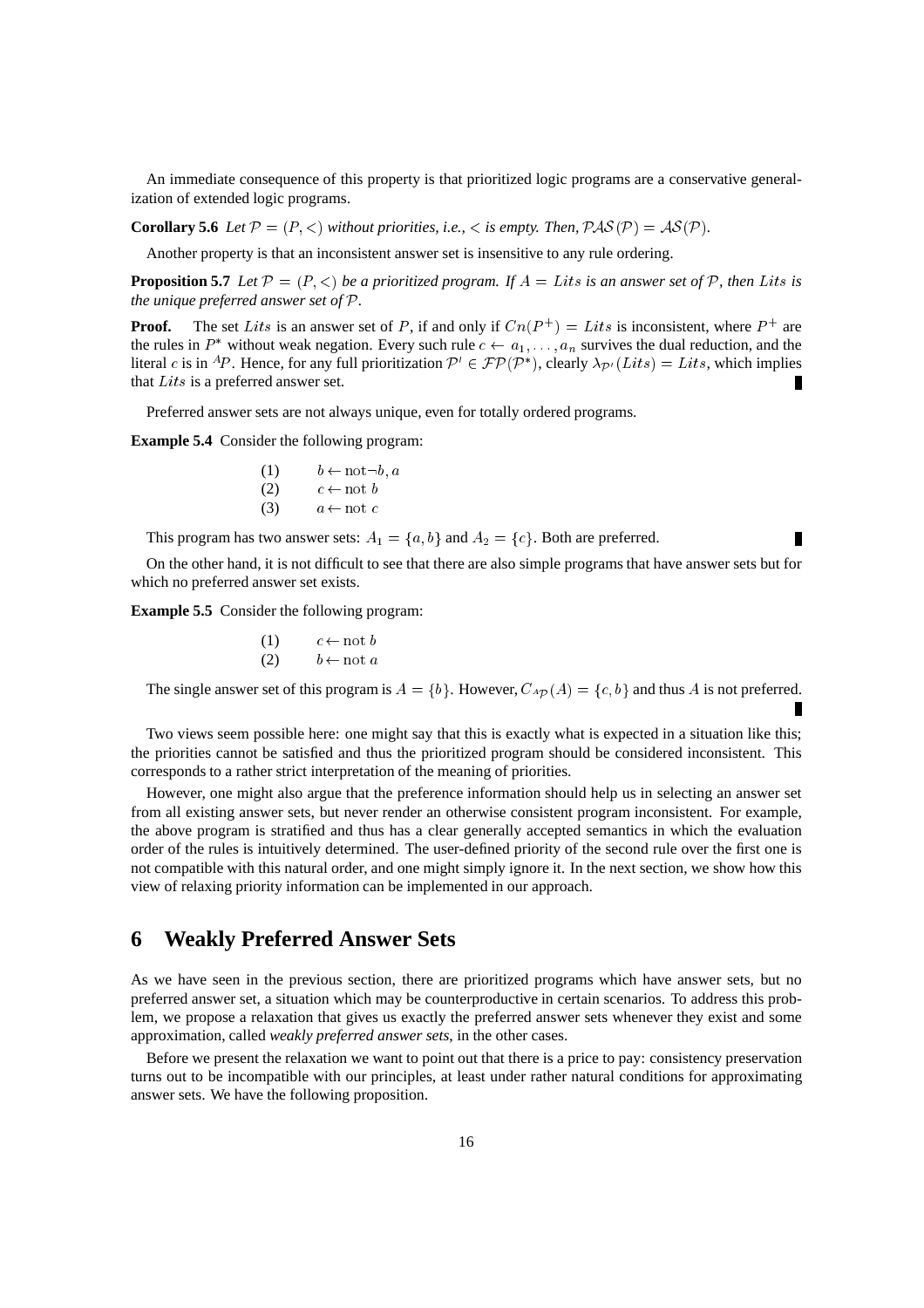**Proposition 6.1** *Let* Rel *be a relaxation of the notion of preferred answer sets, that is a function assigning to each prioritized ground rule base* <sup>R</sup> *a subset of* AS(R) *such that*

- *1.*  $Rel(R) = PAS(R)$  whenever  $PAS(R) \neq \emptyset$ , and
- 2.  $Rel(R) \neq \emptyset$  *whenever*  $AS(R) \neq \emptyset$ .

*Defining the preferred belief sets of* <sup>R</sup> *as* Rel(R) *violates Principle II from Section 3.1.*

**Proof.** Consider Example 5.5. The program, let's call it  $P$ , has a single answer set  $A = \{b\}$  which, according to clause 2 in the proposition, is contained in  $Rel(\mathcal{P})$ . Let  $\mathcal{P}'$  be  $\mathcal{P}$  extended by the rule  $d = a \leftarrow c$ with highest priority. Note that d's prerequisite is not in A. Nevertheless, according to clause 1,  $A \notin Rel(\mathcal{P}')$ since  $\mathcal{P}'$  has the single preferred answer set  $\{a, c\}$ . Principle II is thus violated.

This shows that we will have to trade satisfaction of Principle II for consistency of the semantics. We remark that technically, some preference Rel which satisfies Principle I can always be constructed in the case of a finite  $R$ , though such a preference need not be appealing in general. In the infinite case, no such preference may exist, if generating rules are understood to use assumptions in the body.

The basic idea of our relaxation is to consider in the comparison of answer sets the degree to which preferences are violated. Intuitively, the degree depends on how much of the current priority information has to be changed in order to obtain a preferred answer set. To measure this appropriately, we need a suitable notion of distance between two well-orderings of the same set.

With an eye on our application, we may consider the distance from a well-ordering  $\lt_1$  of a set M to another well-ordering  $\leq_2$  of M as the number of pairs m, m' such that  $m \leq_1 m'$  but  $m' \leq_2 m$ , i.e., the number of violations (or *inversions*) of the ordering  $\lt_2$  in  $\lt_1$ .

**Example 6.1** Consider  $M = \{a, b, c, d\}$  and the two orderings  $c \leq_1 a \leq_1 d \leq_1 b$  and  $a \leq_2 b \leq_2 c \leq_2 d$ ; then the pairs  $(c, a)$ ,  $(c, b)$ , and  $(d, b)$  are the inversions of  $\lt_2$  in  $\lt_1$ .

What we want to do amounts to counting these inversions in a way. This leads us to the following definition.

**Definition 6.1** *Let*  $\lt_1$  *and*  $\lt_2$  *be well-orderings of the set* M *with corresponding enumerations*  $(M, \lt_1)$  =  ${r_{\alpha}}_{\alpha}\}_{\alpha}$  and  $(M, \leq_2) = {s_{\beta}}_{\alpha}$ , respectively. Denote by  $Inv(<_1, <_2)$  the set of all inversions of  $\leq_2$  in  $\leq_1$ , *and let*  $V_\beta(\langle \cdot_1, \cdot \rangle)$  *denote the well-ordering induced by*  $\langle \cdot \rangle$  *on the set* 

$$
\{r_{\alpha} \mid r_{\alpha} <_1 s_{\beta}, (r_{\alpha}, s_{\beta}) \in Inv(<_1, <_2) \},
$$

*i.e., the elements of* M *which are in*  $\lt_1$  *before the element*  $s_\beta$  *and in*  $\lt_2$  *after*  $s_\beta$ *.* 

*Then, the distance from*  $\lt_1$  *to*  $\lt_2$ *, denoted*  $d(\lt_1, \lt_2)$ *, is defined as the ordinal* 

$$
d(\langle 1, \langle 2 \rangle) = \sum_{\beta < ord(\langle 2 \rangle)} ord(V_{\beta}(\langle 1, \langle 2 \rangle)).
$$

In the previous example, we have  $Inv(<sub>1</sub>, <sub>2</sub>) = \{(c, a), (c, b), (d, b)\}$  and  $V_0(<sub>1</sub>, <sub>2</sub>) = c, V_1(<sub>1</sub>, <sub>2</sub>)$  $c < d$ ,  $V_2(\langle 1, \langle 2 \rangle) = \emptyset$ , and  $V_3(\langle 1, \langle 2 \rangle) = \emptyset$ ; hence,  $d(\langle 1, \langle 2 \rangle) = 1 + 2 + 0 + 0 = 3$ .

The definition of  $d(\langle 1, \langle 2 \rangle)$  involves ordinal arithmetic, which may be less familiar to the reader; see e.g. [66] for a detailed treatment. Informally, addition  $\alpha + \beta$  of ordinals amounts to appending an ordering of type  $\beta$  to an ordering of type  $\alpha$ . Note that ordinal arithmetic generalizes familiar integer arithmetic to the infinite, and has different properties. E.g.,  $1 + \omega = \omega$ , which is different from  $\omega + 1$ ; hence, addition of ordinals is not commutative in general.

The value of  $d\left(\langle 1, \langle 2 \rangle\right)$  is indeed well-defined, as every element of the infinite sum is an ordinal and the sequence is well-founded; for such sums, the result is an ordinal [66]. Intuitively,  $ord(V_{\beta}(<sub>1</sub>, <sub>2</sub>))$  is the number of violations of the priority of the element  $s_\beta$  which is at position  $\beta$  in  $\lt_2$ , and  $d(\lt_1, \lt_2)$  counts in a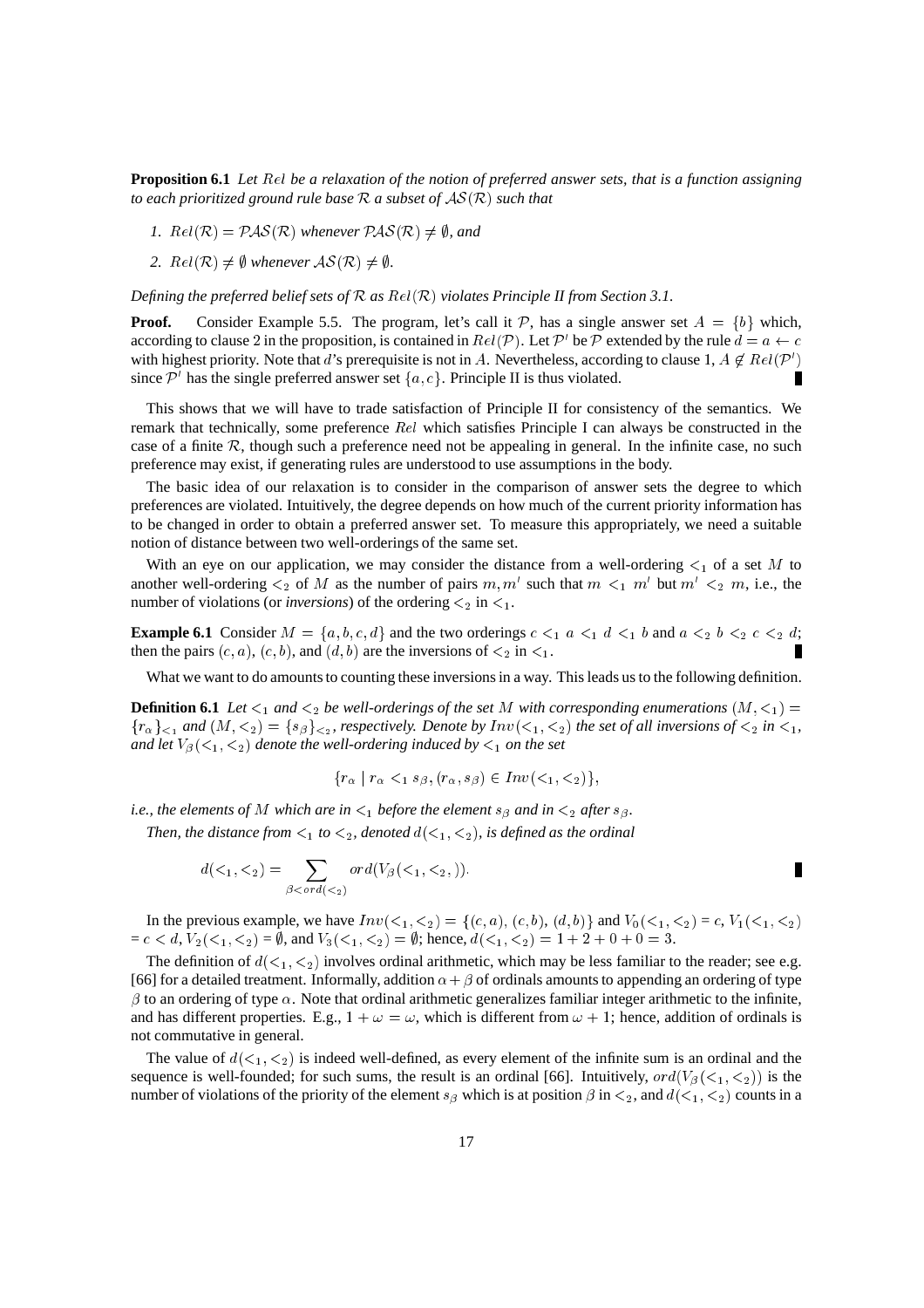way all these violations. Counting them is easy if the underlying set  $M$  is finite, while it is not in the infinite case. The problem is that in the latter case, the order in which a collection of ordinals is summed matters in general; the result may even be undefined. Our selection in the definition of  $d(\langle 1, \langle 2 \rangle)$  is driven by our application, and sums the violations in order of decreasing position with respect to the violated ordering  $\lt_2$ .

In general,  $d(\langle 1, \langle 2 \rangle)$  is a transfinite ordinal which is bounded by  $ord(\langle 1 \rangle \cdot ord(\langle 2 \rangle)$ . Thus, if the underlying set is countable (as in our application), then  $d(\langle 1, \langle 2 \rangle)$  is countable.

**Example 6.2** Suppose we have ground atoms p and  $q(a), q(f(a)), \ldots$  which are ordered as follows:

$$
\begin{array}{ll}\n\leq_1: & p, q(a), q(f(a)), q(f(f(a))), \dots \\
\leq_2: & q(a), q(f(a)), q(f(f(a))), \dots p\n\end{array}
$$

Then,  $d(\langle 1, \langle 2 \rangle) = 1 + 1 + \cdots + 0 = \omega$ ; for every q-atom, there is one violation of  $\langle 2 \rangle$  in  $\langle 1 \rangle$ , and no violation for atom p. On the other hand,  $d(<sub>2</sub>, <sub>1</sub>) = \omega + 0 + 0 + \cdots = \omega$ ; the ordering  $\lt_2$  has  $\omega$  many violations of the ordering of p in  $\lt_1$ , and no violations for the q-atoms.

Clearly,  $d\langle \langle , \langle \rangle \rangle = 0$  holds for any well-ordering  $\langle ,$  while symmetry does not hold in general. E.g., consider the following orderings of ground atoms  $p(x)$ ,  $q(x)$  over terms  $a, f(a), \ldots$ :

$$
\begin{aligned}\n&\langle 1: & p(a), & p(f(a)), & p(f(f(a))), & \ldots & q(a), & q(f(a)), & q(f(f(a))), \ldots \\
&&< & 2: & p(a), & q(a), & p(f(a)), & q(f(f(a))), & q(f(f(a))), & q(f(f(a))), & \ldots\n\end{aligned}
$$

i.e.,  $\lt_1$  orders first, increasing by depth, all atoms  $p(f^i(a))$  and then all atoms  $q(f^i(a))$ , while  $\lt_2$  orders all atoms by depth and breaks ties by preferring p-atoms over q-atoms; thus,  $ord(<sub>1</sub>) = \omega + \omega = 2\omega$  and  $ord(<sub>2</sub>) = \omega$ . We have

$$
d(1, 2) = 0 + \omega + 0 + \omega + 0 + \omega + \cdots = \omega^{2},
$$

while

$$
d(2, 1) = 0 + 1 + 2 + \cdots + 0 + 0 + 0 + \cdots = \omega.
$$

If we wish, we can make the distance symmetric by choosing the smaller of  $d(\langle 1, \langle 2 \rangle)$  and  $d(\langle 2, \langle 1 \rangle)$ . Or, we cast  $d\langle \langle \cdot, \cdot \rangle$  to its associated cardinal; this is sufficient to make the distance symmetric for our application. In particular, for finite distance values, symmetry is automatically given.

**Proposition 6.2** *Let*  $\lt_1, \lt_2$  *be well-orderings of the same set* M *such that*  $d(\lt_1, \lt_2) < \omega$  *is finite. Then,* d *is symmetric on*  $(<_1, <_2)$ *, i.e.,*  $d(<_2, <_1) = d(<_1, <_2)$ *.* 

**Proof.** Clearly,  $Inv(\leq_2, \leq_1) = \{(m, m') \mid (m', m) \in Inv(\leq_1, \leq_2)\}\)$ . Observe that if  $d(\leq_1, \leq_2)$  is finite, then only finitely many  $V_\beta(\langle 1,\langle 2\rangle)$  are nonempty, and each of them is finite. It follows that also only finitely many nonempty  $V_\alpha(\langle 1, \langle 1 \rangle)$  exist, and each of them is finite; thus, also  $d(\langle 2, \langle 1 \rangle)$  is finite. Since  $d(\langle 1, \langle 2 \rangle)$ is finite,  $d(\langle 1, \langle 2 \rangle)$  amounts to the number of elements in  $Inv(\langle 1, \langle 2 \rangle)$ ; since  $|Inv(\langle 2, \langle 1 \rangle) | = |Inv(\langle 1, \rangle) |$  $|z_1, z_2|$  and  $d(z_1, z_1)$  is finite, it follows  $d(z_1, z_2) = d(z_2, z_1)$ .

**Corollary 6.3** On the full prioritizations of a ground rule base, the distance measure d' which is defined by  $d'(\langle 1, \langle 2 \rangle) = card(d(\langle 1, \langle 2 \rangle))$ , where  $card(\alpha)$  is the cardinal associated with the ordinal  $\alpha$ , is symmetric.

If  $d(\langle 1, \langle 2 \rangle)$  is finite, this holds by the previous proposition. If  $d(\langle 1, \langle 2 \rangle)$  is infinite, then also  $d(\langle 2, \langle 1 \rangle)$  is infinite, and since  $ord(\langle 1 \rangle)$  and  $ord(\langle 2 \rangle)$  are countable, both  $d(\langle 1, \langle 2 \rangle) \leq ord(\langle 1 \rangle) \cdot ord(\langle 2 \rangle)$ and  $d(\langle 2, \langle 1 \rangle \leq \text{ord}(\langle 2) \cdot \text{ord}(\langle 1 \rangle))$  are countable; hence,  $\text{card}(d(\langle 1, \langle 2 \rangle)) = \text{card}(d(\langle 2, \langle 1 \rangle)) = \aleph_0$ . П

Note that using  $d'$  is particularly useful, if we want to avoid a fine-grained distinction of priority violation and we are only interested whether a finite or infinite number of priority violations is present;  $d'(\langle 1, \langle 2 \rangle)$  is either finite or  $\aleph_0$ , the smallest uncountable cardinal.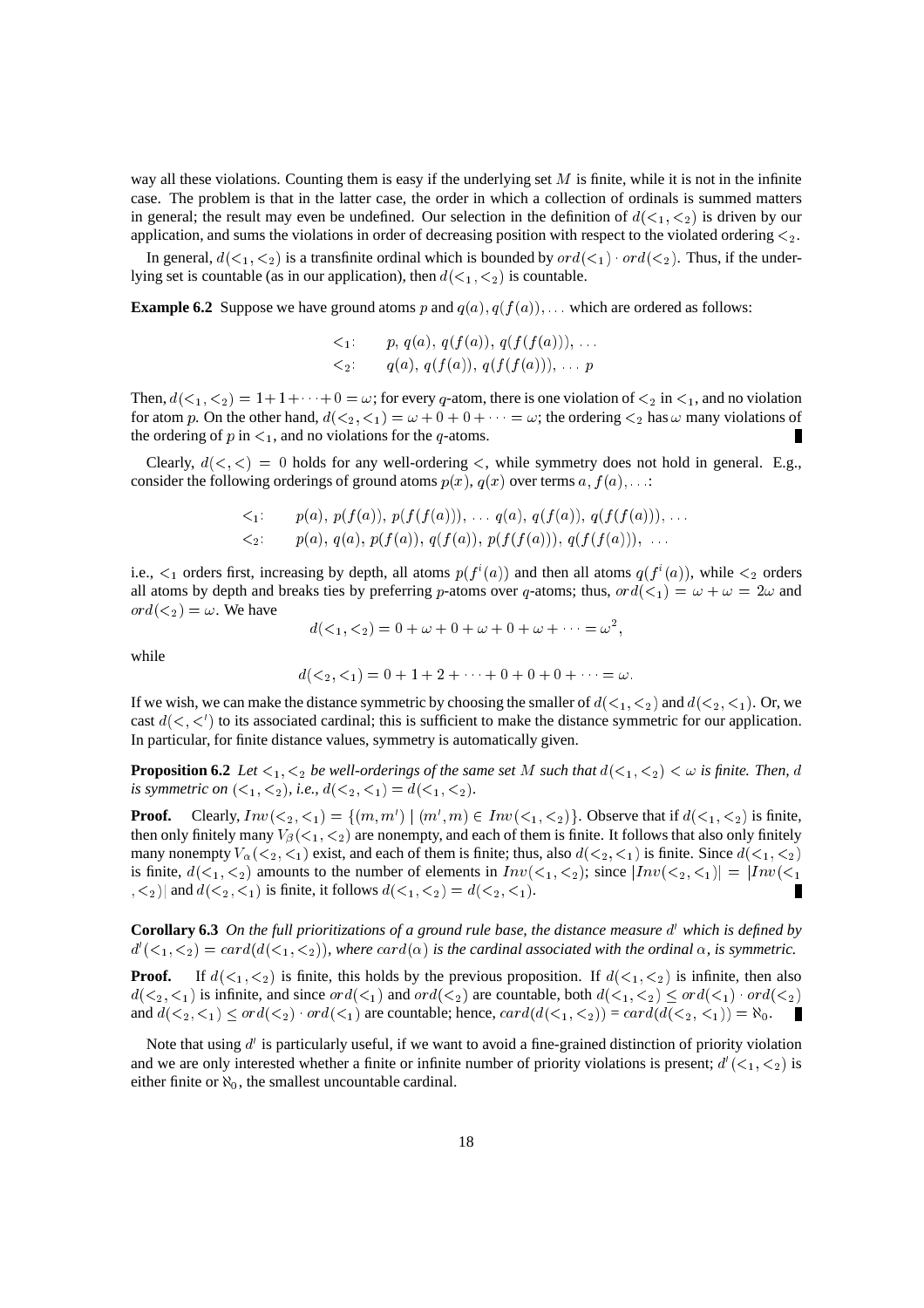The value of  $d(\langle 1, \langle 2 \rangle)$  has an alternative, transformation-based interpretation which intuitively alludes to the amount of work that is needed in order to transform the ordering  $\lt_1$  into the ordering  $\lt_2$ ;  $V_\beta(\lt_1, \lt_2)$ says how many elements  $r_{\alpha}$  must be moved behind  $s_{\beta}$ . In particular, in the finite case,  $d(\langle 1, \langle 2 \rangle)$  amounts to the smallest number of successive switches of neighbored elements which are needed to transform  $\lt_1$  into  $\langle 2, \text{In fact, this is precisely the number of switches executed by the well-known bubble-sort algorithm.<sup>3</sup> E.g.,$ for the orderings  $c \leq_1 a \leq_1 d \leq_1 b$  and  $a \leq_2 b \leq_2 c \leq_2 d$  from Example 6.1, bubble-sort performs three switchings in sorting  $\lt_1$  into  $\lt_2$  (c with a, d with b, and c with b); this yields  $d(\lt_1, \lt_2) = 3$ . In the infinite case, a similar interpretation does not apply in all cases; we come back to a transformational view of distance at the end of this section.

It can be checked that d verifies all axioms of a standard metric in the finite case, i.e.,  $d(<, <) = 0$ ,  $d(<_1, <_2) = d(<_2, <_1)$ , and  $d(<_1, <_3) \leq d(<_1, <_2) + d(<_2, <_3)$ .

With the above notion of distance from one well-ordering to another, we can weaken the definition of preferred answer sets as follows.

**Definition 6.2** *Let*  $\mathcal{R} = (R, \leq)$  *be a partially ordered ground rule base, and let*  $A \in \mathcal{AS}(R)$ *. The preference violation degree of* A *in* R, denoted  $\text{pvd}_{\mathcal{R}}(A)$ , is the minimum distance possible from any full prioritization *of*  $R$  *to any fully prioritized rule base*  $R' = (R, \lt')$  *such that*  $A$  *is a preferred answer set of*  $R'$ *, i.e.,* 

$$
pvd_{\mathcal{R}}(A) = \min\{d(<_1, <_2) \mid (R, <_1) \in \mathcal{FP}(\mathcal{R}), A \in \mathcal{PAS}(R, <_2)\}.
$$

*Moreover, let*  $pvd(\mathcal{R}) = \min_{A \in AS(R)} pvd_{\mathcal{R}}(A)$  *be the preference violation degree of*  $\mathcal{R}$ *.* 

*For any answer set* A *of a prioritized program*  $P = (P, \leq)$ *, the preference violation degree of* A *in* P, *denoted*  $pvd_{\mathcal{P}}(A)$ *, is defined as*  $pvd_{\mathcal{P}}(A) = pvd_{\mathcal{P}^*}(A)$ *, and the preference violation degree of*  $\mathcal{P}$ *, denoted*  $\text{pvd}(\mathcal{P})$ *, is*  $\text{pvd}(\mathcal{P}) = \text{pvd}(\mathcal{P}^*)$ *.* 

Note that  $pvd_R(A)$  is indeed well-defined. This is a consequence of Proposition 5.5, which says that for every answer set A there exists a total ordering of the rules such that A is preferred.

Based on the definition of preference violation degree, we formalize the concept of weakly preferred answer sets as follows:

**Definition 6.3** Let  $P = (P, \langle \rangle)$  be a prioritized logic program. Then, an answer set A of P is a weakly *preferred answer set of* P *if and only if*  $pvd_{\mathcal{P}}(A) = pd(\mathcal{P})$ *. By WAS*(P) we denote the collection of all *weakly preferred answer sets of* <sup>P</sup>*.*

**Example 6.3** Consider the following program  $P$ :

| (1) | $a \leftarrow \text{not } c$        |
|-----|-------------------------------------|
| (2) | $c \leftarrow \operatorname{not} b$ |
| (3) | $\neg d \leftarrow$ not b           |
| (4) | $b \leftarrow \text{not} \neg b, a$ |

This program has two answer sets, namely  $A_1 = \{a, b\}$  and  $A_2 = \{c, \neg d\}$ ; however, none of them is preferred. We have  $pvd_{\mathcal{P}}(A_1) = 2$ , because (2) and (3) are zombie rules which can be defeated only by (4), which must be moved in front of these rules; this takes two switches. On the other hand, we have  $pvd_p(A_2) = 1$ , since the single zombie rule (1) is defeated if (2) is moved in front of it (note that (4) is a dead rule for  $A_2$ ). Hence,  $pvd(\mathcal{P}) = 1$ , and  $A_2$  is the weakly preferred answer set of  $\mathcal{P}$ . П

The following results are easily verified.

**Proposition 6.4** *Let*  $P = (P, \langle \rangle)$  *be a prioritized logic program. If*  $PAS(P) \neq \emptyset$ *, then*  $PAS(P) =$  $WAS(\mathcal{P})$ .

 $3$ Recall that bubble-sort runs through the list of elements and switches neighbored elements which are in the wrong order; this process is repeated, until the list is sorted.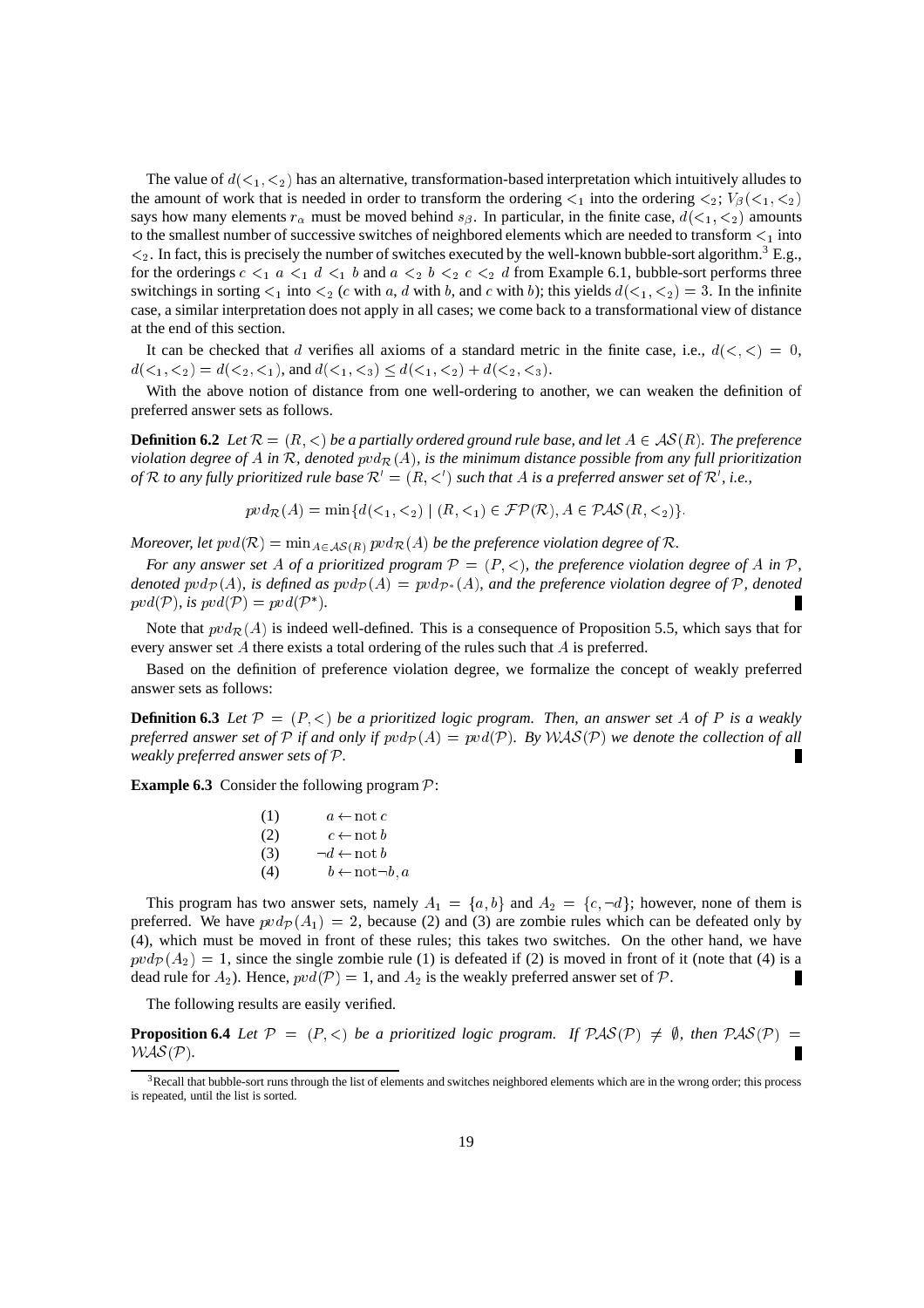Preferred answer sets are just those with preference violation degree zero.

**Proposition 6.5** *Let*  $\mathcal{P} = (P, \langle \rangle)$  *be a prioritized logic program. If*  $AS(\mathcal{P}) \neq \emptyset$ *, then*  $WAS(\mathcal{P}) \neq \emptyset$ *.* 

**Proof.** Since every set of ordinals has a minimum,  $\min\{pvd_{\mathcal{P}}(A) \mid A \in \mathcal{AS}(P)\} = pvd_{\mathcal{P}}(A)$  holds for some  $A \in \mathcal{AS}(P)$ . Hence, from the definition, A is a weakly preferred answer set of P.

In particular, whenever  $P$  has a unique answer set, this set will be weakly preferred.

Let us now turn to the question whether Principles I and II are preserved when we switch from strongly preferred answer sets to weakly preferred ones. Unfortunately, this is not the case.

**Proposition 6.6** *The weakly preferred answer set approach does not satisfy Principle I from Section 3.1.*

**Proof.** Consider the following program  $P$ :

| (1) | $a \leftarrow \text{not } \neg a$    | (4) | $c \leftarrow \text{not } \neg c$    |
|-----|--------------------------------------|-----|--------------------------------------|
| (2) | $\neg a \leftarrow \text{not } a$    | (5) | $\neg a \leftarrow \text{not } b, a$ |
| (3) | $\neg a \leftarrow \text{not } c, a$ | (6) | $b \leftarrow \text{not } b$         |

This program has two answer sets, namely  $A_1 = \{a, b, c\}$ , which is generated by  $R_1 = \{(1), (4), (6)\}$ , and  $A_2 = \{ \neg a, b, c \}$ , which is generated by  $R_2 = \{(2), (4), (6)\}$ . Assuming that  $(i) < (j)$  if  $i < j$ , we have that none of these answer sets is strongly preferred. The set  $A_2$  is a weakly preferred answer set, since after switching rules (1) and (2),  $A_2$  is a preferred answer set (thus  $pvdp(A_2) = 1$ ), while  $pvdp(A_1) = 2$  (switch rules (3),(4) and (5),(6)). Since rule (1) is preferred over (2), by Principle I,  $A_2$  must not be selected as a weakly preferred answer set.

The failure of Principle II is immediate from Prop. 6.1. We believe that the use of weakly preferred answer sets is justifiable even in the light of these properties. In fact, we have defined the concept as an *approximation* of preferred answer sets; if no preferred answer set exists, then we must relax the requirements and this may include Principles I and II; we trade this for consistency of the semantics.

In the above example programs, we have argued that an answer set  $A$  of a program  $P$  is weakly preferred by moving generating rules forward such that all zombies are defeated. We now establish that this intuitive way of making <sup>A</sup> weakly preferred is in fact legal. We start with some formal notions on well-orderings.

A *switch* on a well-ordering  $\lt$  of a finite set M is a pair  $s = (i, i + 1)$  of positions in  $\lt$  such that  $0 \lt i$  and  $i + 1 \leq |M|$ . The result of applying s on  $\lt$ , denoted  $s(\lt)$ , is the well-ordering resulting from  $\lt = \{r_{\alpha}\}_{\lt}$ by interchanging  $r_i$  and  $r_{i+1}$ . A *switching sequence* is finite sequence  $\sigma = s_1, s_2, \ldots, s_n$  of switches, whose application on  $\lt$ , denoted by  $\sigma(\lt)$ , is defined as  $\sigma(\lt) = s_n(s_{n-1}(\cdots(s_1(\lt))\cdots))$ ; the length of  $\sigma$  is denoted by  $|\sigma|$ .

Suppose  $\lt'$  is a well-ordering of M. Then,  $\lt'$  can be obtained from  $\lt$  as follows. Let  $\lt_{-1}$  be  $\lt$  and denote by  $\lt_i$  the ordering resulting from  $\lt_{i-1}$  by applying the switching sequence  $\tau_i$ , which switches the *i*-th element of  $\lt'$  from its position  $j_i$  in  $\lt_{i-1}$  to position i, for  $i = 0, \ldots, |M|-1$ . Then,  $\lt'$  is identical to  $\lt_k$ , where  $k = |M|-1$ . Observe that  $j_i \geq i$  holds for all i, and that  $\tau_k$  is void. The sequence  $\sigma = \tau_1, \tau_2, \ldots, \tau_k$ is called the *canonical switching sequence of*  $\lt'$ . Intuitively, in  $\sigma$  the ordering  $\lt'$  is built from  $\lt$  by a kind of reverse bubble-sort, where the next iteration starts at some point in the sequence  $\langle i-1 \rangle$  rather than at its end.

**Example 6.4** For the orderings  $c < a < d < b$  and  $a < b < c < d$  as in Example 6.1, we have:

| $\hat{i}$      | $\tau_i$     | $\lt_i$    |
|----------------|--------------|------------|
| $-1$           |              | c, a, d, b |
| 0              | (0,1)        | a,c,d,b    |
| 1              | (2,3), (1,2) | a, b, c, d |
| $\mathfrak{D}$ | void         | a,b,c,d    |
| 3              | void         | a, b, c, d |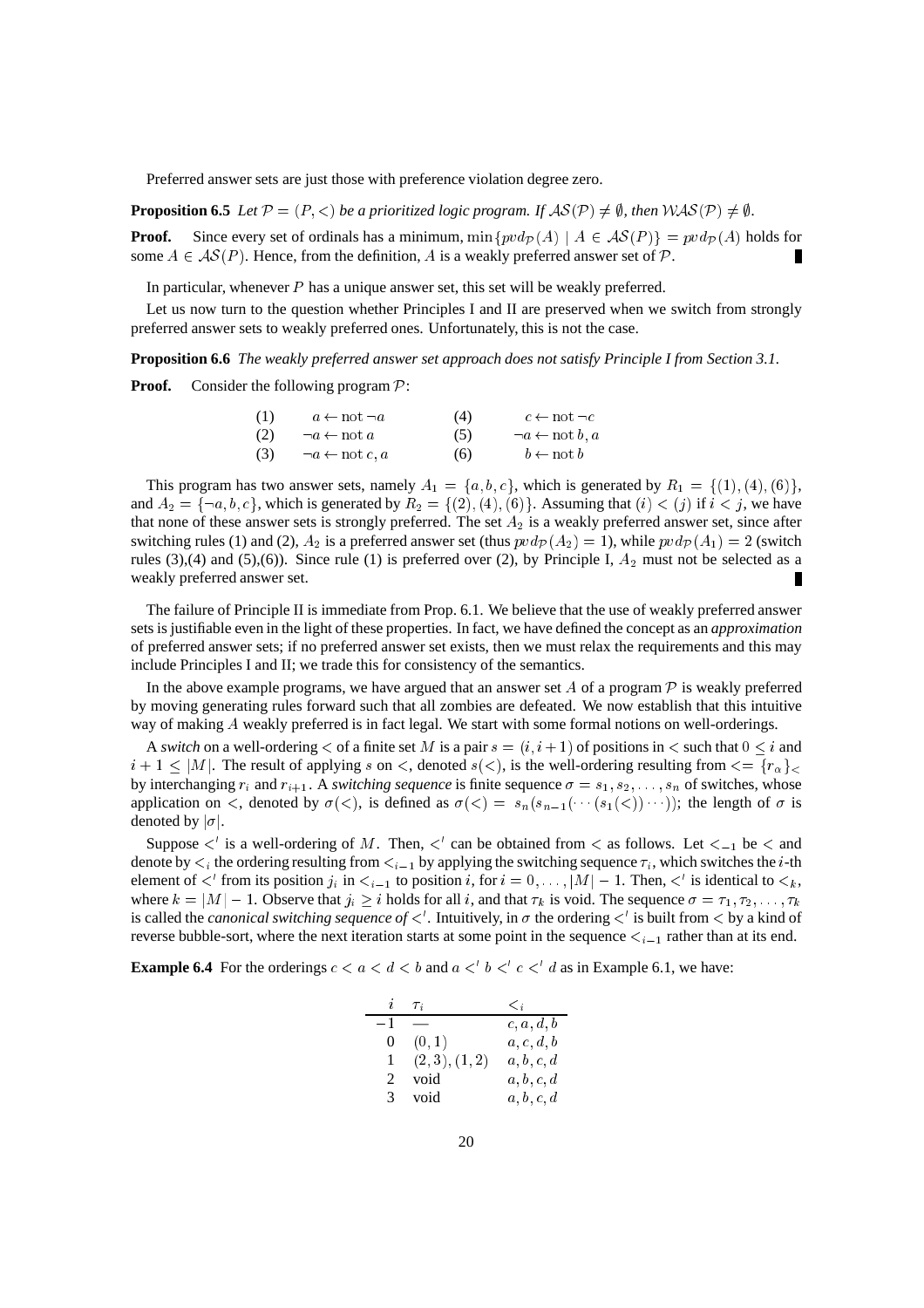Thus, the canonical switching sequence is  $\sigma = (0, 1), (2, 3), (1, 2)$ .

The following property is easily seen.

**Proposition 6.7** Let  $\sigma$  be the canonical sequence transforming  $\lt$  into  $\lt'$ . Then,  $|\sigma| = d(\lt, \lt')$ .

**Proof.** Observe that starting from  $\lt$ , each switch in  $\sigma$  reduces the number of inversions for  $\lt'$  by one. Hence, the length of  $\sigma$  is the number of inversions of  $\langle \cdot \rangle$  in  $\langle$ , which coincides with  $d(\langle \cdot, \langle \cdot \rangle)$ .

Let  $\mathcal{P} = (P, \langle)$  be a fully prioritized finite ground program, and let A be an answer set of P. We call a well-ordering  $\langle$  such that A is a preferred answer set of  $(P, \langle')$  and  $d(\langle, \langle' \rangle) = \text{pvd}_{\mathcal{P}}(A)$  an *optimal ordering* for <sup>A</sup>.

**Lemma 6.8** *Let*  $A \in \mathcal{AS}(\mathcal{P})$ *, where*  $\mathcal{P} = (P, \leq)$  *is a fully prioritized finite ground program, and let*  $\leq'$  *be an optimal ordering for* A. If  $\tau_i$  from the canonical switching sequence  $\sigma$  of  $\lt'$  is nonvoid, then  $\lt_{i-1}$  has at *position* i *a non-defeated zombie.*

The lemma implies that in the canonical transformation of  $\lt$  into an optimal ordering  $\lt'$  of A, we never move a rule to the position i unless there is a non-defeated zombie. The next result tells us that without loss of generality, we may assume that only a rule defeating this zombie is moved to this position.

**Theorem 6.9** Let  $A \in AS(\mathcal{P})$ *, where*  $\mathcal{P} = (P, \leq)$  *is a fully prioritized finite ground program. Then, there exists an optimal ordering*  $\lt'$  *for* A *such that*  $\tau_i$  *from the canonical switching sequence*  $\sigma$  *of*  $\lt'$  *is nonvoid if* and only if  $\lt_{i-1}$  has at position i a non-defeated zombie z, and every nonvoid  $\tau_i$  moves a rule defeating z to *position* <sup>i</sup>*.*

The first part of this theorem follows from the previous lemma, while the second is established by modifying an optimal ordering such that only rules defeating zombies are moved. As a consequence, a weakly preferred answer set of  $(P, \langle \rangle)$  can be obtained by eliminating all non-defeated zombies through moving generating rules defeating them ahead as economically as possible. This justifies the informal argumentation in Example 6.3 and the proof of Proposition 6.1.

Notice, however, that it is not true that a rule defeating a zombie is moved to position i in *every* optimal ordering for <sup>A</sup>.

**Example 6.5** Consider the following program  $P$ :

| (1) | $a \leftarrow \text{not } b$ |
|-----|------------------------------|
| (2) | $c \leftarrow$               |
| (3) | $b \leftarrow$               |

where  $(1) < (2) < (3)$ . The set  $A = \{b, c\}$  is the unique answer set of P, and both  $(3) < (1) < (2)$  and  $(2) <''$   $(3) <''$   $(1)$  are optimal orderings for A; however,  $\tau_0'' = (0, 1)$  in the canonical switching sequence  $\sigma'' = (0, 1), (1, 2)$  of  $\lt''$  moves (2) to position 0, which does not defeat the zombie (1).

We conclude this section with some comments on possible alternative ways to define weakly preferred answer sets. First, let us remark that a distance measure between well-orderings may be defined which is strictly guided by a transformation-oriented view, based on a proper formalization of the notion of switch. The distance from  $\leq_1$  to  $\leq_2$  can then be chosen as the shortest sequence which transforms  $\leq_1$  into  $\leq_2$ . However, the formal definition is, due to the need for executing transfinite switches in general, more involved than the one from above. In several cases, the measures do coincide, but there are cases in which the transformationbased distance value is not much intuitive. E.g., in Example 6.2, the transformation-based distance from  $\leq_1$ to  $\lt_2$  would be  $\omega$ , since we must move atom p with a transfinite switch in  $\omega$  many steps behind all other atoms; the distance from  $\lt_2$  to  $\lt_1$  would be  $\omega^2$ , however, since we must first move  $q(a)$  behind p, then  $q(f(a))$ , and so on; this needs  $\omega$  many transfinite switches, i.e.,  $\omega^2$  switches in total. However, this value is not much appealing. We therefore prefer the simpler function for measuring the distance from above.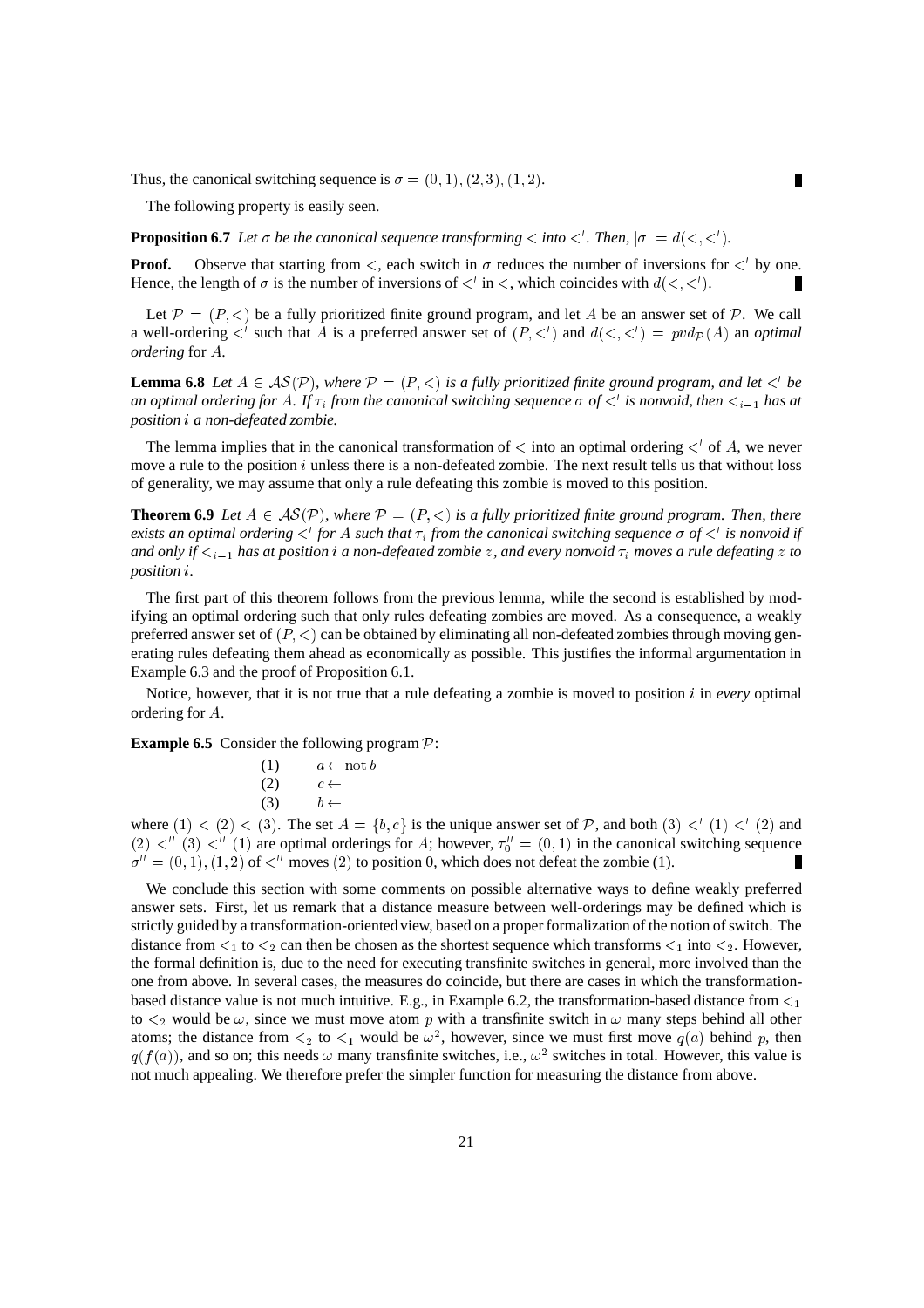

Figure 1: Relationship of complexity classes

Our approach takes the view that the quality of the approximation of a preferred answer set is given by the number of preference violations, and we do not distinguish between violations of high priority and low priority. In particular, it may be the case that a single violation is present, and regardless of whether this violation involves the two top-ranked rules or the two bottom-ranked ones, this violation counts the same.

An alternative, strictly hierarchic view of violations would be considering the first violation of the priority ordering as decisive for how far two orderings are from each other. Then, an answer set is selected, if the highest priority violation compared to a preferred answer set occurs as late as possible, i.e., it is possible to keep the ordering of priorities as long as possible. However, this approach has some drawbacks. In the infinite case, the existence of a weakly preferred answer set is a priori not guaranteed, since no longest sequence of obeyed priorities might exist. Another aspect is that a single violation may weigh more than a large – even infinite – number of other violations; it is questionable whether this is satisfactory in certain situations. These considerations led us to not consider such an approach to weakly preferred answer sets here.

An intermediate approach, which actually generalizes both approaches discussed above would be assigning penalties to the violation of priorities, and selecting the answer sets which have the smallest penalty. However, this approach requires knowledge about how priority violations should be mapped into penalty values, and it is often not clear how such values should be reasonably assigned. For this reason, we believe that currently the development of such a framework is not a major issue.

# **7 Algorithms and Computational Complexity**

In this section, we address the issue of computing preferred and weakly preferred answer sets, and analyze the complexity of the main computational tasks in this context.

We assume that the reader is familiar with the basic concepts of complexity theory; [35, 53] are good sources. For a background on complexity results in logic programming, refer to [64, 22, 17]. In our analysis, we focus on the case of finite propositional (ground) prioritized programs, but we will also address nonground programs.

We briefly recall the definitions of the complexity classes that we need for assessing the complexity of preferred and weakly preferred answer sets. <sup>P</sup> (resp., NP) is the class of decision problems, i.e., Yes/No problems, which are solvable in polynomial time on a deterministic (resp., nondeterministic) Turing machine; the class  $P^{NP}$  (also denoted  $\Delta_2^p$ ) contains the decision problems solvable on a deterministic Turing machine in polynomial time with access to an oracle for problems in NP;  $P^{NP}[O(\log n)]$  (alias  $\Delta_2^p[O(\log n)]$ ,  $\Theta_2^p[70]$ ) denotes the subclass of  $P^{NP}$  in which the oracle access is limited to  $O(\log n)$  many queries, where n is the size of the problem input. As usual, for a complexity class  $C$ , the class of the complementary problems is denoted by co-C; note that co-P = P, co-P<sup>NP</sup>[ $O(\log n)$ ] = P<sup>NP</sup>[ $O(\log n)$ ], and co-P<sup>NP</sup> = P<sup>NP</sup>. The inclusion relationship of these classes is shown in Figure 1; each inclusion is widely believed to be proper.

For measuring the complexity of computational problems with output, we use the concept of a search problem, in which an arbitrary solution out of a set of possible solutions must be computed; here, a Turing machine has an output tape whose contents is the result of the computation if the machine halts in an accepting state. In case of a nondeterministic machine, output of different solutions in different runs is admissible. The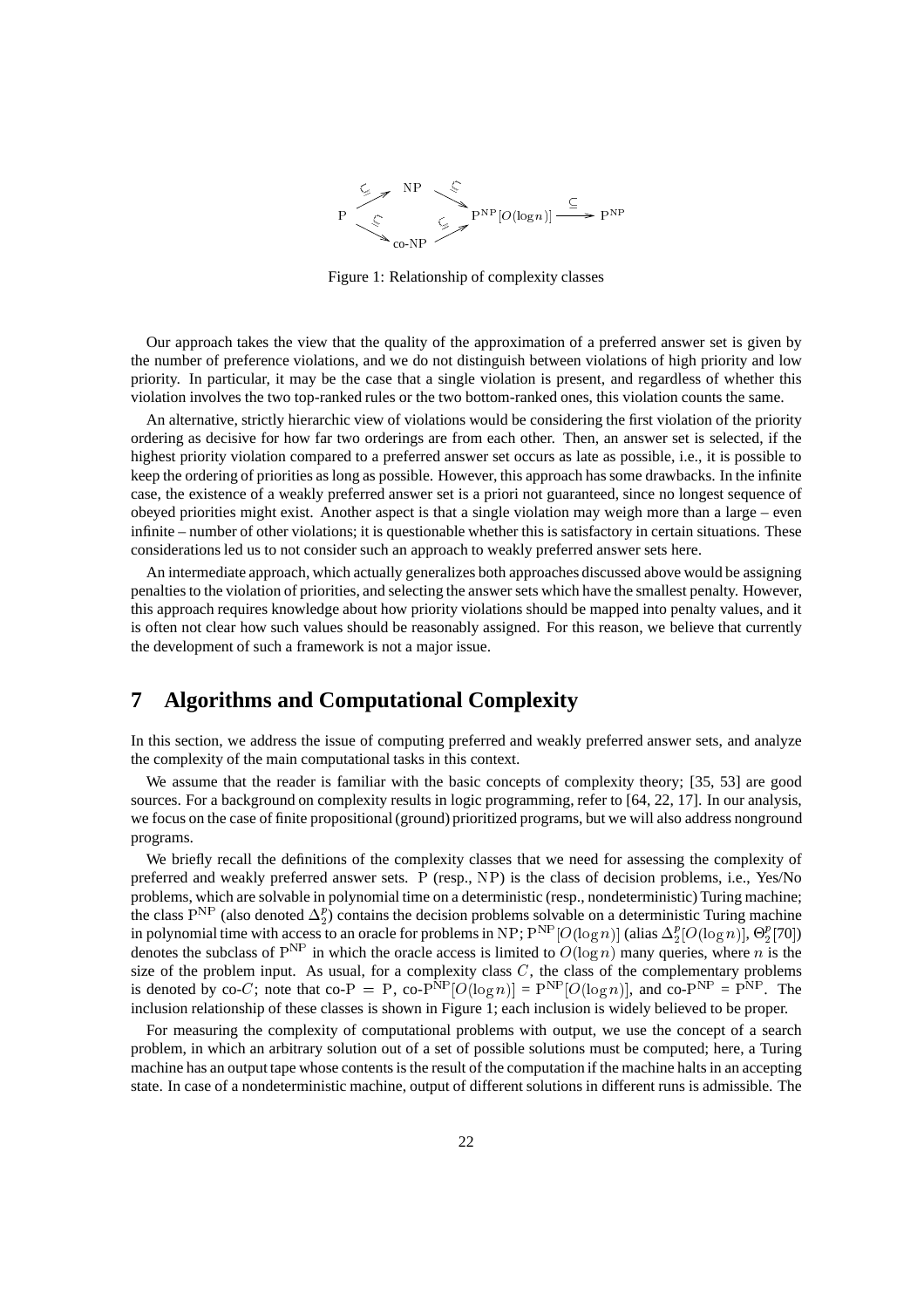search analogues of the decisional classes P, NP,  $P^{NP}$  etc are denoted by prefixed "F".

## **7.1 Preferred answer sets**

Of course, since extended logic programs without priorities are a special case of prioritized programs, all lower complexity bounds for answer sets of extended logic programs carry over to preferred answer sets. In particular, by the complexity results on the stable models of a general propositional logic program P [46, 47, 7] and the obvious correspondence between the preferred answer sets of the prioritized program  $\mathcal{P} = (P, \langle)$  where  $\langle$  is empty (cf. Corollary 5.6) and the stable models of P, we obtain that deciding whether a prioritized program has a preferred answer set is NP-hard, and, moreover, that inference of a literal from all preferred answer sets of a prioritized program is a co-NP-hard problem.

Natural questions are now whether preferred answer sets are harder than answer sets in general and, moreover, how the complexity is affected if we have programs with a particular priority ordering. Intuitively, the many possible total refinements of a partial ordering  $\lt$  on the rules are a source of complexity; since a full prioritization unambiguously fixes the order in which the rules have to be considered, we might expect that for fully prioritized programs the complexity is lower than for general programs. This intuition may be nurtured by the fact that in some nonmonotonic formalisms, full prioritization decreases complexity, cf. [49].

The first result is that priorities do fortunately not increase the complexity of extension checking for a program, i.e., given a set A of literals and a prioritized program  $P$ , deciding whether this set constitutes a preferred answer set of the program. We first note that this holds in the case where the program is fully prioritized. The result can be derived from known results and an inspection of the definitions.

**Proposition 7.1** *Given a fully prioritized (finite) propositional program*  $P = (P, \leq)$  *and a set*  $A \subseteq Lits$ , *both deciding whether*  $A \in AS(P)$  *and*  $A \in PAS(P)$  *is possible in polynomial time. Moreover, these problems are complete for* <sup>P</sup> *(under logspace-reductions).*

We have added in this proposition the matching lower bound of the complexity, to sharply characterize the computational properties of preferred extension checking; <sup>P</sup>-completeness of this problem tells us, adopting a general belief in the complexity theory community, that this problem is not amenable to parallelization.

For deriving an analogous result in the case of arbitrary rather than full prioritization, we note the following key lemma. Recall that we have divided in Section 4 the rules of a prerequisite-free prioritized program  $P = (P, \langle)$  with respect to an answer set A into generating rules (those which are applied in A), dead rules (those which are not applicable in  $A$ , but the head is from  $A$ ), and zombie rules (those which are not applicable in A, and whose head is not in A), and that only zombie rules can prevent preference of A.

For a propositional prioritized program  $\mathcal{P} = (P, \langle \rangle)$  and  $A \in \mathcal{AS}(\mathcal{P})$ , we construct a labeled directed graph  $G(\mathcal{P}, A)$  as follows. The vertices are the rules P, and an edge is directed from r to r' if  $r < r'$ . Moreover, label each vertex r as follows: if the dual reduct  ${}^{A}r$  is a generating rule of  ${}^{A}P$ , then label r with "g"; if  ${}^A\!r$  is a zombie rule, then label r with "z"; otherwise, i.e.,  ${}^A\!r$  is a dead rule or r vanishes in the dual reduction, then label  $r$  with "i" (for irrelevant). Figure 2 shows some examples.

From G, we construct a full prioritization  $\mathcal{P}' = (P, \langle \cdot \rangle)$  of P which proves that A is a preferred answer set, by employing a modified topological sorting procedure as follows.

## **Algorithm** FULL-ORDER

**Input:** Propositional prioritized program  $P = (P, \langle \cdot \rangle)$ , answer set  $A \in AS(P)$ .

**Output:** Full prioritization  $\mathcal{P}' \in \mathcal{FP}(\mathcal{P})$  such that  $A \in \mathcal{PAS}(\mathcal{P}')$ , if  $A \in \mathcal{PAS}(\mathcal{P})$ ; otherwise, "no".

## **Method:**

**Step 1.** Construct graph  $G = G(\mathcal{P}, A)$ , and initialize  $T := \emptyset, \langle \cdot | = \emptyset \rangle$ .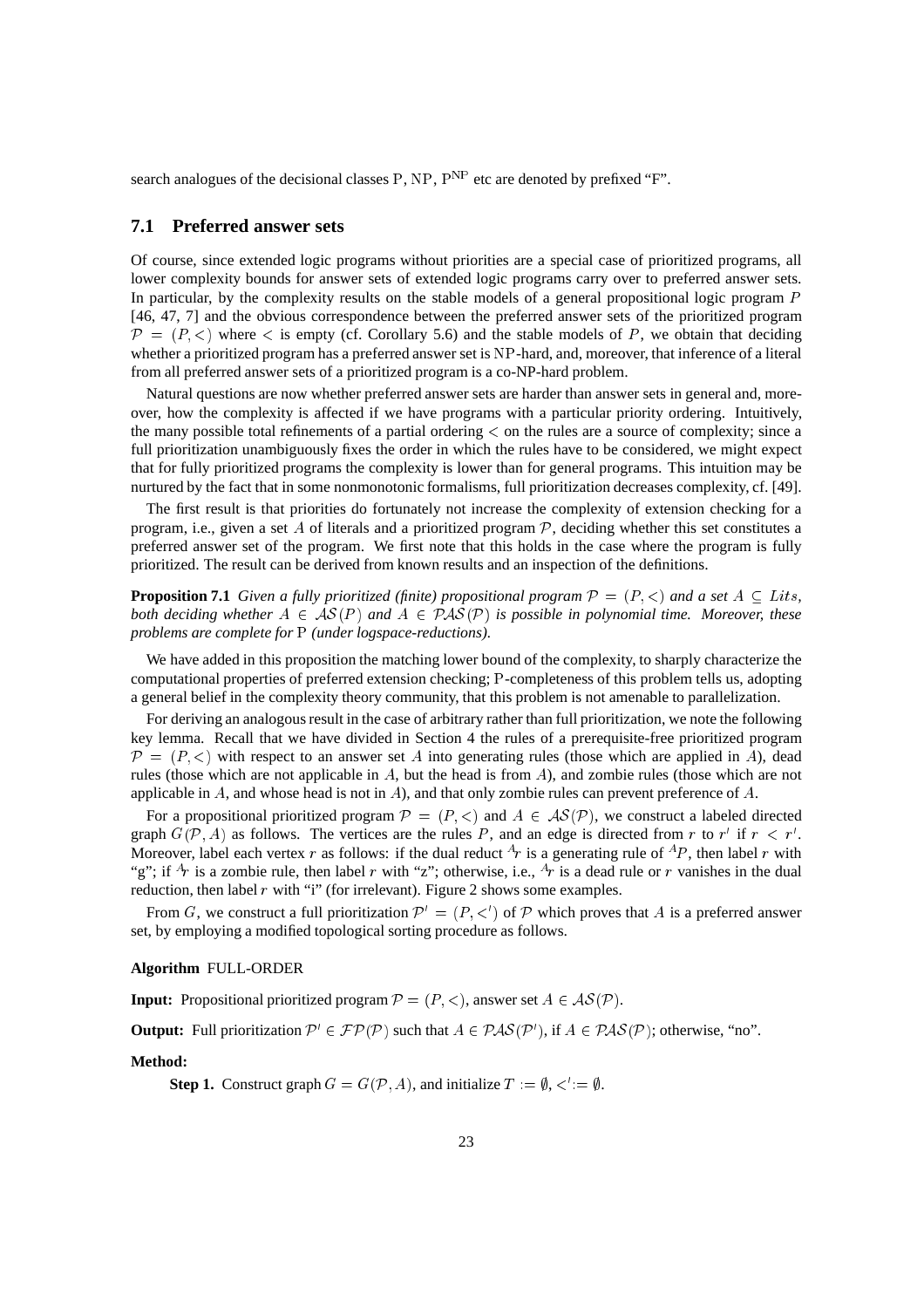

Figure 2: Examples of graph  $G(\mathcal{P}, A)$  (transitive edges are omitted)

**Step 2.** If G is empty, then output  $\mathcal{P}' = (P, \langle \cdot \rangle)$  and halt;

**Step 3.** Pick any source of  $G$ , i.e., a vertex  $r$  which has no incoming edges, such that either  $r$  is not labeled "z", or  $r$  is defeated by  $T$ ; if no such  $r$  exists, then output "no" and halt.

П

**Step 4.** if r is labeled "g", then set  $T := T \cup \{h(r)\}\$  where  $h(r)$  is the head of r;

**Step 5.** remove  $r$  from  $G$ , and continue at step 2.

Notice that this algorithm is nondeterministic, since in Step 1, in general different vertices  $r$  can be selected, which leads to different outputs.

**Example 7.1** Consider the prioritized program P which is represented by the graph  $G(\mathcal{P}, A_1)$  in Figure 2.a, and the answer set  $A_1$ . In step 3 of FULL-ORDER, (1) and (2) are sources; since (1) is labeled "g" and (2) is labeled "z" but not defeated by  $T = \emptyset$ , the algorithm selects (1) and sets in Step 4  $T := \{a\}$ . In the next iteration, rule (2) is the only source and selected, as it is now defeated by  $T$ ;  $T$  is not updated. In the next iteration, rule (3) is the only source; however, (3) is labeled "z" and not defeated by  $T = \{a\}$ . Thus, the algorithm outputs "no" and halts. Observe that  $A_1$  is not a preferred answer set of  $P$ .

Now consider the reordered program  $\mathcal{P}_1$  represented by the graph in Figure 2.b, and the answer set  $A_2$ . In step 3, rules (1) and (2) are the sources; (2) is selected and  $T := \{\neg a\}$  in step 4. Thereafter, rule (1) is selected, as it is now defeated by T. In the next round, both (3) and (4) are selectable; suppose (4) is selected first, which results in  $T := \{\neg a, c\}$ , and thereafter (3) is selected (which leaves T unchanged). Now, both (5) and (6) are selectable; suppose (5) is chosen and finally (6), which effects the update  $T := \{\neg a, b, c\}$ . Since G is empty now, the algorithm outputs  $P'_1$ , where  $(2) < (1) < (1) < (3) < (5) < (6)$  and halts. As easily checked,  $A_2$  is a preferred answer set of  $\mathcal{P}_1$ . П

The next lemma states that the algorithm works in fact properly.

**Lemma 7.2** *Let* P *be a propositional prioritized program, and let*  $A \in AS(\mathcal{P})$ *. Then,*  $A \in PAS(\mathcal{P})$ *, if and only if some execution of* FULL-ORDER *outputs a fully prioritized program*  $P'$ . Moreover,  $P' \in \mathcal{FP}(P)$ and  $A\in \mathcal{PAS}(\mathcal{P}')$  hold for every such  $\mathcal{P}'$ , and either all runs output some  $\mathcal{P}'$ , or all output "no".

Now the previously announced result on recognition of preferred answer sets is not hard to prove.

**Theorem 7.3** Let  $\mathcal{P} = (P, \leq)$  be a prioritized finite propositional logic program, and let  $A \subseteq L$  its. Then, *deciding whether*  $A \in PAS(P)$  *is polynomial (more precisely, complete for* P*)*.

**Proof.** By Lemma 7.2,  $A \in \mathcal{PAS}(\mathcal{P})$  can be decided by checking whether  $A \in \mathcal{AS}(\mathcal{P})$  and running a deterministic s of FULL-ORDER on  $P$ ; the former check is polynomial (Proposition 7.1), and it is not hard to see that any run of FULL-ORDER is polynomial-time bounded. Hence, the problem is in <sup>P</sup>. Hardness for P (under log-space reductions) is inherited from the subcase of fully prioritized programs (Lemma 7.2).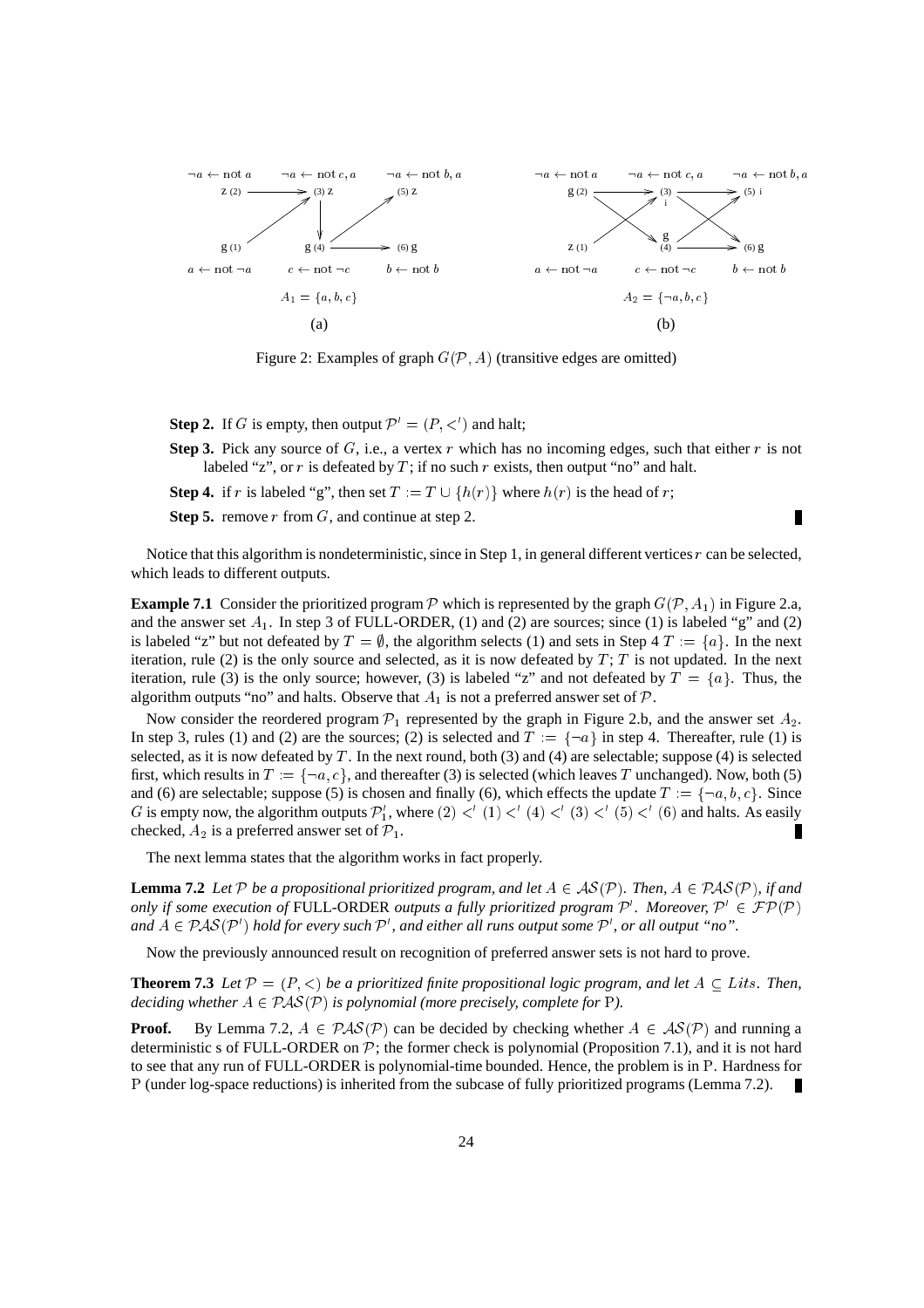Thus, model checking is polynomial, and priorities do not affect the complexity. We remark that using proper data structures, algorithm FULL-ORDER can be implemented to run in linear time. Since also  $A \in$  $AS(\mathcal{P})$  is decidable within the same time, recognition of a preferred answer set can be done efficiently.

Let us see whether we have a similar behavior for deciding the consistency of a prioritized program, i.e., the existence of a preferred answer set. As discussed above, this problem is intractable in the general case, which is inherited from the complexity of stable models. However, this does not rule out the possibility that the consistency check and finding some preferred answer set is polynomial, if we have a fully prioritized program; notice that in case of prerequisite-free programs, there is at most one preferred answer set (Lemma 4.1). Unfortunately, also in this case, a polynomial time algorithm is unlikely to be found.

**Theorem 7.4** *Given a finite propositional prioritized program*  $\mathcal{P} = (P, \langle \cdot \rangle)$ *, deciding whether*  $\mathcal{PAS}(\mathcal{P}) \neq \emptyset$ *is* NP*-complete. The problem is* NP*-hard even if* < *is a total order and* P *does not involve strong negation.*

The proof of this result is by a reduction from the satisfiability problem. We remark that our reduction is *parsimonious* [35], i.e., the number of solutions is preserved in the reduction. This implies that counting the number of preferred answer sets is a difficult problem. We obtain from Theorems 7.3, 7.4 and well-known results about the satisfiability problem the following side result. The class #P (see [35]) contains the search problems for which the number of solutions of each instance can be expressed by the number of accepting computations of a nondeterministic polynomial time Turing machine.

**Corollary 7.5 (proof of Theorem 7.4)** *Given a finite propositional fully prioritized program*  $P = (P, \langle \rangle)$ *, counting the number of preferred answer sets of* <sup>P</sup> *is* #P*-complete.*

It is easy to see that in the proof of Theorem 7.4, a satisfying assignment for the clause set  $C$  in the reduction can be easily constructed from any arbitrary preferred answer set of the program  $P$ . Hence, computation of an arbitrary satisfying truth assignment is polynomial-time reducible to the computation of a preferred answer set. Therefore, we obtain the following result.

**Corollary 7.6 (proof of Theorem 7.4)** *Given a finite propositional prioritized program*  $P = (P, \langle),$  *computing an arbitrary preferred answer sets of* <sup>P</sup> *is* FNP*-complete.*

Finally, let us turn to the problem of inference. We consider here cautious inference; for brave inference, we obtain dual complexity results.

A literal L is a *consequence* of a prioritized program P, denoted  $P \models L$ , if L belongs to every preferred answer set of P. The set of all consequences of P is denoted by  $C_n(\mathcal{P})$ .

Like in many other nonmonotonic systems, also in case of prioritized logic programs the complexity of inferencing is related to the complexity of consistency, and can be reduced to the complementary problem. In fact, from Theorem 7.4 it is not difficult to derive the following result.

**Theorem 7.7** *Given a finite propositional prioritized program*  $P = (P, \langle \rangle)$  *and a literal L, deciding whether*  $P \models L$  *is* co-NP-complete. The problem is co-NP-hard even if  $\lt$  *is a total order and* P *does not involve strong negation.*

#### **7.2 Weakly preferred answer sets**

As we have seen in the previous subsection, adding priorities to programs is computationally speaking wellbehaved, in the sense that selecting preferred answer sets among all answer sets under consideration does not add to the complexity of the main computational problems. Let us now see whether this pertains if we consider weakly preferred answer sets instead of strongly preferred ones.

As we will see, weak preference increases the complexity of the main computational tasks on prioritized programs. The reason is that weak preference bears an implicit NP optimization problem, whose computation is slightly harder than NP. However, the increase in complexity is rather small and does not lift the problems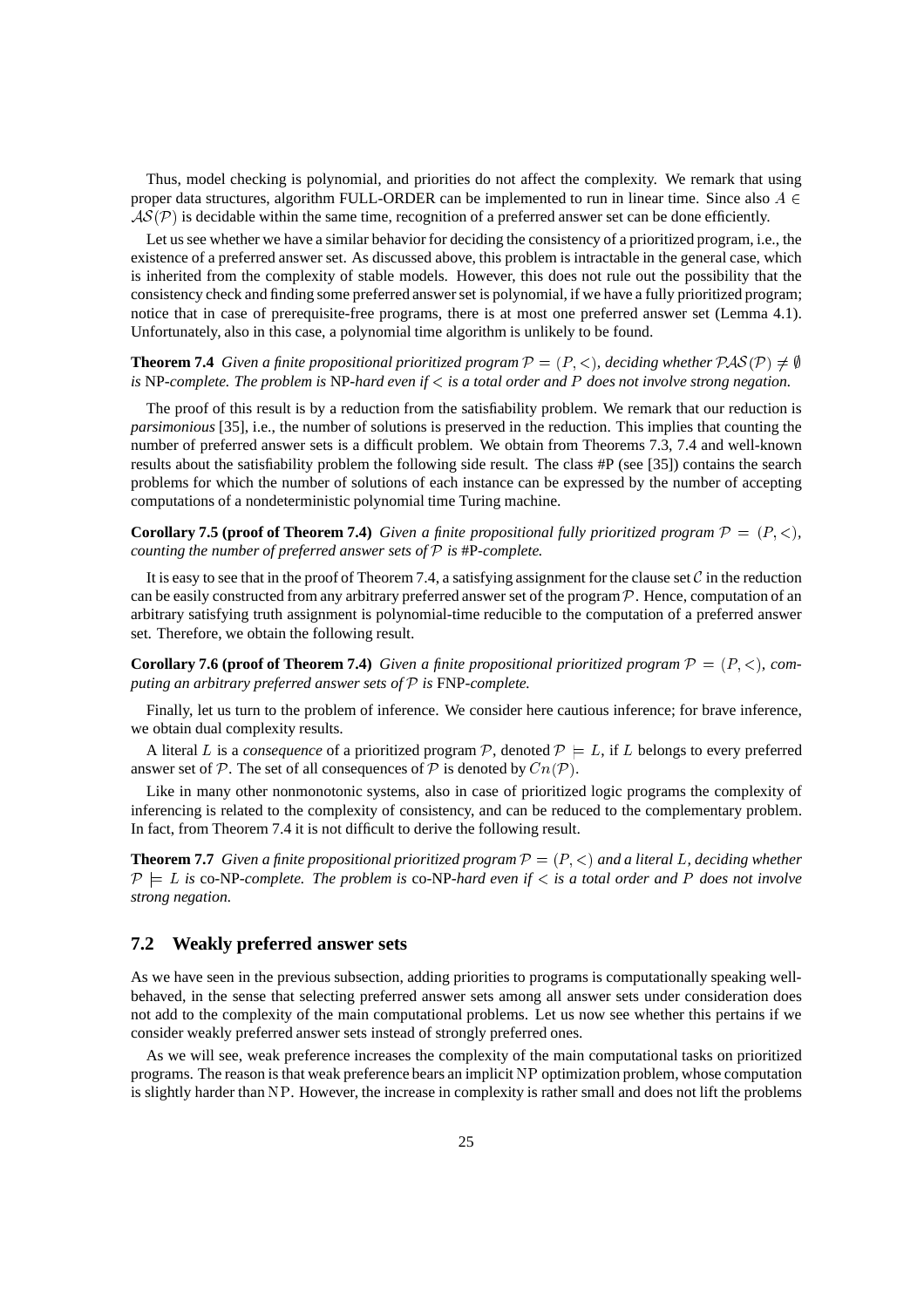to higher regions of the polynomial hierarchy; they stay within the polynomial time closure of NP, i.e, P<sup>NP</sup> (resp., FP<sup>NP</sup>). A precise account of the decisional problems shows that they do in fact belong to  $P^{NP}[O(\log n)]$ ; we discuss implications of these results below.

Recall that an answer set A of a prioritized program  $P$  is weakly preferred, if its preference violation degree  $pvd_{\mathcal{P}}(A)$  is smallest over the preference violation degrees of all answer sets of  $\mathcal{P}$ , i.e, coincides with pvd(P). Thus, for the recognition of a weakly preferred answer set, the relationship of  $pvdp(A)$  to  $pvd(\mathcal{P})$ is important.

A natural algorithm for deciding whether <sup>A</sup> is weakly preferred is the following.

#### **Algorithm** REC-WAS

**Input:** Propositional prioritized program  $P = (P, \langle \rangle)$ , answer set  $A \in AS(P)$ .

**Output:** "yes", if  $A \in WAS(\mathcal{P})$ ; otherwise, "no".

#### **Method:**

**Step 1.** compute  $pvdp(A)$ ; **Step 2.** compute  $pvd(\mathcal{P})$ ; **Step 3.** if  $pvd_{\mathcal{P}}(A) = pvd(\mathcal{P})$ , then output "yes", otherwise output "no".

This algorithm calls subroutines for computing  $pvd_{\mathcal{P}}(A)$  and  $pvd(\mathcal{P})$ , which must be refined. For this aim, let us first see over which values the preference violation degree may range.

As discussed in Section 6, for a fully prioritized program  $\mathcal{P} = (P, \leq)$  the value  $pvd_{\mathcal{P}}(A)$  amounts to the smallest number of switches of neighbored rules in  $\lt$  such that A is a preferred answer set of the resulting program  $\mathcal{P}' = (P, \langle \cdot \rangle)$ ; Moreover, we know from Proposition 6.5 that such a switching is always possible.

For the smallest number of switches,  $|P|^2$  is an obvious upper bound. This bound can be tightened to

$$
s = |P| - 1 + |P| - 2 + \ldots + 1 = |P|(|P| - 1)/2 = O(|P|^2),
$$

which is the maximal number of switches performed by bubble sort when it sorts the input ordered by  $\lt$  into  $\langle$ . Thus,  $pvd_{\mathcal{P}}(A)$ , and hence also  $pvd(\mathcal{P})$  ranges over the segment [0, s] of the integers.

In terms of a decision problem, the problem of computing  $pvd_p(A)$  can be rephrased as deciding whether  $pvd_{\mathcal{P}}(A)$  is smaller than a given bound k. If a procedure for solving this problem is available, then we can actually compute  $pvd_{\mathcal{P}}(A)$  in a binary search over [0, s]. As it turns out, deciding whether  $pvd_{\mathcal{P}}(A) \leq k$  is a problem in NP. Thus, we can compute  $pvd_{\mathcal{P}}(A)$  by making  $O(\log |P|^2)$  many calls to an NP oracle.

The value of  $\text{pvd}(\mathcal{P})$  can be computed similarly, if a subroutine solves the problem whether  $\text{pvd}(\mathcal{P}) \leq k$ holds; also the latter problem is in NP. We thus obtain the following result.

**Proposition 7.8** *Given a finite propositional prioritized program*  $\mathcal{P} = (P, \leq)$  *and*  $A \in \mathcal{AS}(P)$ *, computing*  $pvd_{\mathcal{P}}(A)$  is in  $\mathrm{F}\Delta^p_2[O(\log n)]$ , i.e., possible in polynomial time with  $O(\log n)$  many oracle queries, where n *is the input size. Moreover, also computing*  $\text{pvd}(\mathcal{P})$  *is in*  $\text{FA}_2^p[O(\log n)]$ *.* 

A more precise account of computing  $pvd_{\mathcal{P}}(A)$  and  $pvd(\mathcal{P})$  shows that the problems are complete for subclasses of  $F\Delta_2^p[O(\log n)]$  under appropriate reductions, but we are less interested in such results here.

Thus, in the light of Proposition 7.8, we obtain that algorithm REC-WAS can be implemented such that it runs in polynomial time while making  $O(\log n)$  accesses to an NP oracle. As a consequence, recognition of a weakly preferred answer set is in  $P^{NP}[O(\log n)]$ . The question is whether this rather straightforward upper bound can be improved by a more sophisticated algorithm, e.g., by one which uses only a constant number of calls to an NP-oracle, or, even an NP style guess-and-check algorithm. The next theorem tells us that the  $P^{NP}[O(\log n)]$  upper bound is paralleled by a matching lower bound, and hence such an improved algorithm is unlikely to exist.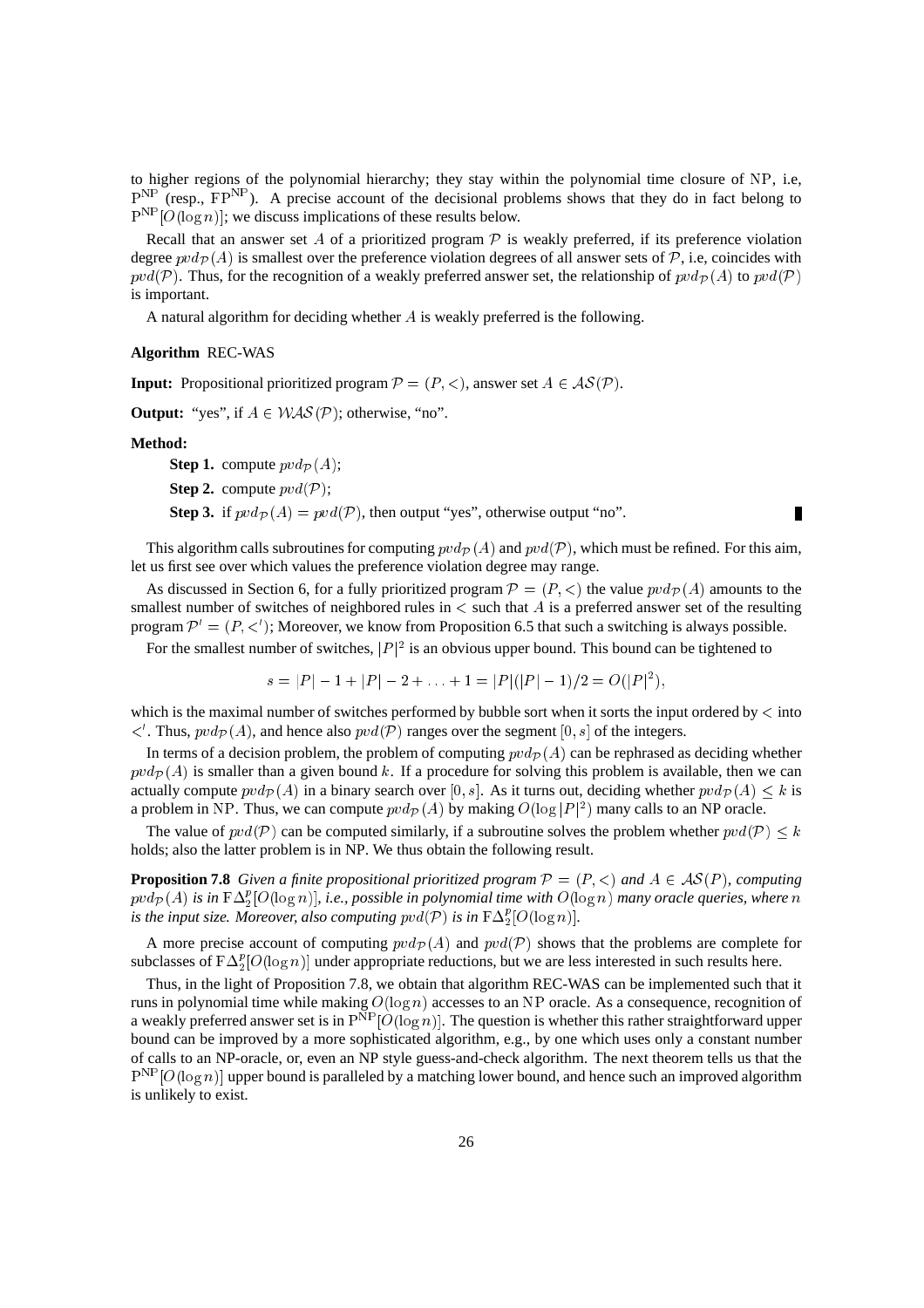**Theorem 7.9** *Given a prioritized propositional program*  $P = (P, \leq)$  *and a set*  $A \subseteq L$ *its of ground literals, deciding whether*  $A \in WAS(\mathcal{P})$  *is*  $P^{\text{NP}}[O(\log n)]$ *-complete. Hardness for*  $P^{\text{NP}}[O(\log n)]$  *holds even if* < *is a total ordering and* <sup>P</sup> *does not contain strong negation.*

The proof of the hardness part of this theorem, in particular under the asserted restriction, is rather technical and exploits particular properties of the distance measure  $d\left\langle \langle \cdot, \langle \cdot \rangle \right\rangle$  from the definition of weakly preferred answer sets. Let us try to give an intuitive account of why the problem is that complex, even if the rules are fully prioritized.

For determining  $pvd_{\mathcal{P}}(A)$  of any answer set A of P, we must switch as few rules in  $\lt$  as possible such that A becomes a preferred answer set; this means that some appropriate generating rule  $r'$  must be moved in front of every zombie rule r which is not defeated along the ordering  $\lt$ . However, in general several generating rules  $r'$  for defeating r exist; moving the "right" generating rules such that the overall switching cost is minimal amounts to an optimization problem, which does not have a unique solution in general. For example, consider the following simple program:

(1) 
$$
b \leftarrow \text{not } a, \text{not } c
$$
 (2)  $c \leftarrow$  (3)  $e \leftarrow \text{not } a, \text{not } d$  (4)  $a \leftarrow$  (5)  $d \leftarrow$ 

Assuming as usual that  $(i) < (j)$  for  $i < j$ , after moving  $c \leftarrow$  in front of (1) and  $d \leftarrow$  in front of (3), the unique answer set  $A = \{a, c, d\}$  is preferred. However, moving  $a \leftarrow \text{ in front of (1) is another possibility}$ for making <sup>A</sup> preferred; both possibilities require three switches. In a more complicated setting, overlapping possibilities must be combined, which turns out to be difficult. Indeed, deciding whether a certain number of rule switches is sufficient for turning an answer set <sup>A</sup> into a preferred answer set is an intractable problem. (Observe that if computing the value of  $pvd_{\mathcal{P}}(A)$  for any A were polynomial, then deciding  $A \in \mathcal{WAS}(\mathcal{P})$ would be in co-NP.)

Before we turn to the inference problem, let us consider the problem of actually computing a weakly preferred answer set, rather than recognizing it. It is not hard to see that given a prioritized logic program <sup>P</sup>, we can compute a weakly preferred answer set of  $\mathcal P$  in polynomial time with the help of an NP oracle, i.e., the problem is in FP<sup>NP</sup>. Indeed, the problem can be solved by computing first  $pvd(\mathcal{P})$ , and then constructing some  $A \in WAS(\mathcal{P})$  by stepwise extending a partial weakly preferred answer set A' using the oracle. More formally, this algorithm is as follows.

#### **Algorithm** COMPUTE-WAS

**Input:** Propositional prioritized program  $P = (P, \langle \rangle)$ .

**Output:** Some  $A \in WAS(\mathcal{P})$ , if  $WAS(\mathcal{P}) \neq \emptyset$ ; otherwise, "no".

#### **Method:**

- **Step 1.** check if  $AS(\mathcal{P}) = \emptyset$ ; if true, then output "no" and halt, else compute  $\text{pvd}(\mathcal{P})$ , and set  $A := \emptyset$ ,  $S := \text{Lits}:$
- **Step 2.** If  $S = \emptyset$ , then output A and halt, else choose some  $L \in S$ ;
- **Step 3.** Check if some  $A' \in WAS(\mathcal{P})$  exists such that  $A \cup \{L\} \subseteq A'$ ; if true, then set  $A := A \cup \{L\}$ ; **Step 4.** Set  $S := S \setminus \{L\}$ , and continue at step 2.

It is easily seen that this algorithm is correct. Moreover, the checks in steps 1 and 3 are in NP; in step 3, this is true because if  $pvd(\mathcal{P})$  is known, together with A' a polynomial-size proof of the fact that  $A' \in WAS(\mathcal{P})$ can be guessed and verified in polynomial time.

The reader might guess that computing a weakly preferred answer set is complete for  $FP<sup>NP</sup>$ ; however, this intuition is elusive, and there is no evidence of this fact. The reason is that intuitively, in the second phase of algorithm COMPUTE-WAS (steps 2–4) the access to the NP oracle has much of a deterministic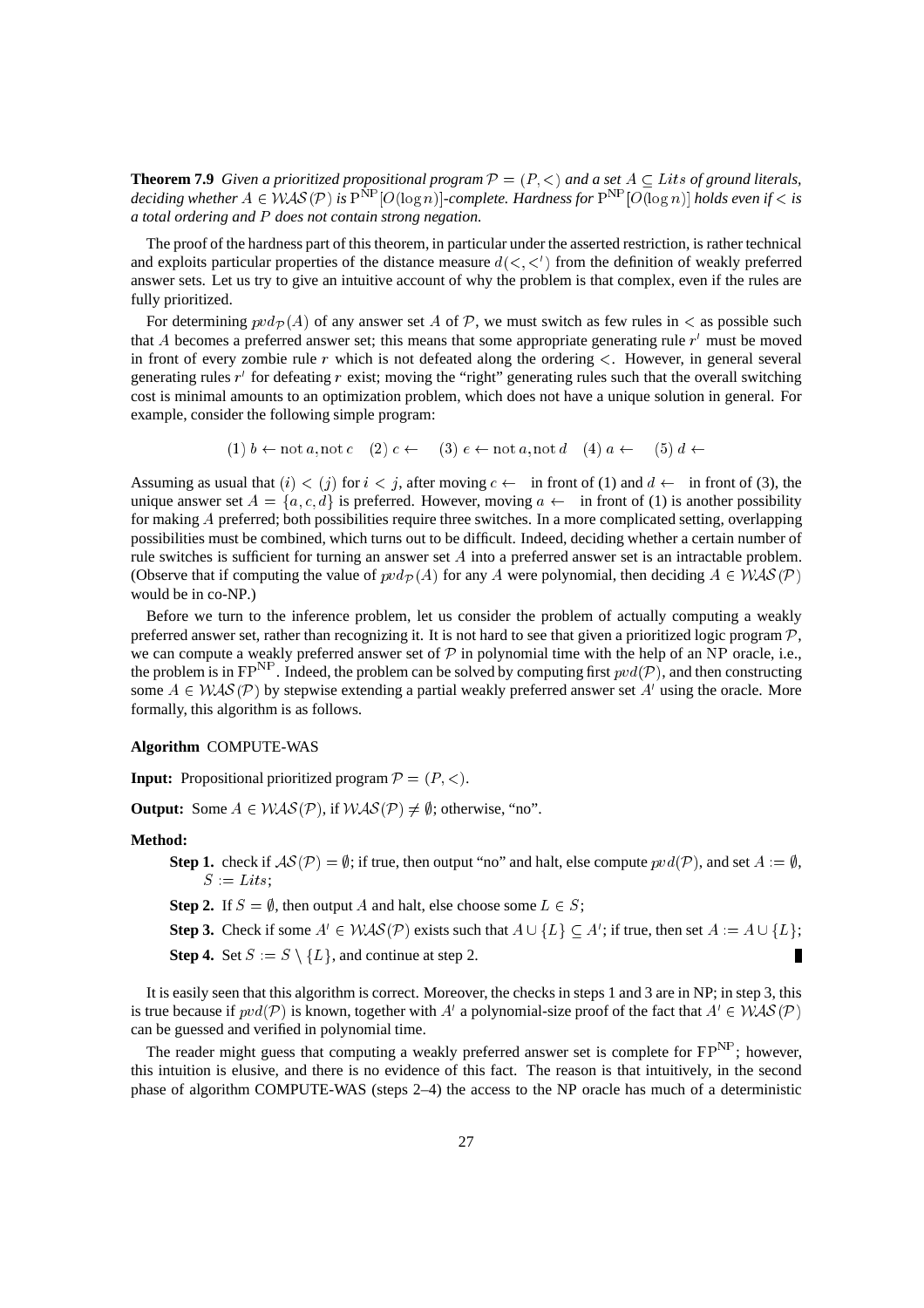reconstruction of a nondeterministic computation, in which, given  $P$  and  $\text{pvd}(\mathcal{P})$ , a weakly preferred answer set  $A \in WAS(\mathcal{P})$  may be guessed and verified in polynomial time. The above algorithm deterministically reconstructs a successful guess for <sup>A</sup> step by step; intuitively, the oracle accesses in this phase are "weak" in a sense. On the other hand, the ones in the first phase (step 1) are "strong", since computing  $pvd(\mathcal{P})$  requires the full power of  $O(\log n)$  many oracle calls. Overall, in total only  $O(\log n)$  many strong oracle accesses are made. Problems of a similar characteristics are not known to be complete for  $FP<sup>NP</sup>$ .

From these observations, one may next guess that the problem is probably in  $FP^{NP}[O(\log n)]$ , if we do some clever packing of oracle calls in phase two such that  $O(\log n)$  overall oracle calls are sufficient. Unfortunately, this intuition is elusive; in fact, even if the optimal preference violation degree  $pvd(\mathcal{P})$  is known, it is not clear how to construct a weakly preferred answer set in polynomial time using only  $O(\log n)$ many NP oracle calls.

The precise complexity of computing a weakly preferred answer set can be assessed in terms of the less familiar complexity class  $FNP/O$  opt $P[O(\log n)]$  introduced in [15, 16]. This class contains the search problems such that for each instance  $I$ , an arbitrary solution for  $I$  can be computed by a nondeterministic Turing machine in polynomial time, if the machine receives as additional input the value  $g(I)$  of a fixed function g from the class  $OptP[O(\log n)]$ ; the latter class contains all functions f, whose value  $f(x)$  has  $O(\log n)$ many bits, where *n* is the size of x, and such that  $f(x)$  can be obtained as the "optimal" (i.e., minimal or maximal) value computed by some nondeterministic polynomial-time Turig machine in all runs on input  $x$ . Well-known problems in OptP[ $O(\log n)$ ] are e.g. computing the size of a maximum clique in a graph, or computing the size of a smallest vertex cover for a graph (i.e., a subset of the vertices which meets each edge). The precise technical definition of  $\text{FNP}/\text{OptP}[O(\log n)]$  can be found in [16]. Notice that few natural problems complete for this class are known.

It is easy to see that computing an arbitrary weakly preferred answer set of a propositional prioritized program  $P = (P, \leq)$  belongs to the class  $FNP//OptP[O(\log n)]$ . Indeed, the function  $pvd(P)$  is in  $OptP[O(\log n)]$ (with obvious extensions for the case where  $P$  has no weakly preferred answer sets), and if  $pvd(P)$  is known, a full prioritization  $\mathcal{P}' = (P, \langle \cdot \rangle)$  of  $\mathcal P$  and an  $A \in \mathcal{PAS}(\mathcal{P}')$  such that  $d\langle \langle, \langle \cdot \rangle \rangle \leq pvd(\mathcal{P})$  can be nondeterministically generated and verified in polynomial time. On the other hand, it can be shown that computing a weakly preferred answer set for  $P$  is among the hardest problems in  $FNP//OptP[O(\log n)]$ .

**Theorem 7.10** *Given a prioritized propositional program*  $P = (P, \langle \rangle)$ *, computing an arbitrary*  $A \in WAS(P)$ *is complete for* FNP//OptP[O(log n)]*. Hardness holds even if* < *is a total ordering and* P *does not contain strong negation.*

Let us finally consider the inference problem. Analogous to inference from preferred answer sets, we say that a literal L is a *weak consequence* of a prioritized program P, denoted  $P \models_w L$ , if L belongs to every weakly preferred answer set of P. We denote by  $C_n_w(\mathcal{P})$  the set of all weak consequences of P.

For the problem of inference, we obtain a complexity result analogous to the one for model checking.

**Theorem 7.11** *Deciding, given a finite prioritized propositional program*  $P = (P, \langle)$  *and a literal L,* whether  $P \models_w L$  is  $P^{\text{NP}}[O(\log n)]$ *-complete. Hardness for*  $P^{\text{NP}}[O(\log n)]$  *holds even if*  $\lt$  *is a total order and* <sup>P</sup> *does not have strong negation.*

Notice that the proof of the theorem shows that reasoning from weakly preferred answer sets remains a hard problem, even if all answer sets are known and are part of the problem input. Thus, theoretically speaking, by first computing all answer sets and then selecting the weakly preferred ones among them, we might face in the second step still the full intrinsic complexity of the problem.

The results on weakly preferred answer sets can be interpreted as follows. Informally, they show that this semantics is amenable to parallelization, if an NP oracle is available. In fact, it is known that the class  $P^{NP}[O(\log n)]$  coincides with the class  $P_{\parallel}^{NP}$ , in which a polynomial-time bounded Turing machine may access an NP oracle, but all queries must be prepared before the first call; thus, all oracle queries can be solved in parallel. As a consequence, both recognition of a weakly preferred answer set and weak inference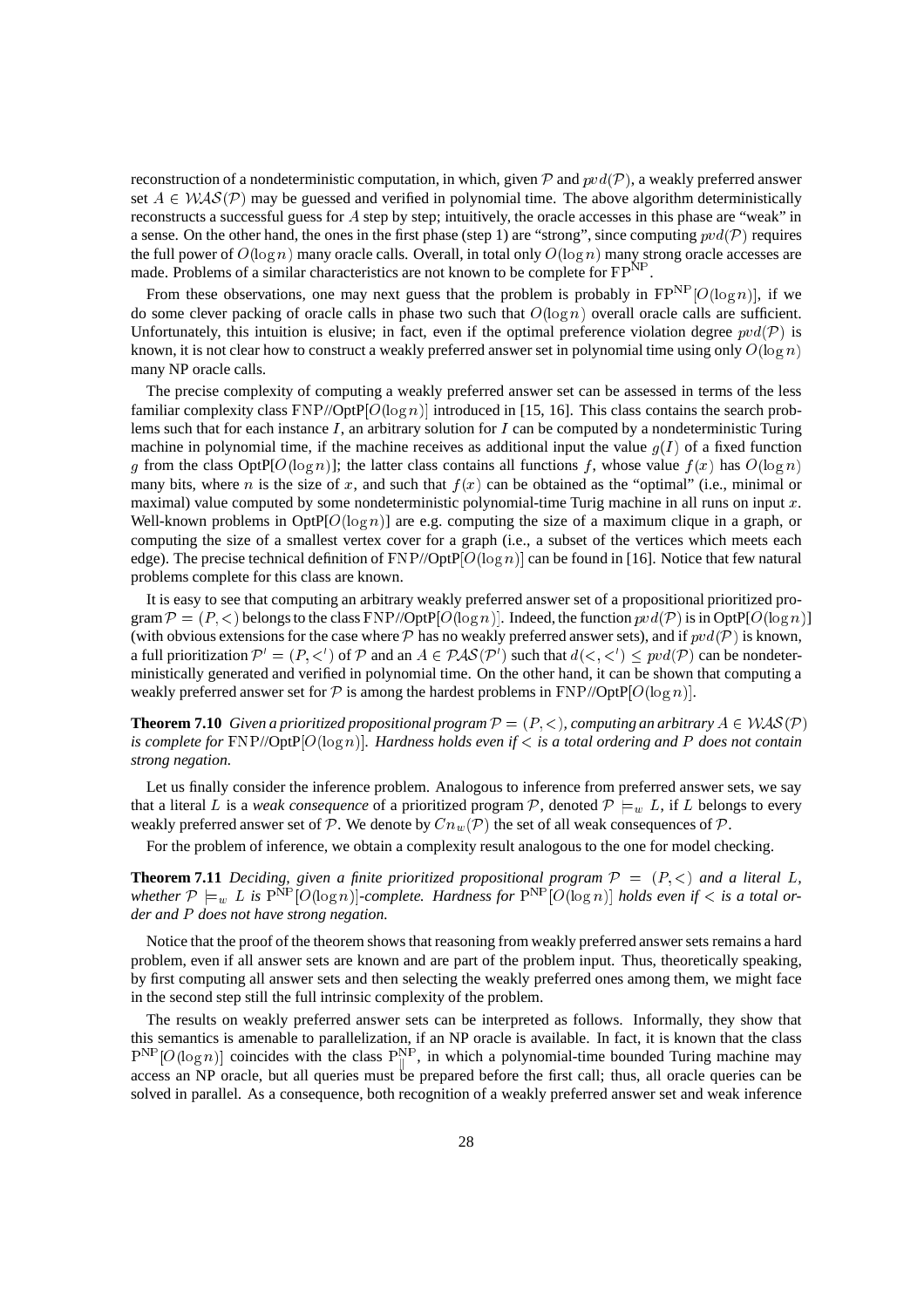from a prioritized logic program can be parallelized to NP. This can be regarded as a positive property, even if we lack efficient parallelization hardware for NP problems to date.

For the computation of a weakly preferred answer set, we obtain a similar parallelization property. However, from the above results it is not known that this problem is in  $FP_{\parallel}^{NP}$ , the search analogue of  $P_{\parallel}^{NP}$ . In fact, the class  $FP_{\parallel}^{NP}$  is contained in  $FNP//OptP[O(\log n)]$ , but it is believed that this inclusion is strict. In particular, no  $FNP/OptP[O(log n)]$ -complete problem is known to be in  $FP_1^{NP}$ . Nonetheless, it is known that the problems in  $\text{FP}^{\text{NP}}[O(\log n)]$  are in  $\text{RP} \cdot \text{FP}^{\text{NP}}_n$ , which is a randomized s of  $\text{FP}^{\text{NP}}_n$ ; informally, this class contains the problems for which a solution can be randomly generated with very high probability in polynomial time, if a call to a problem in  $FP_{\parallel}^{N}$  is admitted. Thus, a weakly preferred answer set can be randomly computed with high probability using *parallel* NP oracle calls; since the success probability can be pushed higher than the reliability of hardware, this is in practice as good as nonrandomized computation.

## **7.3 Nonground programs**

Before closing this section, we briefly address the complexity of preferred and weakly preferred answer sets for nonground programs.

For function-free programs, the complexities of the decisional problems from above intuitively increase as usual by one exponential, from <sup>P</sup> to EXPTIME, NP to NEXPTIME, etc. A particular interesting case is inference from the weakly preferred answer sets, however. The complexity increases in this case to the class PSPACE<sup>NP</sup>, i.e., polynomial space with an oracle for NP where the oracle space is unbounded. Indeed, the class  $PSPACE<sup>NP</sup>$  is the exponential analogue of  $LOGSPACE<sup>NP</sup>$ , and  $LOGSPACE<sup>NP</sup>$  coincides with  $P^{NP}[O(\log n)]$  (see e.g. [70]). Notice that that membership algorithm for  $P \models_w L$  which we have described in the proof of Theorem 7.11 actually can be implemented to run in logarithmic space; properly adapted for function-free programs (writing the ground instance  $\mathcal{P}^*$  of the input  $\mathcal P$  to the query tape instead of nonground  $P$ ), it works in polynomial space. However, we omit the technical details and do not investigate into upgrading complexity results; this can be done utilizing the methods developed in [24, 33]. For the search problems, we have to respect that the output size is in general exponential in the input size; the study of respective complexity classes is less developed, and we do not head in this direction here. However, we may expect that an analogous exponential complexity increase is present with function-free programs.

For programs with functions, we obtain from the complexity of stable models [65, 64, 45] that preferred answer set semantics can express  $\Pi_1^1$ -complete sets over the Herbrand universe generated by the program, and that existence of a preferred answer set can express  $\Sigma_1^1$ -complete sets on this universe. On the other hand,  $\Sigma_2^1$  resp.  $\Pi_2^1$  is an upper bound for deciding existence of a preferred answer set and inference from the preferred answer sets, respectively; an answer set A with a proper well-ordering  $\lt$  such that  $\lambda_{\mathcal{P}}(A) = A$  can be expressed in  $\Sigma_2^1$ . It remains to see, however, in which cases the same upper bounds as for stable models, i.e.,  $\Pi_1^1$  and  $\Sigma_1^1$ , can be obtained. For weakly preferred answer sets, the complexity in the case with functions may be higher. These interesting issues are left for further study.

# **8 An Application: Qualitative Decision Making**

In this section we want to discuss how our approach can be used to reduce qualitative decision making to answering queries to a knowledge base. Assume you want to buy a car. You have collected the following information about different types of cars:

 $expensive(Chevrole t), safe(Chevrole t), safe(Volvo), nice(Porsche), fast(Porsche)$ 

Your decision which car to buy is based on different criteria. We can use rules corresponding to normal defaults [60] in order to represent the properties which you consider relevant. Let's assume you like fast and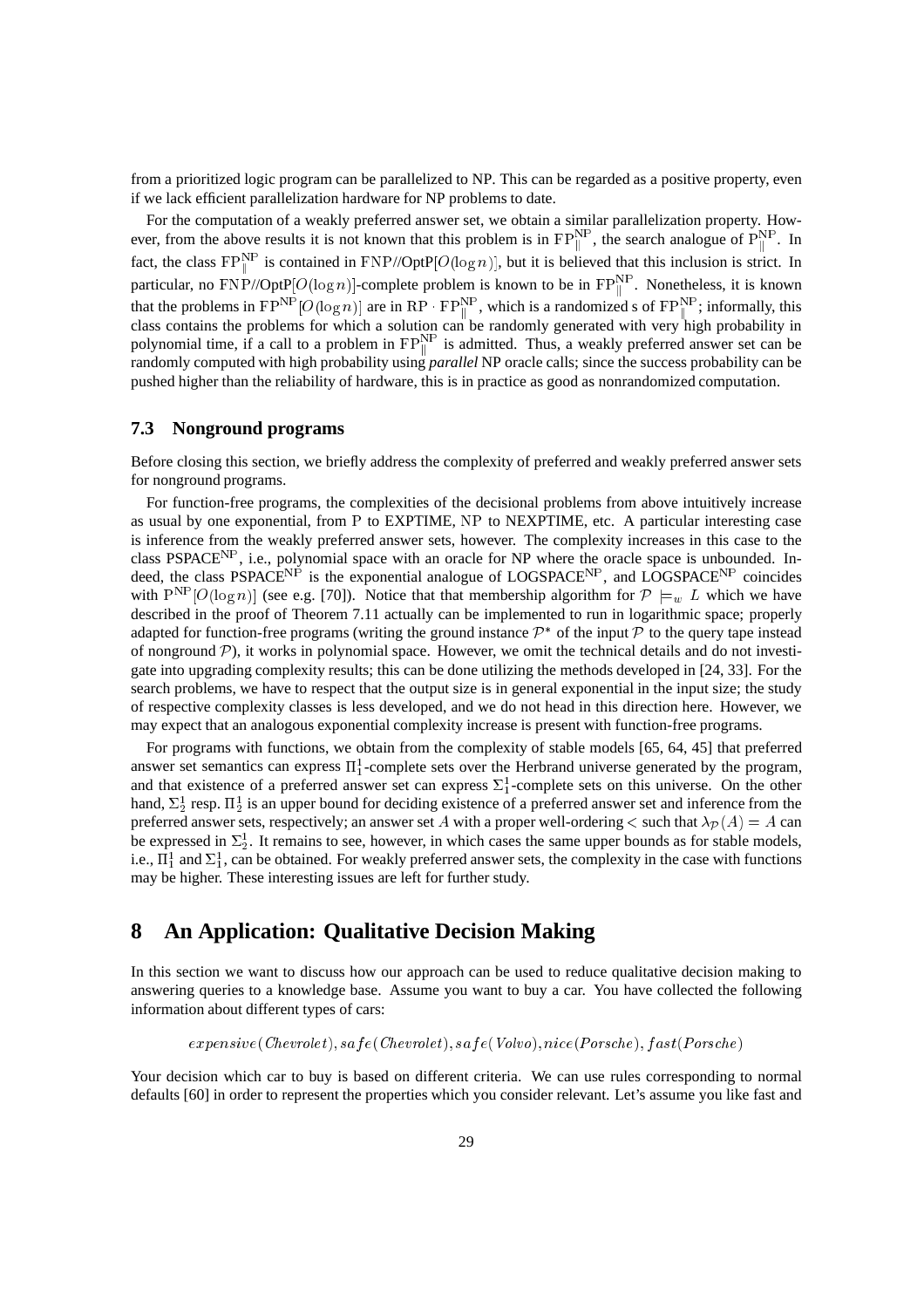nice cars. On the other hand, your budget does not allow you to purchase a very expensive car. Moreover, you have to take your wife's wishes into account, and she insists on a car which is known to be safe.

(1) 
$$
\neg buy(x) \leftarrow \text{not } buy(x), \text{ expensive}(x)
$$
  
(2)  $buy(x) \leftarrow \text{not } \neg buy(x), \text{safe}(x)$   
(3)  $buy(x) \leftarrow \text{not } \neg buy(x), \text{nice}(x)$   
(4)  $buy(x) \leftarrow \text{not } \neg buy(x), \text{fast}(x)$ 

Since buying more than one car is out of the question these different decision criteria may obviously lead to conflict, and a preference ordering is necessary. Since there is not much you can do about your restricted budget, rule (1) gets highest preference. Moreover, since your wife is very concerned about safety you better give  $(2)$  higher priority than  $(3)$  and  $(4)$ . Since there is tremendous traffic on highways in your area,  $(3)$  is more important to you than (4). This means we have

$$
(1) < (2) < (3) < (4)
$$

We still have to represent that you cannot afford more than one car. A straightforward idea would be to use the rule

$$
(0) \qquad \neg buy(y) \leftarrow buy(x), \ x \neq y
$$

with highest priority. Unfortunately, this does not work. The reason is that the high priority of the instances of this rule would allow us to defeat instances of  $(2)$ ,  $(3)$  and  $(4)$  even if this is not intended. In our example we would obtain two preferred answer sets, the intended one containing  $bu(y(Volvo))$ , but also an unintended one (at least from your wife's point of view) containing  $buy(Porsche)$ . In the latter, the instance of (2) with  $x = Volvo$  would be defeated by the instance of (0) with  $x = \text{Porsche}$  and  $y = \text{Volvo}$ .

To represent our problem adequately, we have to make sure that the consequences of a certain decision, namely that certain cars are not purchased, do not have higher priority than the decision itself, that is, the decision to buy a specific car. Instead of adding the single rule (0) we therefore represent our criteria for buying a car as pairs of rules. To each rule of the form

$$
(r) \qquad buy(x) \leftarrow not \neg buy(x), c_1(x), \dots, c_n(x)
$$

we add a second one of the form

$$
(r') \qquad \neg buy(y) \leftarrow c_1(x), \dots, c_n(x), buy(x), x \neq y
$$

with the same priority as  $(r)$ . In our example we have to add

(2') 
$$
\neg buy(y) \leftarrow safe(x), buy(x), x \neq y
$$
  
\n(3')  $\neg buy(y) \leftarrow nice(x), buy(x), x \neq y$   
\n(4')  $\neg buy(y) \leftarrow fast(x), buy(x), x \neq y$ 

and use the following preferences

$$
(1) < \{(2), (2')\} < \{(3), (3')\} < \{(4), (4')\}
$$

Given this information we obtain a single preferred answer set containing  $buy(Volume)$ .

This leaves you somewhat dissatisfied since you really like the Porsche. You might try to convince your wife that in case a car is both nice and fast you would have heard about any safety problems. That is, you would like to add the following pair of rules:

$$
(1.5) \qquad buy(x) \leftarrow not \neg buy(x), \text{ not } \neg safe(x), \text{ nice}(x), \text{fast}(x)
$$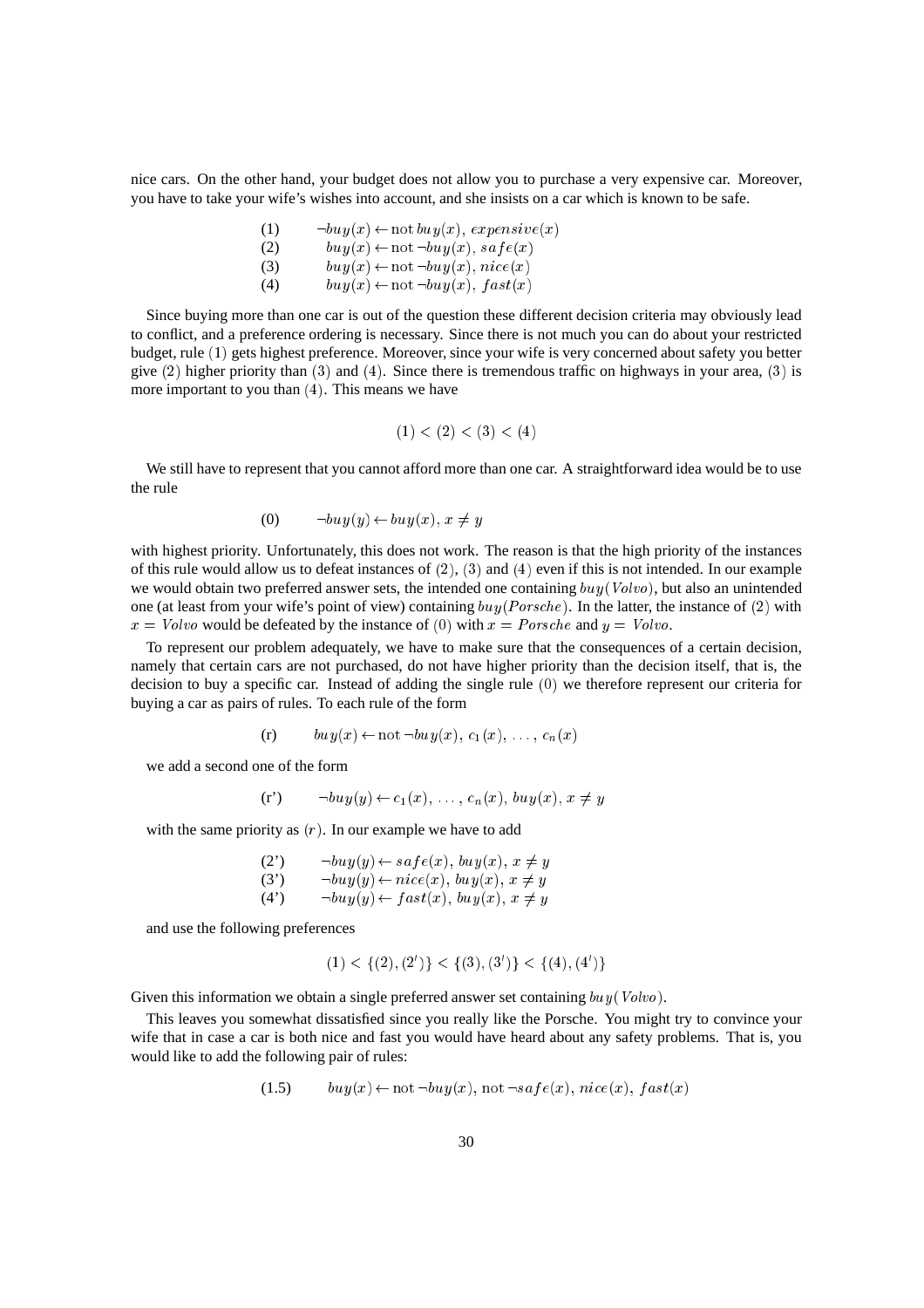(1.5')  $\qquad \neg buy(y) \leftarrow \text{not } \neg safe(x), \text{ nice}(x), \text{fast}(x), \text{buy}(x), x \neq y$ 

If your wife accepts this rule with preferences  $\{(1.5), (1.5')\} < \{(2), (2')\}$  you are happy since now the single preferred answer set contains  $buy (Porsche)$ .

# **9 Related Work**

Apart from the approaches in the context of default logic which we have reviewed in Section 3, several approaches treating preferences in the context of logic programming have been described in the literature. In this section, we discuss (in alphabetical order) their relationships to our approach. We also compare our work with a proposal by Delgrande and Schaub in which prioritized default theries are compiled to standard default theories [18].

**Analyti and Pramanik.** Yet another semantics for extended logic programs, called *reliable semantics*(RS), has been proposed by Analyti and Pramanik in [2]. Their approach is based upon and generalizes the wellfounded semantics of extended logic programs. The set of consequences is given by its *reliable model*, which is computable as the least fixpoint of a monotonic operator. RS was developed to obtain meaningful consequences from programs that may derive contrary literals  $L$  and  $\neg L$ , assuming that rules have different reliability. A strict partial order  $\lt$  is imposed on the rules where  $r < r'$  reads "r is less reliable than r'." Each rule r is assigned a suspect set  $S_r$  of literals from its body, and partial models (which may contain weakly negated literals) are subject to constraints (i.e., rules with empty heads); if applying r violates a constraint, then informally r and rules deriving a literal in  $S_r$  are viewed "suspect" for this violation, and the reliability ordering is used for resolving the conflict.

Apparently, the framework of Analyti and Pramanik is quite different from our prioritized logic programs. Our approach views preference at an abstract level, rather than as reliability information, and is not tailored as a contradiction removal system. As for the principles, since RS generalizes the well-founded semantics, it literally violates Principle II in general; a variant of RS which assigns every program a set of r-stable models also violates Principle I as follows from a correspondence to partial stable models of normal logic programs. However, this assessment is not fully appropriate, since reliability of rules is only relevant for resolving head-conflicts of rules. A proper reformulation of the principle I and II for this task remains for further study.

**Brewka.** In the article [9], one of the authors of the present paper has described a prioritized version of the well-founded semantics for extended logic programs. In that paper, the preference information was expressed in the logical language and could thus be derived dynamically. Here we did not want to complicate matters and used an additional ordering relation outside the language. However, the representation in the language is not much more difficult and can be done along the lines of [8]: if preferences are represented in the language, then an answer set A is preferred if there is a total order  $\lt$  of the program rules such that  $\lt$  is compatible with the preference information in A and  $\lambda_{\leq}(A) = A$ . Intuitively,  $\leq$  is compatible with A if the addition of a syntactic representation of <sup>&</sup>lt; to <sup>A</sup> does not lead to inconsistency.

**Buccafurri et al. and Laenens et al.** An approach that is closer in spirit to ours is ordered logic programming, which has been proposed by Laenens and Vermeir [40] and further developed e.g. in [27, 12, 14]. An ordered logic program is a set of components forming an inheritance hierarchy, where each component consists of a set of rules. The inheritance hierarchy, which is modeled as a strict partial ordering, is used to settle conflicts among rules: rules from components lower in the hierarchy have preference over those from components higher up in the hierarchy, since the former components are considered more specific. Different semantics of ordered logic programs, akin to the standard semantics of traditional logic programming have been made; in particular, an appealing definition of a stable model for an ordered logic program was given in [12]. There are two main differences between ordered logic programs and our approach: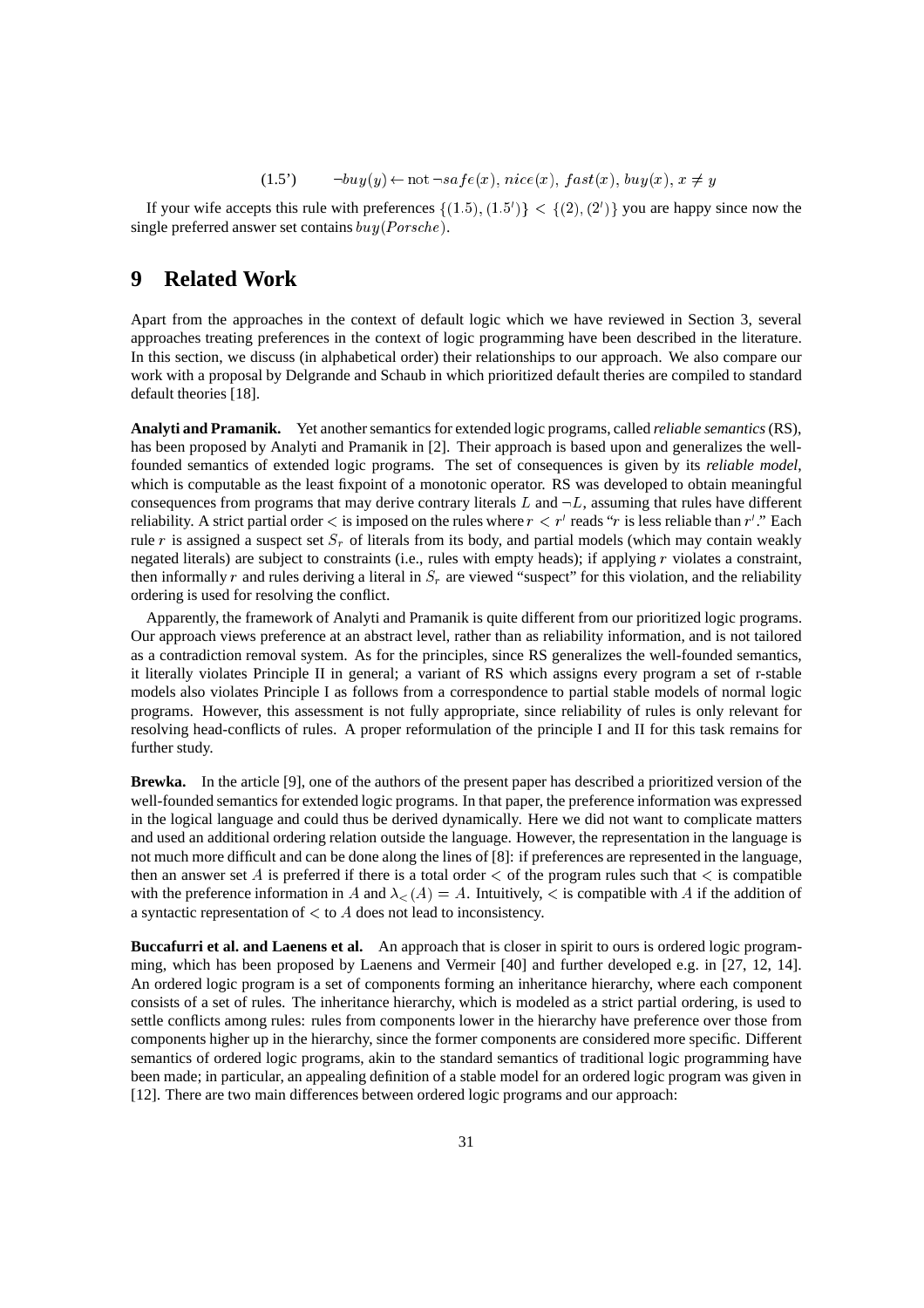- 1. The preferences of ordered logic programs are predefined through the inheritance hierarchy.
- 2. Ordered logic programs provide only one kind of negation, namely strong negation. Negation as failure is not in the language, but can be simulated by using special predicates and additional components on the hierarchy [14].
- 3. On the other hand, disjunctive ordered logic programs [14] allow disjunction in rule heads, which has not been considered in this paper (our approach can be easily extended to this case, though).

As for the principles I and II, Buccafurri et al. report that ordered logic programming and its extension with disjunction satisfy these principles, recast to the framework of disjunctive ordered logic [14].

**Delgrande and Schaub.** A further approach for adding priorities to default theories has been presented by Delgrande and Schaub [18]. A set of default rules  $D$ , a background classical theory  $W$ , and a preference ordering < (which is a strict partial ordering) on the default rules are transformed into a standard Reiter [60] default theory  $T = (D', W')$ , by naming the defaults and introducing special purpose predicates. The latter include a binary predicate  $\prec (\delta, \delta')$  for expressing priority information,  $ok(\delta)$  for controlling application of rule  $\delta$ ,  $bl(\delta)$  for expressing that  $\delta$  is blocked, and  $ap(\delta)$  for expressing that  $\delta$  is applied. The control of rule application is expressed by a first-order formula in  $W'$ , which essentially states that consideration (i.e., potential application) of a rule  $\delta$  is ok (represented by  $ok(\delta)$ ), if every rule  $\delta'$  which has higher priority is either applied or blocked (expressed by facts  $ap(\delta')$  and  $bl(\delta')$ , respectively, each of which can only be derived if  $ok(\delta')$  is true). The extensions of the ordered default theory  $(W, D, <)$  are the extensions of T, restricted to the language of  $(W, D)$ ; these are always extensions of the unordered default theory  $(W, D)$ . An extended approach allows for dynamic preferences similar as in [32, 58, 63, 71], by supporting the explicit representation of preference information between defaults in W and D.

Delgrande and Schaub's proposal is different from ours. Like Gelfond and Son [32], they translate priorities into the object language of a non-prioritized underlying formalism, rather than treating priorities at the metalevel. The naming of defaults and use of first-order domain closure axioms as described in [18] assume a finite set of defaults. Furthermore, we reduce a partial ordering to all well-orderings for defining preferred answer sets, which is not the case in the approach of Delgrande and Schaub, where preferred extensions are constructed using the priority information just as given by  $\lt$ .

As for our Principles I and II, it appears (Schaub, personal communication) that they are both satisfied by the approach of Delgrande and Schaub. Observe, however, that they treat priorities as second-class entities, while other approaches, including ours, handle priorities as first-class entities. In the group of the latter considered in this paper, our approach to preferred answer sets is the only one which satisfies both Principle I and II.

Moreover, Delgrande and Schaub do not obtain satisfactory results in all cases. This is shown e.g. by the default theory in Example 3.1 from Section 3.2, where Schaub and Delgrande select no extension; this is counterintuitive, since  $E_1 = Th({a, b})$  is expected to be preferred. Similarly, no extension is selected for the variant of the birds & penguins example described in the next paragraph, if the priorities  $(3) < (4) < (5)$ are adopted. An intuitive explanation for this behavior is that Delgrande and Schaub's approach can be viewed as a "one-pass" test on an extension  $E$  in which the rules are considered in the order of decreasing priorities. If a rule is encountered which is neither applicable nor blocked, then the extension  $E$  is rejected. On the other hand, we use a kind of look-ahead strategy, in which a rule of lower priority may be applied to establish the precondition of a yet inapplicable rule. This way, intuitively more extensions can be accepted. The previous examples show that in the framework of Delgrande and Schaub dependencies between rules must be carefully respected for assigning priorities.

**Gelfond and Son.** In a recent paper, Gelfond and Son have also tackled the problem of adding priorities on defaults expressing normality in the language of extended logic programs [32]. Similar to [18, 63, 58,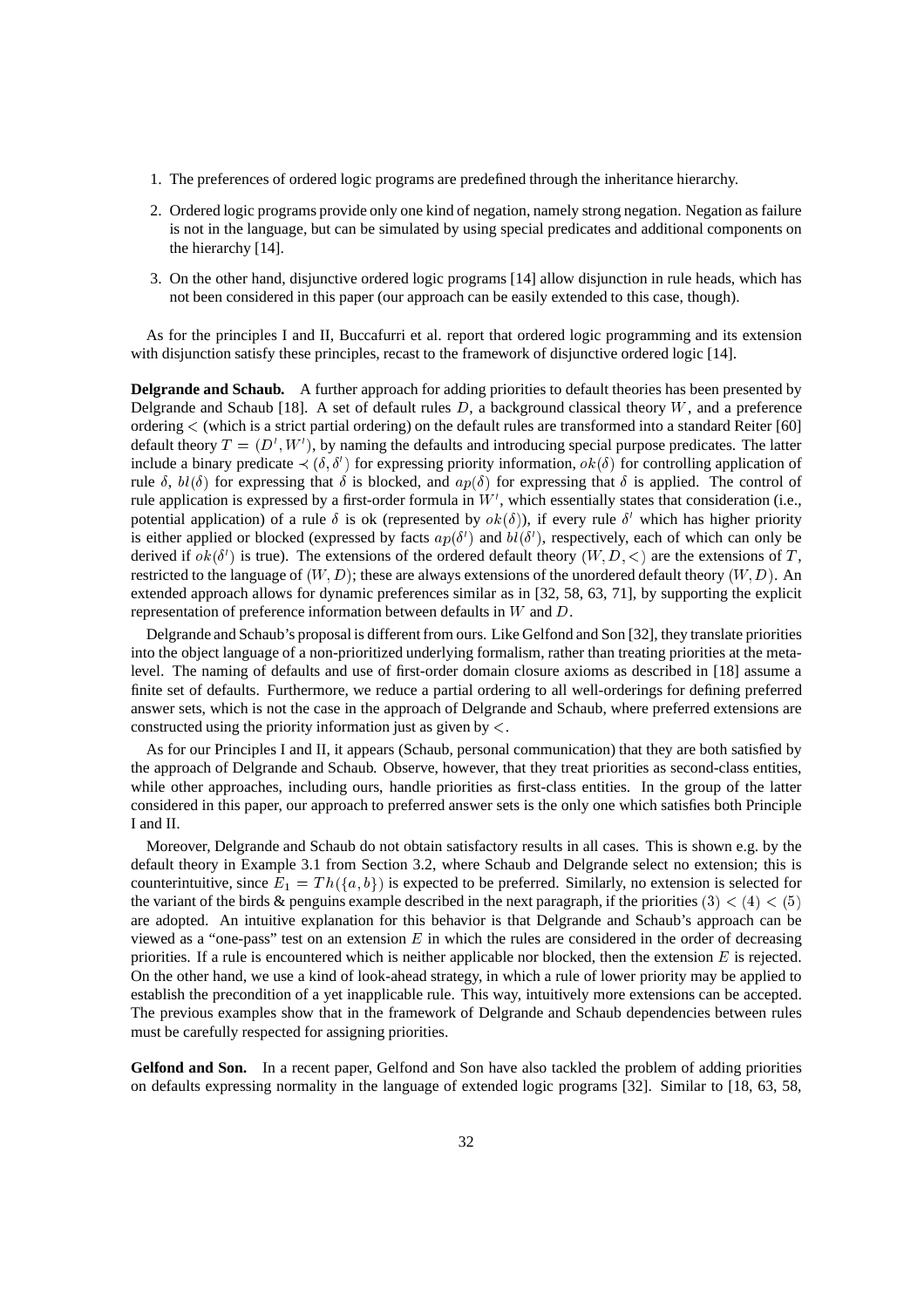72], their approach foresees the specification of preference over rules in the object language. An important difference to our approach is that rules are, similar as in [52, 58, 63], divided into definite rules and default (defeasible) rules. While definite rules must be strictly obeyed, default rules may be ignored if reasonable in a given context.

Gelfond and Son's approach has a multi-sorted logical language which has constants for individuals, definite rules, and default rules for expressing statements of the form "If  $l_1, \ldots, l_m$  are true, then normally  $l_0$  is true," functions and relations for the domain as well as special predicates for defining rules and expressing preference. For example, the previous default rule is expressed by the formula

$$
default(d, l_0, [l_1, \ldots, l_m])
$$

where d is the name of the default rule; here,  $[l_1, \ldots, l_m]$  is Prolog-like list notation. Informally, this default amounts to the rule  $l_0 \leftarrow l_1, \ldots, l_m$ , not  $\neg l_0$  in extended logic programming. Moreover, the language allows to express that two default rules conflict (e.g., default rules with opposite literals in the head may be declared as conflicting). Like preferences, conflicts can be declared dynamically by means of rules.

The semantics of the language is defined in terms of a transformation of any program  $\mathcal P$  into an extended logic program  $t(\mathcal{P})$  whose answer sets are, roughly speaking, cast into answer sets of the program  $\mathcal{P}$ . The transformation is basically a meta-interpreter for programs. Further extensions of the language by allowing defeasible literals in bodies of default rules and exceptions to defaults are discussed.

An important feature of Gelfond and Son's approach is an explicit distinction between provability by default and "strong" provability in the construction of an answer set; a literal is strongly provable, if it is provable from definite rules (whose application requires that all literals in the body are strongly provable), and a literal is provable by default, if it is provable from default rules, where the rule bodies hold by default.

By this feature, Gelfond and Son's approach and ours are fundamentally different in terms of their underlying philosophical principles. The former expresses a form of graded belief: strongly provable literals have a higher degree of belief than those provable by default. Our approach is opposite and rejects such a view, as it takes the point that if a literal is proved, it should be used like any other proved literal, regardless of the way of derivation. Therefore, a comparison of our approach to the one of Gelfond and Son must be taken with care.

Gelfond and Son have compared a suitable instance of their framework (which is more general than ours) to preferred answer sets in [32].<sup>4</sup> They have shown that for the syntacic subclass of static and hierarchical domain descriptions (programs) with basic preference relations, inference of literals under their and perferred answer set semantics coincide. Informally, this class contains a kind of stratified programs, where the head of a default rule  $d$  is in a higher stratum than the head of every other default rule  $d'$  which occurs in the body of  $d$ . Moreover, conflicts and preference are only expressible on defaults  $d$  and  $d'$  with contrary heads, and such heads must belong to the same stratum. Further conditions on the default-free part of the program, including consistency, are imposed. An example of a program in this class is the following variant of the birds & penguins example:

(1) 
$$
bird \leftarrow
$$
  
\n(2)  $sums \leftarrow$   
\n(3)  $\neg flies \leftarrow \text{not flies, peng}$   
\n(4)  $flies \leftarrow \text{not } \neg flies, bird}$   
\n(5)  $peng \leftarrow \text{not } \neg peng, bird, swings}$ 

Here, (3) and (4) are in the same stratum and (5) is in a lower stratum; the default-free part (1)–(2) is obviously consistent. This program has two answer sets, namely  $A_1 = \{bird, \, swings, \, files, \, peng\}$ , and

<sup>&</sup>lt;sup>4</sup>In fact, the comparison relies on a preliminary definition of preferred answer sets which used the simplified definition of the sequence  $S_{\alpha}$  as discussed before Example 5.3. However, for programs with normality defaults of the form considered in [32], the preliminary and present definition of preferred answer sets are equivalent (see also the paragraph after Example 5.3).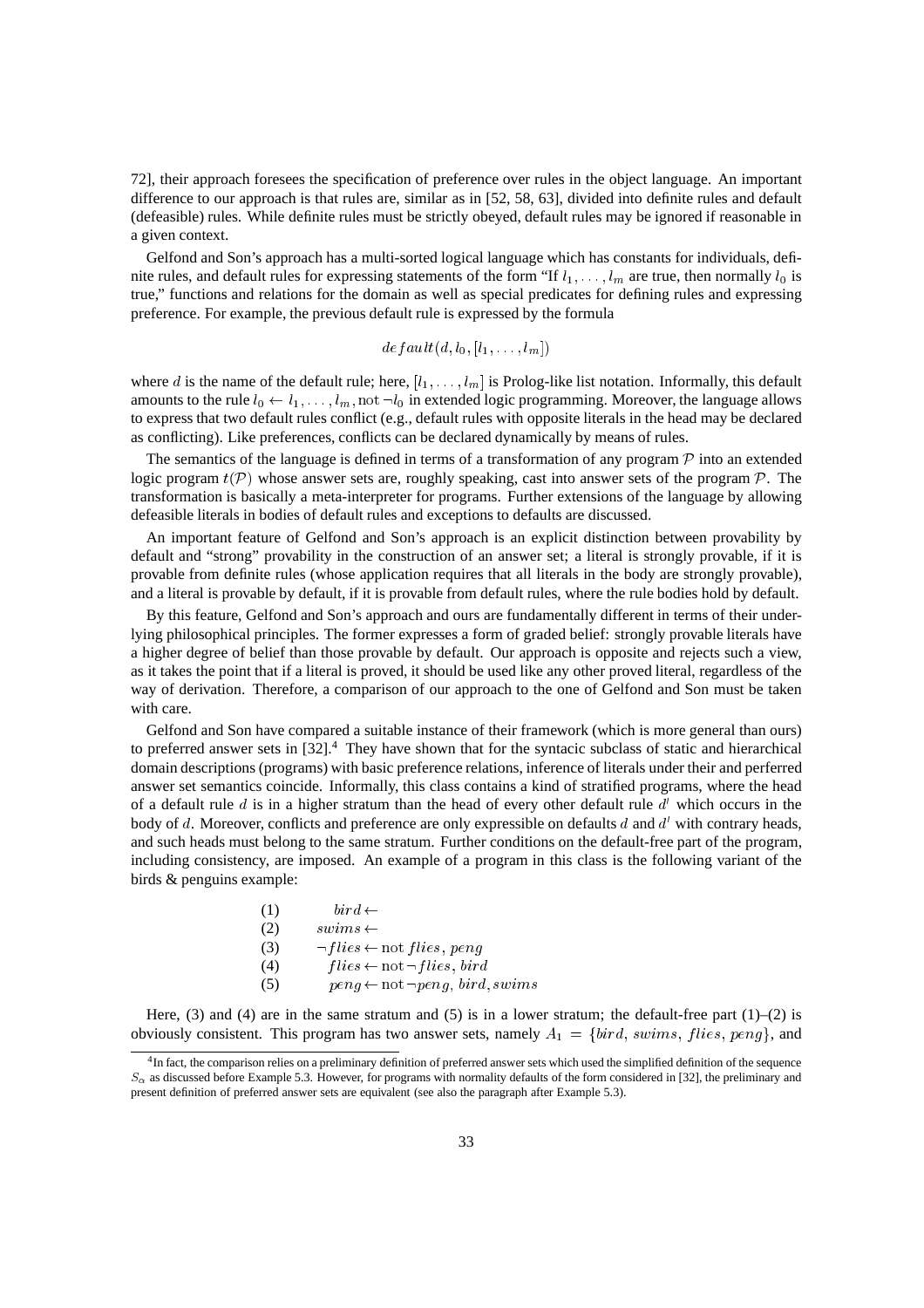$A_2 = \{bird, swings, \neg flies, peng\}$ . If we assume the (single) preference (3) < (4), then our approach (as well as Gelfond and Son's) yields  $A_2$  as the unique preferred answer set, which seems intuitive. Note that  $A_2$  remains the unique preferred answer set, regardless of a priority assigned to rule (5); other approaches, including [3, 8, 48], select  $A_1$  under priorities  $(3) < (4) < (5)$ .

The equivalence result of Gelfond and Son, which establishes a correspondence between preferred answer sets and the answer sets of a normalized version of the domain description, allows to mutually exploit results from [32] and the present paper. Our results entail properties of corresponding domain descriptions in Gelfond and Son's framework, while their transformation  $t(\mathcal{P})$  can be utilized for readily reducing the inference problem for a class of prioritized logic programs to the inference problem for extended logic programs. It remains to be seen whether the equivalence result can be extended to further classes of programs.

**Inoue and Sakama.** Preferred answer sets have previously been defined by Sakama and Inoue [63]. In their approach, a preference relation on the answer sets of a generalized extended disjunctive logic program is defined, which is derived from a reflexive and transitive preference relation on the set of (possibly weakly negated) classical literals Lits. Informally, in their approach an answer set  $A_1$  is at least as preferable as an answer set  $A_2$ , if there are literals  $a \in A_1 \setminus A_2$  and  $b \in A_2 \setminus A_1$  such that a has at least the priority of b (expressed by  $b \le a$ ), and there is no literal  $c \in A_2 \setminus A_1$  which has strictly higher priority than a (i.e.,  $a \le c$ and  $c \not\preceq a$ ); an answer set  $A_1$  is preferred, if there does not exist another answer set  $A_2$  which is strictly preferable over  $A_1$ . As demonstrated in [63], this approach is suited for selecting answer sets based on a notion of likelihood for (possibly negated) facts being true, and provides flexibility to dynamically adapt this likelihood depending on the particular context. Moreover, it is shown that several forms of common sense reasoning, including a default reasoning system, can be expressed in this framework.

Clearly, Inoue and Sakama's approach, whose elements remind of the perfect model semantics for disjunctive logic programs, was devised for a goal different from ours, and is applicable to a wide range of problems. There is a suggestive straightforward syntactic translation of our framework to the one in [63] as follows: For each rule r of the form  $Head \leftarrow Body$  in an extended logic program P, introduce an atom  $a_r$  and add to the program the rule  $a_r \leftarrow Body$ . The only nontrivial preferences on the literals are those which reflect rule priorities, i.e., if  $r < r'$ , then  $a_{r'} \le a_r$  holds. However, Inoue and Sakama's preferred answer sets of the transformed program, cast to the language of P, do not coincide with our preferred answer sets of  $(P, \leq)$  in general. In particular, for the program in Example 3.2, Principle II is violated by this transformation.

Inoue and Sakama formalize in [63, Section 3.2] another variant of prioritized default reasoning in their framework, which is based on Poole's approach to default reasoning [55] rather than on Reiter's default logic. In this approach, like in [52, 32, 58] definite rules and defeasible rules are distinguished, and an extension is built by selecting a maximal set of defeasible rules which is consistent with the definite rules. In the formalization of [63, Section 3.2], for each defeasible rule  $r : Head \leftarrow Body$  an atom  $\delta_r$  is introduced, and r is replaced by the two rules  $Head \leftarrow Body$ ,  $\delta_r$  and  $\delta_r | not \delta_r \leftarrow$ . The nontrivial priorities include not  $\delta_r \prec \delta_r$  for each rule, i.e., applying the rule is preferred, and the priorities between rules.

In the case of Example 3.2, the approach selects both answer sets as preferred ones. The reason is that all three rules (1)–(3) may be jointly chosen such that some answer set exists, and all these answer sets are equally preferred. In general, if a program has some answer set if all defeasible rules are included as regular ones, then, regardless of the priority information imposed on the defeasible rules, all answer sets are selected as preferred ones. This might not always be intended; it does not happen, however, if the rules – as in Poole's approach to default logic – do not use negation as failure in rule bodies. Finally, we remark that Inoue and Sakama's approach to prioritized logic programs, similar as our concept of weakly preferred answer sets, always yields some preferred answer set provided that any answer set of the program exists. On the other hand, different from ours, their approach is nonmonotonic with respect to priorities: adding priority information may enlarge the collection of the preferred answer sets, and result in the loss of conclusions.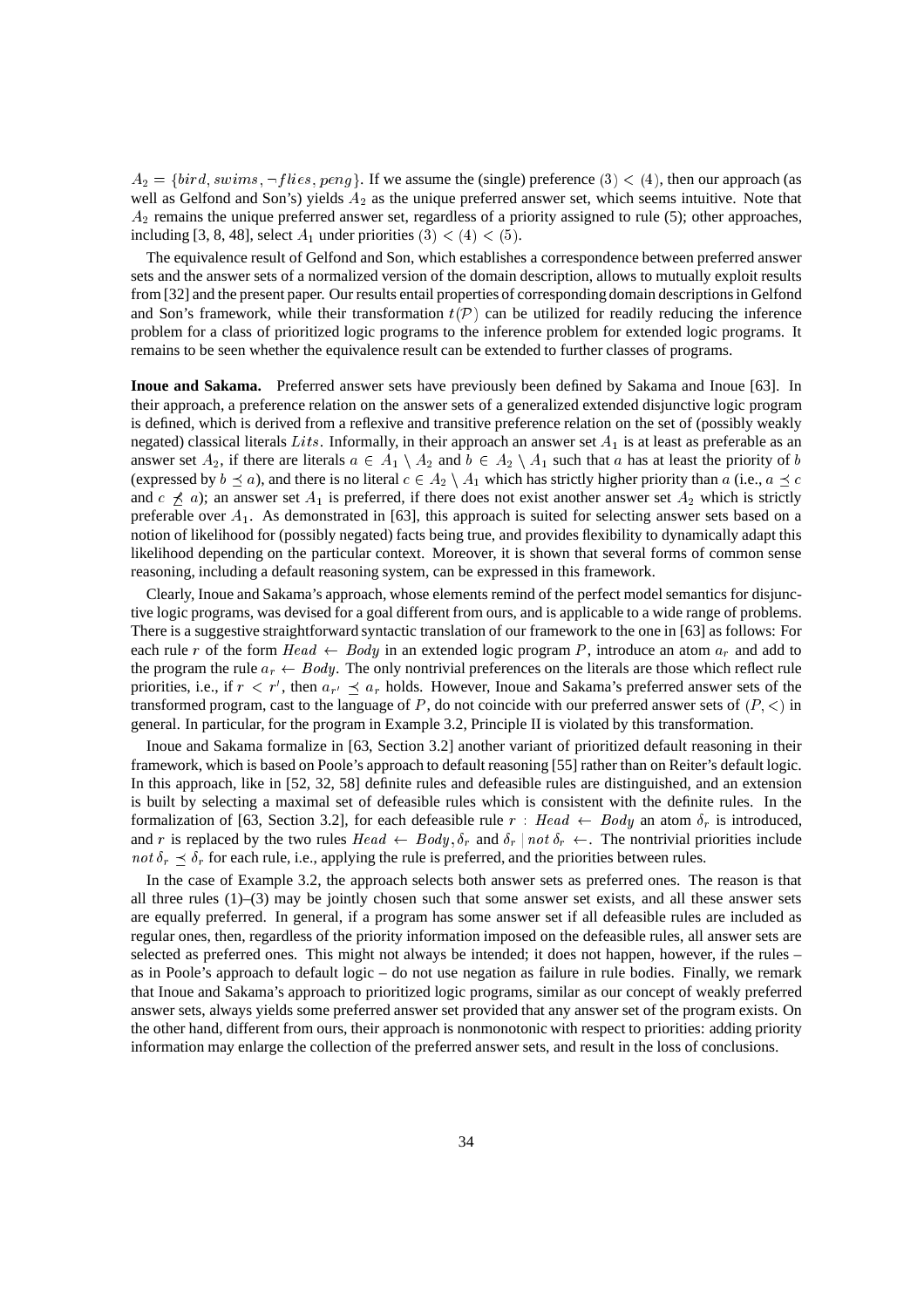**Kowalski and Sadri.** In [38], Kowalski and Sadri have proposed to consider rules with negation in the head as exceptions to more general rules and to give them higher priority. Technically, this is achieved by a redefinition of answer sets. It turns out that the original answer sets remain answer sets according to the new definition whenever they are consistent. The main achievement is that programs whose single answer set is inconsistent become consistent in the new semantics. The approach can hardly be viewed as a satisfactory treatment of preferences for several reasons:

- 1. Preferences are implicit and highly restricted; the asymmetric treatment of positive and negative information in this context seems unjustified from a knowledge representation perspective.
- 2. It is difficult to see how, for instance, exceptions of exceptions can be represented.
- 3. Fewer conclusions are obtained than in the original answer set semantics, contrary to what one would expect when preferences are taken into account.

It is, therefore, more reasonable to view Kowalski and Sadri's approach as a contribution to inconsistency handling rather than preference handling.

**Nute.** An early approach to priorities on rules of a logic program is due to Nute in his formalization of defeasible reasoning [50, 51], which has been further developed later on (see [52]). Nute's approach divides the rules into absolute and defeasible ones, the former being rules which apply under any circumstances and the latter being rules which are applied by default; such rules also express subjunctive implications. Central to Nute's approach is an ordering of the rules by specificity and superiority of absolute rules. Rules with contradictory conclusions are considered competitive, and a general superiority ordering between such rules is defined based on their logical properties. A defeasible reasoning process is defined by a modification of SLD resolution, in which superiority of rules is taken into account.

From this outline, it is evident that Nute's approach is quite different from ours and other approaches discussed. Indeed, in his approach, prioritization is implicitly determined by the logical entrenchment of the rules in the theory represented by the program, and user-defined priority specification is not supported; moreover, the evaluation is proof-theoretic (and thus to a great deal operational) rather than declarative. Thus, Nute's approach offers limited capability of expressing priorities, which is not sufficient for the need in practice. Moreover, like with similar approaches, the operational nature of his approach makes it difficult to assess the proper working on a complex program.

**Pradhan and Minker.** In [56] Pradhan and Minker show how priorities can be used to combine different potentially conflicting databases. Preference information is used to determine the information which has to be given up in the merging process. Three different semantics of priorities are presented, two of them turn out to be equivalent.

There are two major differences between this and our work:

- 1. Pradhan and Minker consider Datalog databases only, that is, neither explicit negation nor negation as failure is admitted. Our approach is thus more general.
- 2. The underlying preference relation is a relation on atoms, not on rules as in our case. While this appears to be adequate for merging Datalog databases we strongly believe that the more fine grained distinctions which are possible in our approach are necessary for many knowledge representation problems. For instance, it is difficult to see how our qualitative decision making example could be represented based on preferences among atoms rather than rules.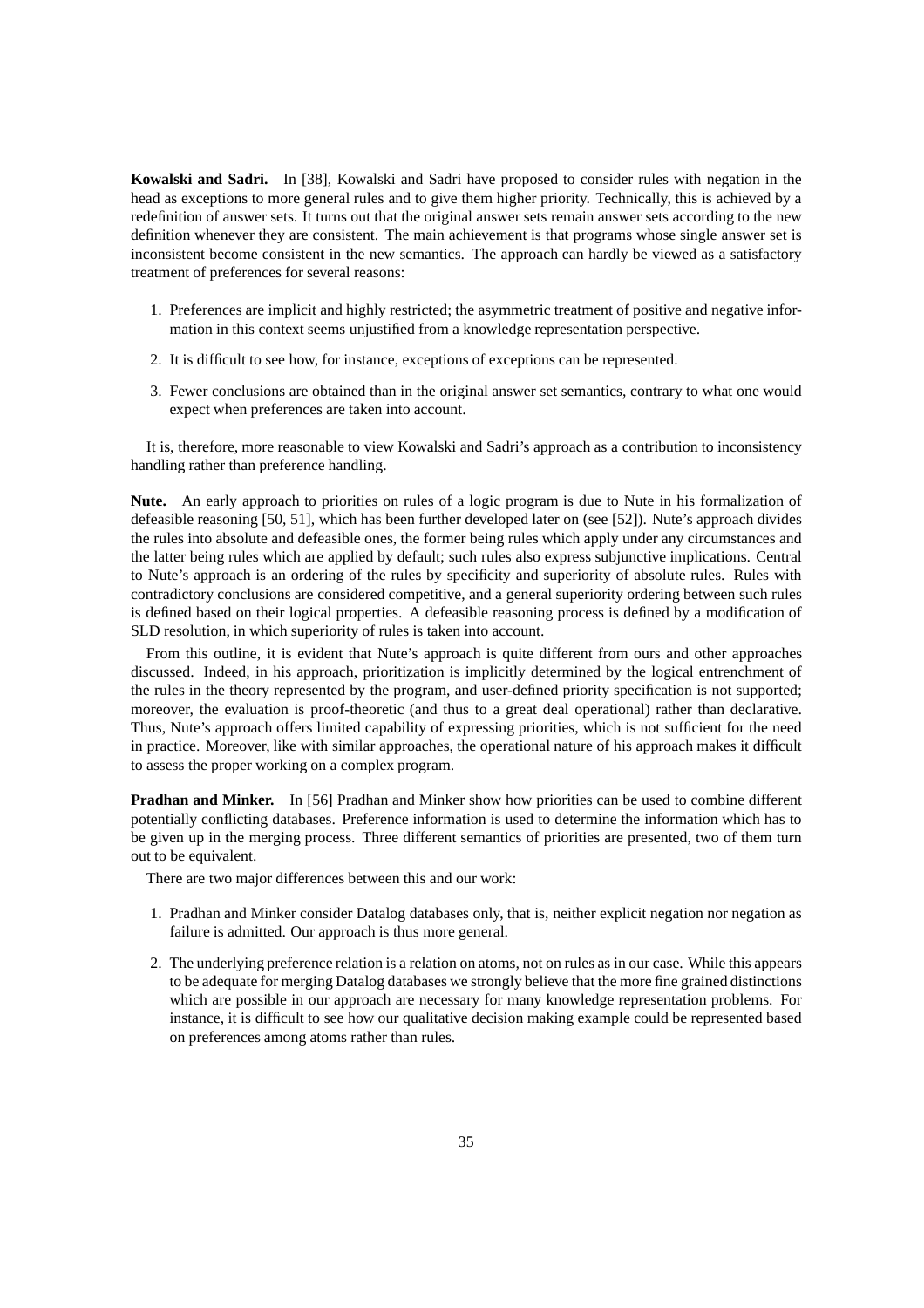**Prakken and Sartor.** Another approach to incorporate priorities into extended logic programs has been presented in [58]. The authors develop a semantics which is based on argumentation-theoretic foundations in the spirit of Dung's semantics for extended logic programming [21]. Similar as [52], Prakken and Sartor distinguish defeasible rules (which may contain assumptions) and strict (non-defeasible) rules, which must not contain assumptions; note that assumption-free rules can be either defeasible or strict, which is not possible in our framework. Priorities are expressed in [58] by means of a strict partial order on the set of rules. The basic concept of the approach is an *argument*, which is intuitively a sequence of rules constituting a proof of a literal. The semantics of a program is defined in terms of the set of justifiable arguments, which contains intuitively those arguments (and only those) which must be accepted from the program, and such that there is no circular dependency among the arguments. This set is the least fixpoint of a monotonic operator; thus, the semantics is deterministic in the sense that it assigns a unique belief set to each program and is therefore closer to well-founded than to answer set semantics.

A further difference between the approach in [58] and ours is that the former uses priorities to resolve conflicts that emerge from arguments which arrive at opposite conclusions, rather than for choosing a rule out of a set of (not necessarily conflicting) rules for application. This is guided by the observation in [58] that in the legal domain, priorities are mainly used for resolving conflicts between rules that arrive at opposite conclusions. Furthermore, conflict resolution is defined in [58] in terms of preferability among sets of rules, rather than pairs of rules. Prakken and Sartor generalize their approach by introducing also defeasible priorities. There is no counterpart for this in our framework.

**Zhang and Foo.** In two subsequent papers [72, 71], Zhang and Foo have presented a framework for prioritized logic programs which at the syntactical level is very close to ours. Also in that framework, priorities are expressed by a strict partial ordering on the rules. However, the similarity is at the surface, since the approach to the semantics followed by Zhang and Foo is fundamentally different. Their semantics is operationally defined, in terms of a (nondeterministic) reduction of the initial prioritized program  $P$ , which is reduced to an extended logic program  $\mathcal{P}(P)$ , whose answers sets are preferred answer sets of P; the preferred answer sets of  $P$  are the answer sets of all programs P to which P may be (nondeterministically) reduced. Roughly speaking, if we have priority  $r < r'$  among rules of P, then r' will be ignored only if r' is defeated by  $\mathcal{P}' = \mathcal{P} \setminus \{r'\},$  i.e., every answer set of  $\mathcal{P}'$  defeats r'; otherwise, r' is kept in  $\mathcal{P}$ . Rules r' are removed from  $P$  subsequently until no longer possible (see [71] for more details and formal definitions).

In general, Zhang and Foo's concept of preferred answer set is different from ours. Indeed, it is easy to see from the definitions that if the program without priorities has an answer set, then also the prioritized program has a preferred answer set; As we have seen above, this is not the case in our approach. For example, consider the following simple program  $P$ :

(1) 
$$
\neg p \leftarrow \text{not } p
$$
  
(2)  $\neg p \leftarrow \text{not } q$ 

in which (1) is preferred over (2). The program P has the unique answer set  $A = \{p\}$ , and Zhang and Foo's semantics returns A as the unique preferred answer set. However, if we take the view that priorities are not defeasible, this is not acceptable straight away. The rule (1) has higher priority than the rule (2), and not applying (1) because it is defeated after application of the lower ranked rule (2) seems hardly defensible; therefore, (1) should be applied, and also (2) should be applied because application of (1) does not defeat (2). The joint application of (1) and (2) results in an inconsistency, however, and thus no answer set for the given rule preference exists. Observe that if we change the priority ordering, then  $A = \{p\}$  is the unique preferred answer set; this is exactly what is achieved by our preferred and weakly preferred semantics.

A moment of reflection should convince the reader that this is indeed the desired behavior. The first rule is a CWA default which tells that <sup>p</sup> is explicitly false if it is not provable, which is more important than the rest of the program; in fact, by this high priority, we must conclude that  $p$  is false, as there are no even more important rules which allow to prove p. Such a CWA default should have low priority, however, since a proof of  $\neg p$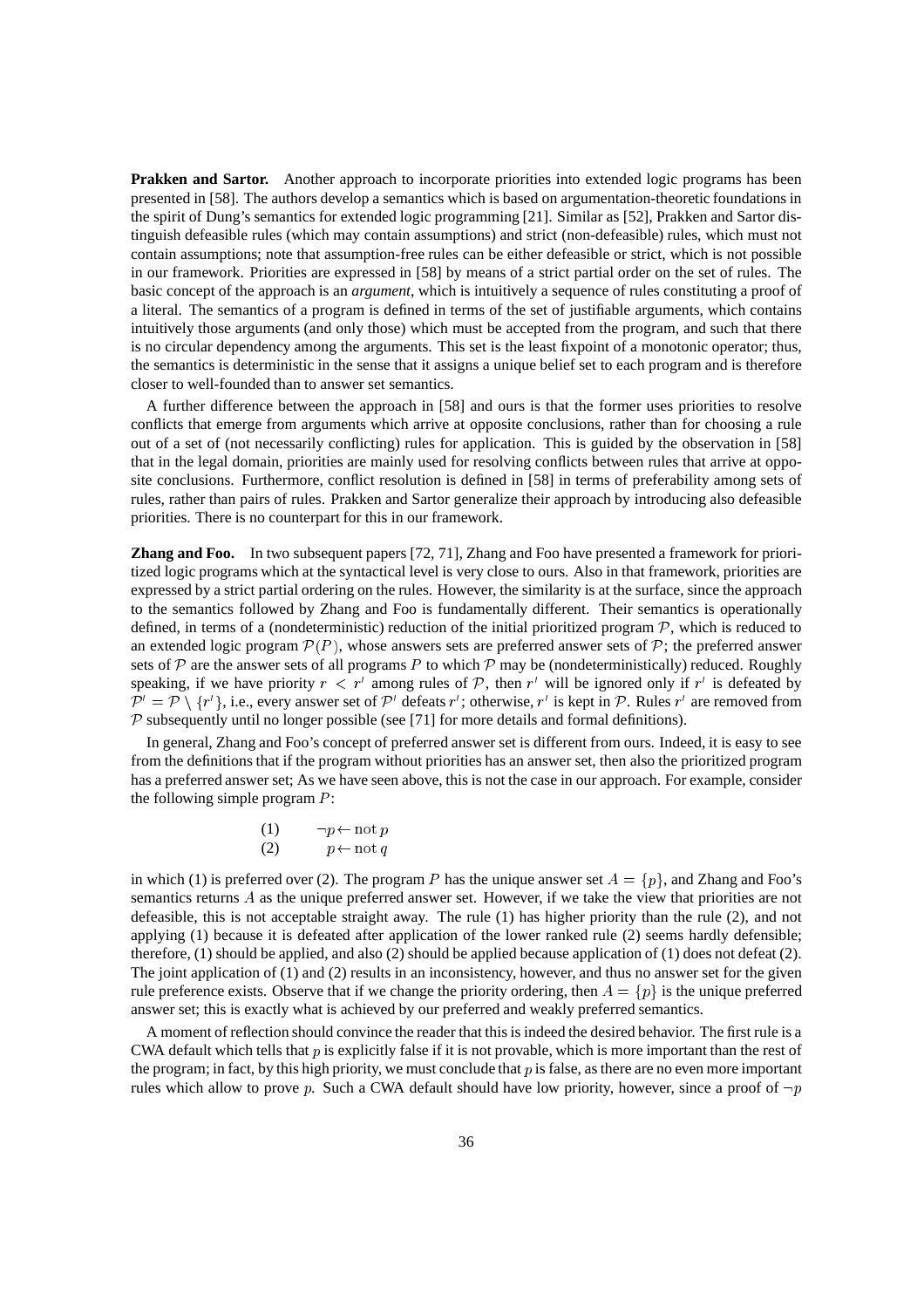by failure to prove p is weaker than an explicit proof in terms of other rules. Therefore, the priorities should actually be reversed. On the other hand, if preference is viewed as "use (1) over (2) whenever possible", i.e., the priorities are considered defeasible, then the answer of Zhang and Foo's semantics is meaningful.

Another example in which Zhang and Foo's semantics differs from ours is the program discussed in Example 5.3. Recall that this program (refer to it as P) has the two answer sets  $A_1 = \{p, q\}$  and  $A_2 = \{\neg p, q\}$ , none of which is preferred in our definition. However, according to the definition of Zhang and Foo, the answer set  $A_2$  is preferred over  $A_1$ . This seems hardly defensible, since the highest priority rule of the program,  $p \leftarrow$  not q, is executable if no other rules have been considered so far; hence, p should be concluded, which rules out  $A_2$  as a maximally preferred answer set.

Furthermore, Zhang and Foo's concept of preferred answer set does not obey Principle II. This can be shown by the same example which demonstrates the failure of Principle II for our weak preferred answer set semantics in the proof of Proposition 6.1; in fact, our weak preferred answer sets coincide there with the preferred answer sets of Zhang and Foo.

However, the concept is also different from weakly preferred answer sets, as for the previously considered program  $\mathcal P$ , both answer sets  $A_1$  and  $A_2$  are weakly preferred. Notice that if we would use a stronger concept of weak preference, in which switches of rules are weighted by priorities, then  $A_1$  would be ruled out; this would not be much intuitive.

Zhang and Foo further introduce a concept of dynamic preferred answer sets, which allows for expressing dynamic rule preference, i.e., the preference ordering of the rules can be specified by additional meta-rules represented in the object language. The semantics of such dynamic prioritized programs is then based on preferred answer sets for prioritized logic programs. This approach is very general, but we believe that further investigation is needed to clarify relevant aspects. An intuitive understanding of the global semantics of a program, due to its involved operational definition, seems to require quite some acquaintance with the approach. Furthermore, little is known about the properties of this semantics, apart from the obvious requirement that the preferred answer sets should select a subset of the answer sets of the prioritized program.

## **10 Further Work and Conclusion**

In this paper, we have presented an approach for adding priorities to extended logic programs. Our approach is based on the ideas that applying default rules means to jump to conclusions, and that rules must be applied in an order compatible with the priorities. We have formalized this intuition by introducing the dual reduct of an program, on which the obedience to the preference information which is declared on the rules can be verified by means of a simple operator; the preferred answer sets are those answer sets which amount to fixpoints of this operator. To overcome the situation in which, due to inappropriate priority information, no answer set is preferred, we have proposed a concept of weakly preferred answer set, which can be seen as an approximation of a preferred answer set.

In order to test the coherence of the preferred answer set approach, we have proposed two principles which, as we believe, any formalism for prioritized knowledge representation should satisfy. We have shown that preferred answer sets satisfy these principles, while a number of other approaches to priorities on logic programs, many of which are inherited from prioritized versions of default logic [60], do not satisfy these properties. This means that our approach avoids problems which are present in these other approaches.

Furthermore, we have investigated the computational properties of our approach. We have described algorithms for some of the computational tasks, and we accurately determined the computational complexity of the main reasoning problems. It appeared that our approach has rather benign computationally properties, in the sense that the preferred answer sets do not increase the complexity compared to standard answer sets, and weakly preferred answer sets increase the complexity only marginally.

Several issues remain for further work. One such issue is the extension to a syntactically and semantically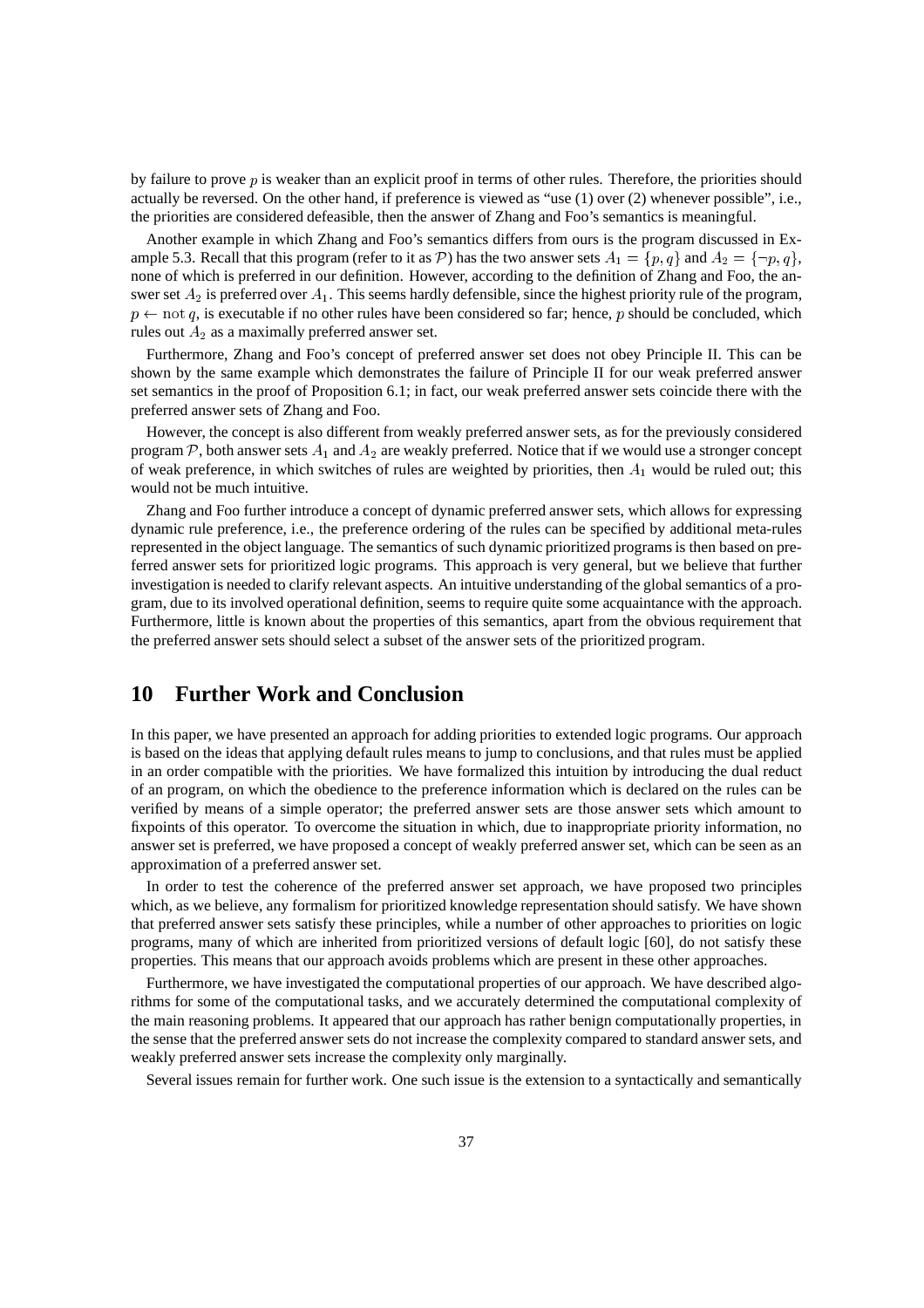richer framework, which offers increased expressive capabilities. Such capabilities can be provided by further extensions of logic programming beyond classical and default negation. For example, one such extension is disjunction in the rule heads, which has been considered in the context of stable and answer set semantics quickly after the invention of the stable semantics [59, 30]. From the technical side, a generalization of our approach to disjunctive extended logic programs appears to be rather easy. The definition of dual reduct need not be changed, and the definition of  $C_R(S)$  has to take disjunctive rule heads into account; this can be handled similar to the construction of a model of a disjunctive logic program. Concerning the computational impacts, we may expect an increase of the complexity by one level in the polynomial hierarchy in the propositional case, analogous to the increase for answer set semantics [22].

Another extension is from extended logic programs to the full language of Reiter's default logic; the approach described in this paper can be gracefully generalized to this setting [10].

Further possible extensions of the present work are constructs for expressing dynamic preferences in the framework. Several of the related approaches which we have discussed in Sections 3 and 9 foresee a possibility of explicitly representing preference between rules at the level of the object language, such that rule preferences may dynamically depend on a given context. As we have briefly mentioned above, there are no principal obstacles to extending our approach in this direction, such that priority information comes dynamically into play. In the extended approach, the priority information needed for evaluating the operator  $\lambda_R(A)$ on the dual program reduct is extracted from the answer set A, rather than taken from the meta-level.

For the implementation of our approach, we can take benefit from the complexity results which we have established. They unveil a close computational relationship of prioritized logic programs to recent extensions of the stable model semantics by constraints [13]. In the quoted paper, the authors define a concept of weak constraint, which as opposed to traditional a constraint may be violated in a model; however, globally as many constraints as possible should be satisfied. As shown in [13], stable models with weak constraints allow for expressing problems which are  $P^{NP}[O(\log n)]$ -complete; hence, by our complexity results, a polynomialtime translation of weakly preferred answer set semantics into stable models with weak constraints is feasible. An experimental implementation of preferred and weakly preferred answer sets on top of the deductive reasoning system  $dlv$  [25, 26] is planned for the future.

**Acknowledgments.** The authors thank M. Gelfond, H. Herre, K. Inoue, N. Leone, Ch. Sakama, T. Schaub, and N. Zhang for helpful and clarifying discussions on the topic of the paper. In particular, we appreciate the many comments of N. Leone and K. Inoue. Furthermore, we appreciate the comments of the anonymous referees pointing out corrections and improvements. Finally, we are grateful to V. Marek for bibliographic hints on well-orderings, and to H. Blair and A. Nerode for discussions on this subject.

This work was partially supported by the Austrian Science Fund Project N Z29-INF.

## **A Appendix: Proofs**

For convenience, we use in the following the notation  $R < S$ , where R and S are sets of rules and  $\lt$  is an ordering, as a shorthand for the property that  $r < r'$  holds for all rules r in R and r' in S.

**Lemma 5.2** Let  $\mathcal{R} = (R, \leq)$  be a fully prioritized ground rule base, and let  $A \in \mathcal{AS}(\mathcal{R})$ . Then, the following *are equivalent:*

- (i) A *is a preferred answer set of* <sup>R</sup>*.*
- (*ii*) For every  $r \in R$ , the reduct <sup>A</sup>r is defined and fires in the construction of  $\lambda_{\mathcal{R}}(A)$ , if and only if r is a *generating rule of* <sup>A</sup>*.*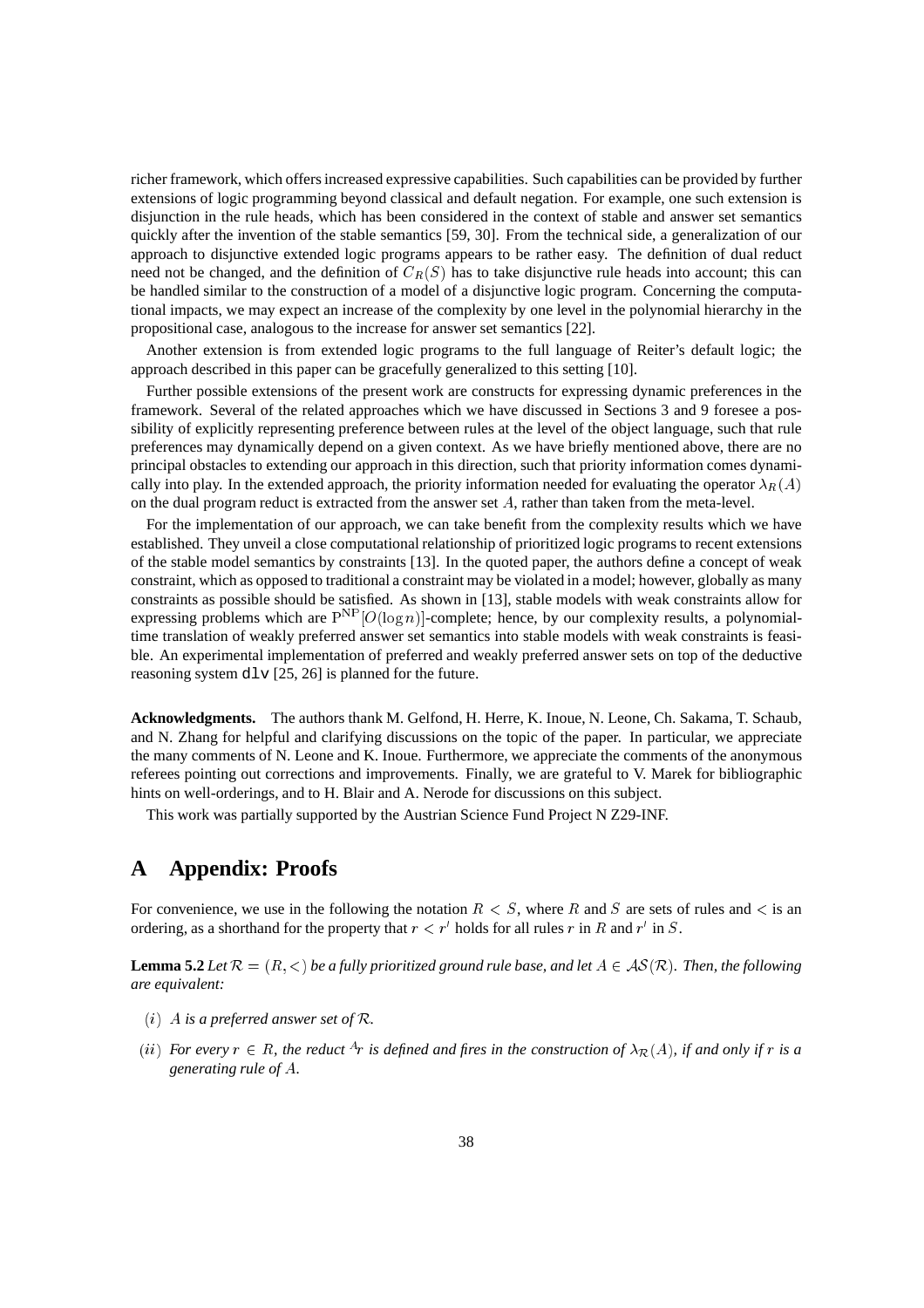**Proof.**  $(\Leftarrow)$ . If (ii) is true, then clearly  $A = \lambda_{\mathcal{R}}(A)$ , which means A is a preferred answer set of R.  $(\Rightarrow)$ . Assume that *(ii)* is false; hence, there are two cases.

(1) r is a rule which is not applied in A, but  ${}^{A}r$  fires in the construction of  $\lambda_{\mathcal{R}}(A)$ . Since  ${}^{A}r \in {}^{A}R$ , we have  $pre(r) \subset A$ . Now if  $head(r) \in A$  then, according to the construction of  $C_{\mathcal{P}}$ , r cannot be defeated in A. Hence r must be applied in A, which is contradiction to our assumption. Otherwise, if  $head(r) \notin A$ , then A is not a fixpoint of  $\lambda_{\mathcal{R}}$ , and thus not a preferred answer set, which is a contradiction.

(2) r is applied in A, but  ${}^{A}r$  does not fire in the construction of  $\lambda_{\cal R}(A)$ . Then,  $\lambda_{\cal R}(A)$  must contain a literal defeating r. This literal is not contained in A, which implies that A is not a fixpoint of  $\lambda_{\mathcal{R}}$  and thus not a preferred answer set, a contradiction.

**Lemma 6.8** *Let*  $A \in AS(\mathcal{P})$ *, where*  $\mathcal{P} = (P, \leq)$  *is a fully prioritized finite ground program, and let*  $\leq'$  *be an optimal ordering for* A. If  $\tau_i$  from the canonical switching sequence  $\sigma$  of  $\lt'$  is nonvoid, then  $\lt_{i-1}$  has at *position* i *a non-defeated zombie.*

**Proof.** Suppose that  $\tau_i$  moves a rule r' to position i and  $\lt_{i-1}$  has at this position a rule r which is either not a zombie or already defeated. We derive a contradiction. The last step of  $\tau_i$ ,  $(i, i + 1)$ , switches r and r'; in  $\lt_i$ , rules r' and r are at positions i and  $i + 1$ , respectively. Observe that since r' is in its final position for  $\langle \cdot \rangle$ , either r' is not a zombie, or it is defeated in  $\langle \cdot \rangle_{i-1}$  by some rule at position  $\langle i \rangle$ .

Consider the ordering  $\lt''$  which coincides with  $\lt_{i-1}$  up to position i, has r' at position  $i + 1$ , and such that its rest at positions  $i + 2$ ,  $i + 3$ ,... coincides with the tail of  $\lt'$  at positions  $i + 1$ ,  $i + 2$ ,... after removal of r. Then, the canonical switching sequences transforming  $\lt$  into  $\lt'$ , respectively  $\sigma' = \tau'_0, \ldots, \tau'_k$ and  $\sigma'' = \tau_0'', \ldots, \tau_k'',$  are related as follows. Let j be the position of r in  $\langle \cdot \rangle$ . Then,  $\tau_k'' = \tau_k'$ , for all  $h = 0, \ldots, i-1; \tau_i''$  is void;  $\tau_h'' = \tau_{h-1}' \setminus (h-1, h)$ , for all  $h = i+1, \ldots, j$ ; and  $\tau_h'' = \tau_h'$ , for all  $h = j + 1, \ldots, k$ . Consequently, the length of  $\sigma''$  satisfies

$$
|\sigma''| = \sum_{h=0}^k |\tau''_h| = \sum_{h=0}^{i-1} |\tau'_h| + 0 + \sum_{h=i+1}^j (|\tau'_h| - 1) + \sum_{h=j+1}^k |\tau'_h| \le \sum_{h=0}^k |\tau'_h| - 1 = |\sigma'| - 1
$$

Hence, by Proposition 6.7,  $d(<, <') < d(<, <')$ . Since clearly  $A \in \mathcal{PAS}(P, <'')$ , it follows that  $<'$  is not an optimal ordering for <sup>A</sup>, which is a contradiction.

**Theorem 6.9** Let  $A \in AS(\mathcal{P})$ *, where*  $\mathcal{P} = (P, \leq)$  *is a fully prioritized finite ground program. Then, there exists an optimal ordering*  $\lt'$  *for* A *such that*  $\tau_i$  *from the canonical switching sequence*  $\sigma$  *of*  $\lt'$  *is nonvoid if* and only if  $\lt_{i-1}$  has at position i a non-defeated zombie z, and every nonvoid  $\tau_i$  moves a rule defeating z to *position* i*.*

**Proof.** (Sketch) We show that given an optimal ordering  $\lt'$  which satisfies the property for all  $j =$  $0, \ldots, i-1$ , we can construct another optimal ordering  $\lt'$ " which satisfies the property for all  $j = 0, \ldots, i$ . By repeated application for  $i = 0, 1, 2, \ldots$  we obtain the result.

From Lemma 6.8, it follows that  $\tau_i$  is nonvoid if and only if  $\langle i_1 \rangle$  has a nondefeated zombie z at position i. Let r be the rule moved by  $\tau_i$  to position i. Suppose r does not defeat z. Then, j' and i' exist,  $i < j' < i'$ , such that z is at position i' in <' and the leftmost killer of z, denoted g, is at position j' in <'.

Let  $\lt'$  be the ordering which coincides with  $\lt'$  on positions  $0, 1, 2, \ldots, i - 1$ , has at positions  $i, i + 1$ , and  $i + 2$  the rules g, z, and r, respectively, and whose rest  $i + 3$ ,  $i + 4$ ,... coincides with the rest  $i + 1$ ,  $i + 2$ ,... of  $\lt'$  after removal of g and r. It can be shown that  $\lt''$  is an optimal ordering for A [11]. Moreover,  $\lt''$ fulfills the property for all  $j \leq i$ . This proves the result. П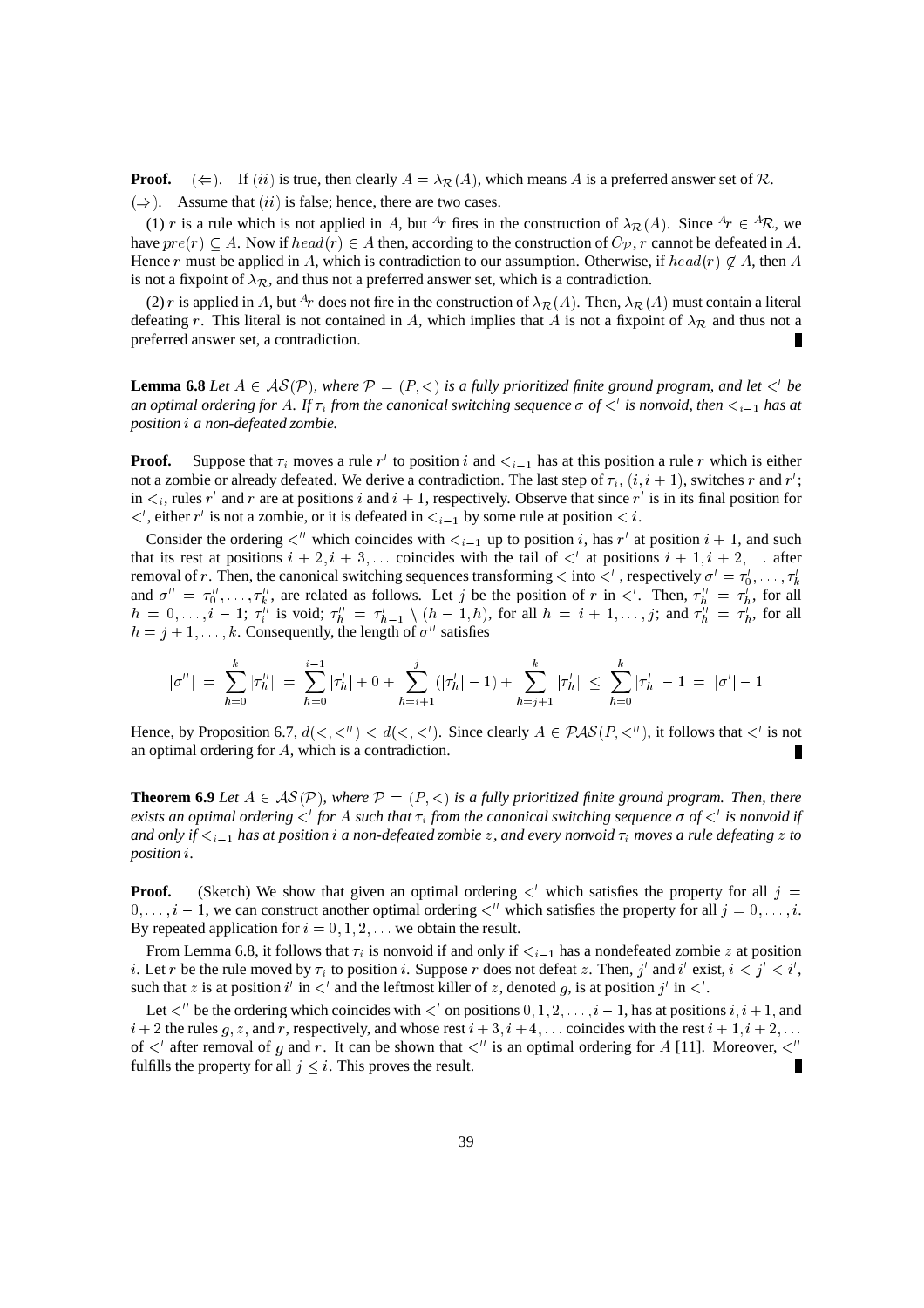**Proposition 7.1** *Given a fully prioritized (finite) propositional program*  $P = (P, \leq)$  *and a set*  $A \subseteq Lits$ *, both deciding whether*  $A \in AS(P)$  *and*  $A \in PAS(P)$  *is possible in polynomial time. Moreover, these problems are complete for* <sup>P</sup> *(under logspace-reductions).*

**Proof.** It is well known that testing whether a set of literals A is an answer set of a program  $P$ , i.e., condition  $\gamma_P(A) = A$ , can be done in polynomial time (cf. [5, 22]); indeed, the Gelfond-Lifschitz reduct  $P^A$ is computable in polynomial time, and  $Cn(P^A)$  is computable in polynomial time. Thus, deciding whether  $A \in AS(\mathcal{P})$  is polynomial.

For deciding  $A \in PAS(\mathcal{P})$ , we note that the additional condition  $\lambda_{\mathcal{P}}(A) = A$  is also polynomial-time checkable. Indeed, the dual reduct  $P' = {}^{A}P$  can be clearly computed in polynomial time, and each  $S_{\alpha}$ ,  $0 \le \alpha < \text{ord}(\le)$ , can be computed in polynomial time. Since  $\text{ord}(\le)$  is the number of rules in  $\mathcal{P}'$ , it is thus clear that  $C_{\mathcal{P}}(A) = \lambda_{\mathcal{P}}(A)$  is polynomial-time computable, which proves membership in P.

For establishing completeness, we observe that recognizing the (unique) preferred answer set of a prioritized program  $\mathcal{P} = (P, \langle)$  in which no negation (neither classical nor default one) occurs is hard for P; in fact, this preferred answer set trivially corresponds to the least model of  $P$ , and recognition of the least model of P is easily proved hard for P from the well-known result that inference of a positive atom  $p$  from a propositional logic program P is P-complete (see [17]). Indeed, construct a program  $P'$  from P by adding all rules  $q \leftarrow p$  where q is a propositional atom from the underlying language. Then, the set PL of all propositional atoms is the least model of  $P'$ , if and only if p is a consequence of P. Since  $P'$  is easily constructed in logarithmic workspace, recognizing the least model of  $P$ , and as a consequence, recognition of a preferred answer set of  $P$  is hard for P. This proves the result.

**Lemma 7.2** *Let* P *be a propositional prioritized program, and let*  $A \in AS(\mathcal{P})$ *. Then,*  $A \in PAS(\mathcal{P})$ *, if and only if some execution of FULL-ORDER outputs a fully prioritized program*  $P'$ . Moreover,  $P' \in \mathcal{FP}(P)$ and  $A \in \mathcal{PAS}(\mathcal{P}')$  hold for every such  $\mathcal{P}'$ , and either all runs output some  $\mathcal{P}'$ , or all output "no".

**Proof.**  $(\Leftarrow)$  Suppose that some execution of FULL-ORDER produces a prioritized program  $\mathcal{P}' = (P, \lt')$ . It is not hard to see that  $P' \in \mathcal{FP}(P)$ . Moreover, from Proposition 5.1, we derive that  $A \in \mathcal{PAS}(P')$ ; indeed, by the construction of  $\lt'$ , every zombie rule  $r \in P$  for A is defeated by the set T, which contains only heads of rules  $r' \in P$  which are generating for A and such that  $r' < r$ . Thus, by Proposition 5.1,  $A \in PAS(P')$ , which means  $A \in PAS(P)$ .

 $(\Rightarrow)$  Suppose  $A \in PAS(\mathcal{P})$ . Then, by definition, there is a full prioritization  $\mathcal{P}_1 = (P, \langle \cdot_1 \rangle \in \mathcal{FP}(\mathcal{P})$ such that  $A \in \mathcal{PAS}(\mathcal{P}_1)$ . We claim that there is a run of FULL-ORDER which produces  $\mathcal{P}_1$ . Indeed, select the rules r in Step 3 along the ordering  $\leq_1$ . An easy induction, using Proposition 5.1, shows that every rule r selected in Step 3 which is labeled "z" is defeated by the current set  $T$ . Therefore, this run of FULL-ORDER outputs  $P_1$ . This proves the first part of the lemma.

Furthermore, it can be shown that there are never runs of FULL-ORDER which output some prioritized program  $\mathcal{P}' = (P, \langle \rangle)$  and "no" on the same input, respectively [11].

**Theorem 7.4** *Given a finite propositional prioritized program*  $\mathcal{P} = (P, \langle \rangle)$ *, deciding whether*  $\mathcal{PAS}(\mathcal{P}) \neq \emptyset$ *is* NP*-complete. The problem is* NP*-hard even if* < *is a total order and* P *does not involve strong negation.*

**Proof.** For deciding whether  $AS(P) \neq \emptyset$ , a proper fully prioritized version  $P' = (P, \langle \cdot \rangle \in \mathcal{FP}(P)$  and an answer set  $A \subseteq List$  for P' may be guessed; the size of the guess is polynomial, and checking whether the guess is proper can be done from Proposition 7.3 in polynomial time. Hence, the problem is in NP.

To show the hardness part, we construct for a collection of nonempty propositional clauses  $C = \{C_1, \ldots, C_k\}$  $C_m$  on atoms  $p_1, \ldots, p_n$  a program P and a linear order  $\lt$  such that the preferred answer sets of  $(P, \lt)$ correspond to the satisfying truth assignments of  $C$ . Since the construction is polynomial and propositional satisfiability is a well-known NP-complete problem, this proves NP-hardness.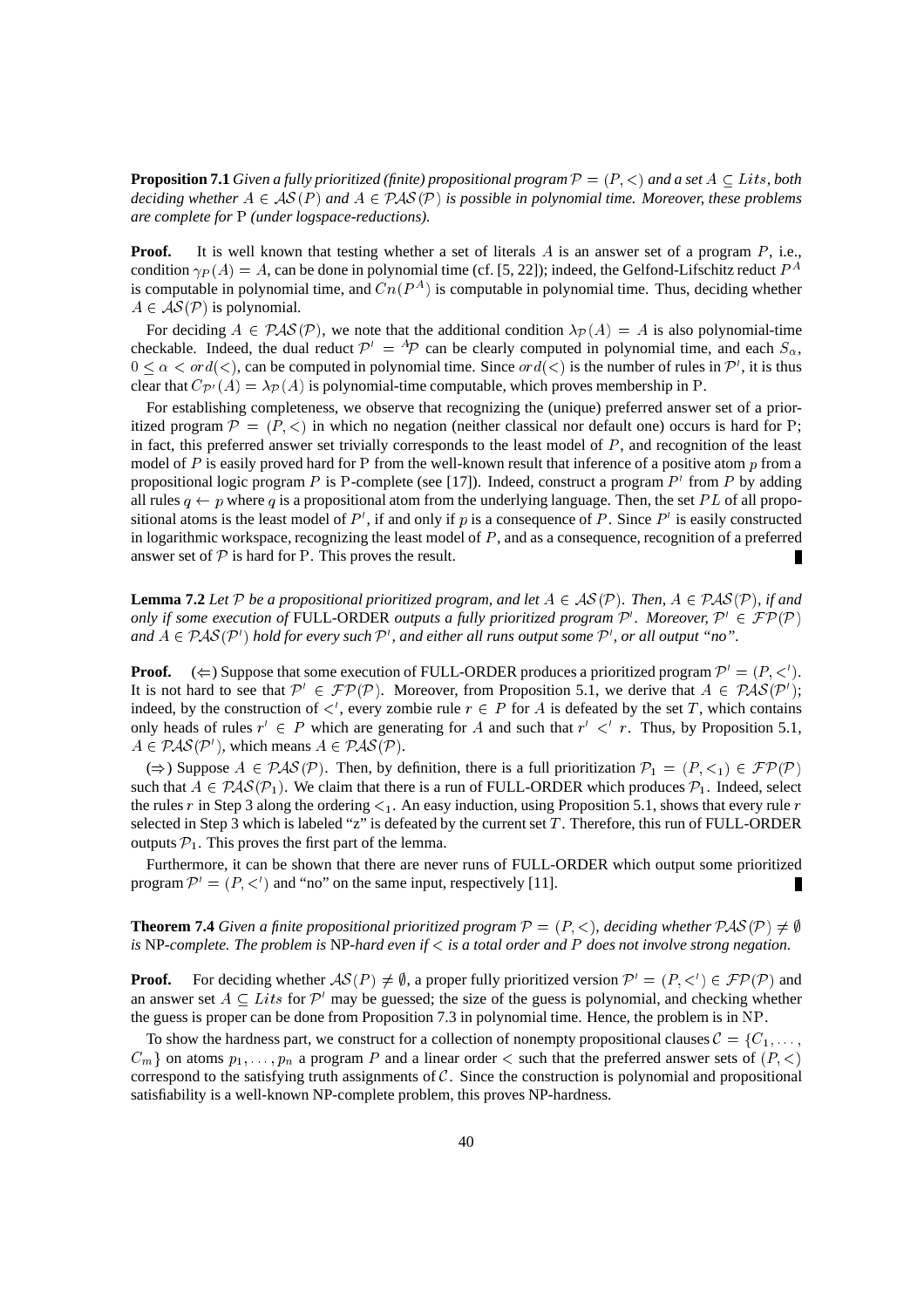The program P involves the propositional atoms  $p_i$ ,  $\hat{p}_i$ ,  $i = 1, \ldots, n$ , as well as a, b, and unsat. It has four groups of rules  $R_1, \ldots, R_4$  as follows. The first group  $R_1$  contains the rules

$$
p_i \leftarrow p_i
$$
,  $\hat{p}_i \leftarrow \hat{p}_i$ , for all  $i = 1, ..., n$ ;

(The use of these seemingly redundant clauses will become clear later.) The next group  $R_2$  contains the rules

$$
p_i \leftarrow \text{not } \hat{p}_i, \qquad \hat{p}_i \leftarrow \text{not } p_i \qquad \text{for all } i;
$$

The group  $R_3$  contains for each clause  $C_i = \{\ell_{i,1}, \ldots, \ell_{i,k}\}\$ from C a rule

$$
unsat \leftarrow \ell_{i,1}^+, \ldots, \ell_{i,m}^+,
$$

where

$$
\ell_{i,j}^+ = \begin{cases} p_k, & \text{if } L_{i,j} = \neg p_k \text{, for some } k; \\ \hat{p}_k, & \text{if } L_{i,j} = p_k \text{, for some } k. \end{cases}
$$

The last group  $R_4$  contains the rules

(1) 
$$
a \leftarrow \text{not } b
$$
  
(2)  $b \leftarrow \text{unsat}$ 

Notice that the program  $P = \bigcup_{i=1}^{4} R_i$  does not involve strong negation.

It is easy to see that the answer sets of P correspond 1-1 to the truth assignments  $\phi$  to the atoms  $p_1, \ldots, p_n$ . For each such  $\phi$ , the corresponding answer set  $A_{\phi}$  contains those atoms  $p_i$  such that  $\phi(p_i) = true$  and all atoms  $\hat{p}_i$  where  $\phi(p_i) = false$ ; if  $\phi$  satisfies C, then  $A_{\phi}$  contains a, and if  $\phi$  does not satisfy C, then  $A_{\phi}$ contains unsat and b.

Now let us define priorities. Choose any total order  $\lt$  on P such that  $R_i \lt R_j$  holds, for all  $i \lt j$ , and such that the rule (1) is ordered before rule (2).

For any answer set  $A_{\phi}$  of P, let us trace the construction of  $\lambda_{\mathcal{P}}(A_{\phi}) = \bigcup_i S_i$ . The dual reducts  $^{A_{\phi}}r$  of the (surviving) rules  $r \in R_1$  are considered first; they fire and yield atom  $p_i$  (resp.  $\hat{p}_i$ ), precisely if it occurs in  $A_{\phi}$ , for each  $i = 1, \ldots, n$ . Next, the rules of  $R_2$  are examined, which all survive the dual reduction; however, each of them is either a dead rule or a zombie, which is defeated by the union  $\bigcup_j S_j$  of the preceding sets  $S_j$ . Therefore, none of them fires. In the next step, the reducts  ${}^{A_{\phi r}}$  of the rules  $r \in R_3$  are considered. Some of them fires and adds unsat, precisely if the truth assignment  $\phi$  does not satisfy C (i.e., iff unsat  $\in A_{\phi}$ ). Consequently, on the atoms  $p_i$ ,  $\hat{p}_i$ , and unsat,  $C_P (A_{\phi})$  will coincide with  $A_{\phi}$ ; it thus depends on the rules of  $R_4$  whether all priorities are properly respected or not. Rule (1) fires and adds a to  $C(^{A_{\phi}}\mathcal{P})$ , since it is not defeated by the preceding sets  $S_j$ . If  $unsat \in A_\phi$ , then the dual reduct of (2) fires and adds b to  $C(^{A_\phi}\mathcal{P})$ ; this means  $\lambda_{\mathcal{P}}(A_{\phi}) \neq A_{\phi}$ , however, as in this case  $a \notin A_{\phi}$ . On the other hand, if  $unsat \notin A_{\phi}$ , then (2) does not survive the dual reduction and  $\lambda_{\mathcal{P}}(A_{\phi}) = A_{\phi}$ .

Hence,  $PAS(P) = \{A \in AS(P) \mid a \in A, unsat \notin A\}$ , and there is a 1-1 correspondence between the preferred answer sets of  $\mathcal P$  and the satisfying truth assignments of C. Clearly, the program  $\mathcal P$  is constructible from  $\mathcal C$  in logarithmic space (and thus in polynomial time); this proves the result. П

**Theorem 7.7** *Given a finite propositional prioritized program*  $P = (P, \langle)$  *and a literal L, deciding whether*  $\mathcal{P} \models L$  *is* co-NP-complete. The problem is co-NP-hard even if  $\lt$  *is a total order and* P *does not involve strong negation.*

**Proof.** The membership part is similar as in Theorem 7.4, with the difference that for refuting  $P \models L$ , we have to find a preferred answer set A which does not contain  $L$ . Hardness follows from a simple reduction of inference to the complement of the consistency problem; given a prioritized program  $P$ , let  $p$  be a fresh propositional atom. Then,  $P \models p$  iff P has no preferred answer set.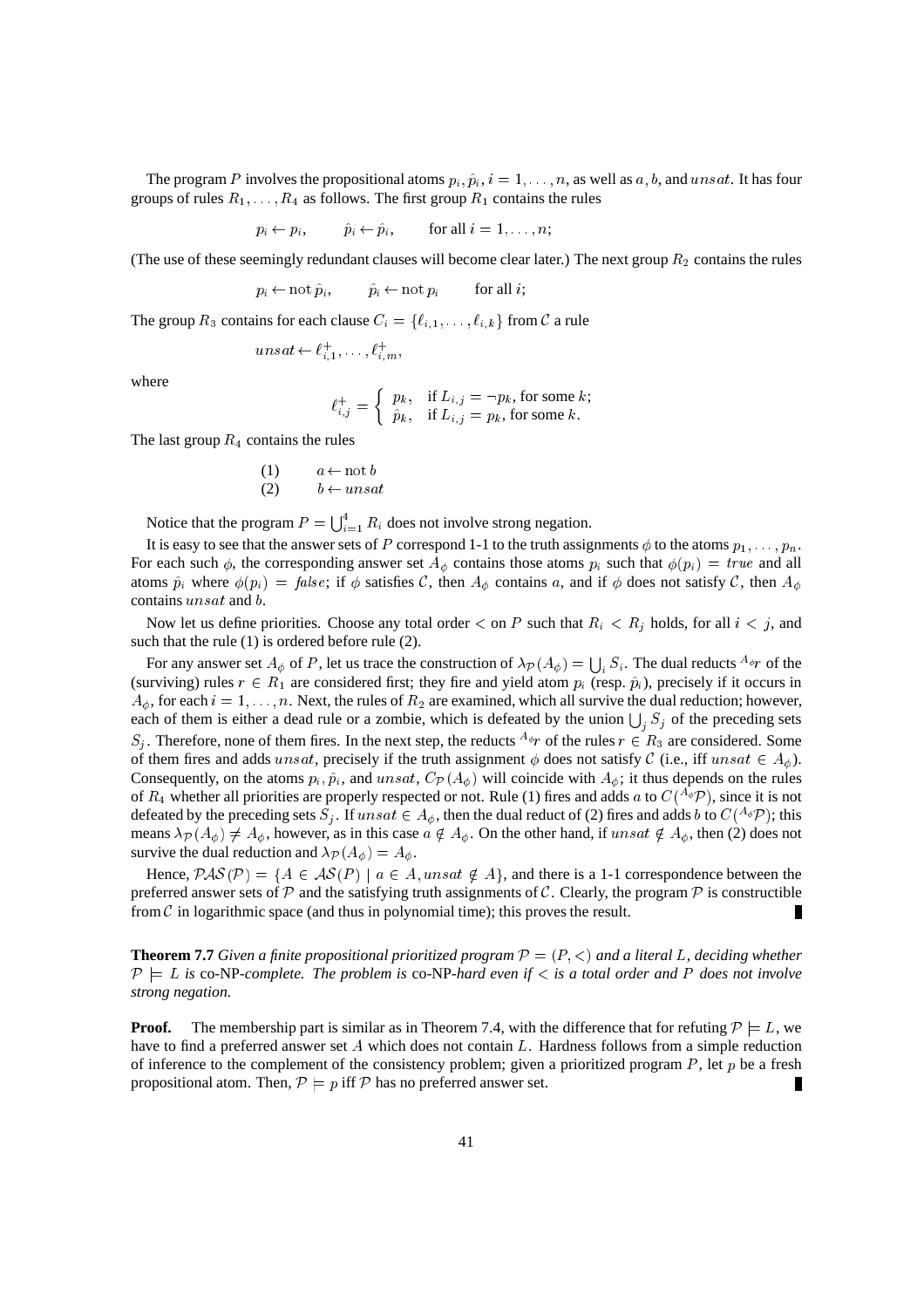**Proposition 7.8** *Given a finite propositional prioritized program*  $\mathcal{P} = (P, \leq)$  *and*  $A \in \mathcal{AS}(P)$ *, computing*  $pvd_{\mathcal{P}}(A)$  is in  $\mathrm{F}\Delta^p_2[O(\log n)]$ , i.e., possible in polynomial time with  $O(\log n)$  many oracle queries, where n *is the input size. Moreover, also computing*  $\text{pvd}(\mathcal{P})$  *is in*  $\text{FA}_2^p[O(\log n)]$ *.* 

**Proof.** Given a prioritized program  $\mathcal{P} = (P, \leq)$ , an answer set  $A \in \mathcal{AS}(A)$  and an integer  $k > 0$ , deciding whether  $pvd_{\mathcal{P}}(A) \leq k$  is in NP: we can guess a proper full prioritization  $\mathcal{P}' = (P, \langle \cdot \rangle) \in \mathcal{FP}(\mathcal{P})$  and a total ordering  $\langle u \rangle^0$  such that  $A \in \mathcal{PAS}(P, \langle v \rangle)$  and  $d(\langle v', v'') \leq k$ , and check this guess in polynomial time. Indeed, the guess has clearly polynomial size; computing  $d\langle \langle, \langle \rangle \rangle$  is obviously polynomial, and checking whether A is a preferred answer set of  $\mathcal{P}'$  is polynomial by Proposition 7.1.

As a consequence, the value of  $pvd_{\mathcal{P}}(A)$  is computable in a binary search on the range [0, s], where  $s = O(|P|^2)$ , by making  $O(\log |P|) = O(\log |I|)$  many calls to an NP oracle, where |I| is the size of the input  $\langle P, A, k \rangle$ . Hence, it follows that computing  $pvd_{\mathcal{P}}(A)$  is in  $\text{FP}^{\text{NP}}[O(\log n)]$ .

The value of  $pvd(\mathcal{P})$  can be computed similarly in a binary search. Indeed, given  $\mathcal P$  and k, deciding whether  $pvd(\mathcal{P}) \leq k$  is also in NP: Since  $pvd(\mathcal{P}) \leq k$  holds iff some  $A \in AS(\mathcal{P})$  exists such that  $pvd_{\mathcal{P}}(A) \leq k$ , simply extend the previous guess-and-check algorithm for deciding whether  $pvd_{\mathcal{P}}(A) \leq k$ by a guess for A; observe that testing  $A \in \mathcal{AS}(\mathcal{P})$  is polynomial. Hence, it follows that computing  $\text{pvd}(\mathcal{P})$ is in  $\mathrm{F}\Delta_2^p[O(\log n)]$ .

**Theorem 7.9** *Given a prioritized propositional program*  $P = (P, \langle \rangle)$  *and a set*  $A \subseteq$  *Lits of ground literals, deciding whether*  $A \in WAS(\mathcal{P})$  *is*  $P^{NP}[O(\log n)]$ *-complete. Hardness for*  $P^{NP}[O(\log n)]$  *holds even if* < *is a total ordering and* <sup>P</sup> *does not contain strong negation.*

**Proof.** (Sketch) From Proposition 7.8, it follows that algorithm REC-WAS can be implemented such that it runs in polynomial time and makes  $O(\log n)$  many queries to an NP oracle. Thus, by Proposition 7.1, membership in  $P^{NP}[O(\log n)]$  follows.

To show the hardness part, we reduce the problem PARITY(SAT) to our problem, which is as follows [69]. Given instances  $I = C_1, \ldots, C_\ell$  of SAT (i.e., propositional clause sets  $C_i$ ), decide whether the number of Yes-Instances among them is odd.

We construct in [11] from I a prioritized program  $\mathcal{P} = (P, \leq)$  and a set of literals A in polynomial time such that  $A \in WAS(\mathcal{P})$  if and only if I is a Yes-Instance, provided that I satisfies the following property: If  $C_i$  is a No-Instance of SAT, then also  $C_{i+1}$  is No-Instance, for every  $i = 1, \ldots, \ell - 1$ , where  $\ell > 3$ . Somewhat surprisingly, this strong assertion suffices to prove  $P^{NP}[O(\log n)]$ -hardness [69].

The proof is rather technical, and we confine here to give the basic idea of the construction; the details can be found in [11]. The program  $P$  has several components, ordered as follows:  $P_C < P_{par} < P_{ch} < P_{var} <$  $P_{o/e}$ . They serve for the following purposes.

 $\mathcal{P}_{\mathcal{C}}$  encodes the clauses of the SAT instances  $\mathcal{C}_1, \ldots, \mathcal{C}_{\ell}$ . For each  $\mathcal{C}_i$ , there is a collection of rules in  $\mathcal{P}_{\mathcal{C}}$ . Some of them will be zombie rules, and for defeating them some generating rules from the lower priority part  $\mathcal{P}_{var}$  have to be moved in front of them. In particular, some distinguished rule  $f_i \leftarrow \text{must be moved in front}$ of them in any optimal solution, if  $\mathcal{C}_i$  is unsatisfiable.

 $\mathcal{P}_{par}$  encodes the parity check on the number of satisfiable  $\mathcal{C}_i$ . In particular, it effects that any weakly preferred answer set contains a designated atom odd, if this number is odd, and an atom even, if it is even. Zombie rules in  $\mathcal{P}_{par}$  may be defeated by rules from  $\mathcal{P}_{o/e}$ .

 $P_{ch}$  is a "channel" which separates the components  $P_c$  and  $P_{par}$  from the remaining components  $P_{var}$ and  $\mathcal{P}_{o/e}$ , such that moving rules across this channel is very costly, and as few rules as necessary are moved across it in any weakly preferred answer set. This channel is unidirectional, i.e., in any weakly preferred answer set rules are moved from  $P_{var}$  and  $P_{o/e}$  into  $P_{C}$  and  $P_{par}$ , but not vice versa.

 $p_{var}$  and  $p_{ole}$  contain rules which are potentially moved across the channel  $p_{ch}$ , in order to defeat zombie rules in  $\mathcal{P}_c$  and  $\mathcal{P}_{par}$ . In particular,  $\mathcal{P}_{o/e}$  contains rules defining atoms *odd* and *even*, respectively.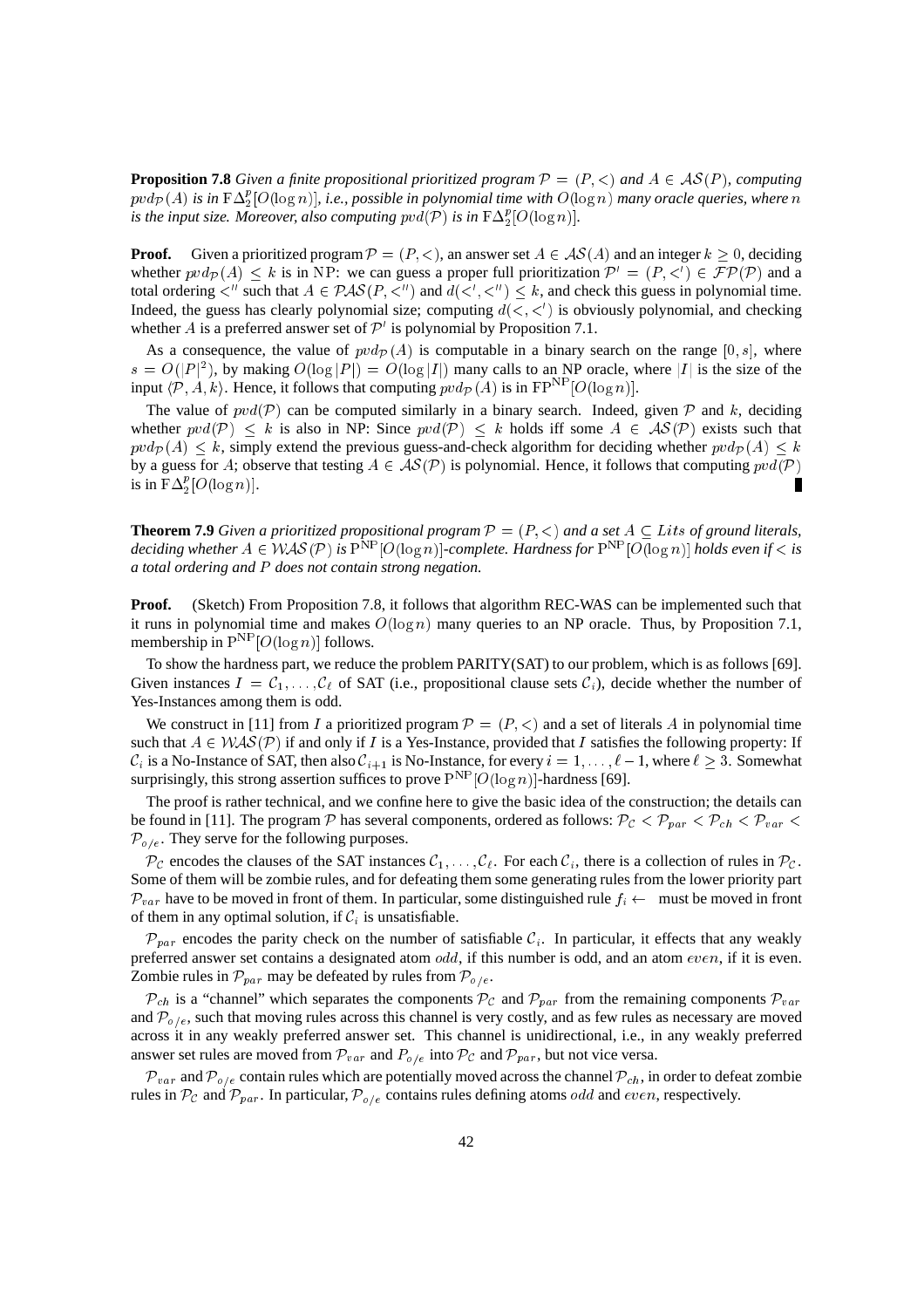The program P is designed to have two answer sets:  $A_{odd}$ , which contains *odd*, and  $A_{even}$ , which contains even, such that  $A_{odd} \in WAS(\mathcal{P})$  iff C is a Yes-instance, and  $A_{even} \in WAS(\mathcal{P})$  iff C is a No-instance.

**Theorem 7.10** *Given a prioritized propositional program*  $P = (P, \lt)$ *, computing an arbitrary*  $A \in WAS(P)$ *is complete for* FNP//OptP[O(log n)]*. Hardness holds even if* < *is a total ordering and* P *does not contain strong negation.*

**Proof.** The proof of membership in  $FNP/OptP[O(\log n)]$  is in the discussion preceding the theorem.

Hardness for FNP//OptP[ $O(log n)$ ] can be shown by a reduction from the problem X-MAXIMAL MODEL [15]: Given a set  $\mathcal{C} = \{C_1, \ldots, C_m\}$  of propositional clauses on atoms  $Y = \{y_1, \ldots, y_n\}$  and a set  $X \subseteq Y$ , compute a model  $M$  (satisfying assignment) of  $C$  whose  $X$ -part is maximal, i.e., for every other model  $M'$ of C such that  $M \neq M'$ , there exists some atom  $y_i \in X$  such that  $M \models y_i$  and  $M' \models \neg y_i$ .

This problem is proved complete for  $FNP/OptP[O(\log n)]$  in [15, 16], under the following concept of "metric reduction" [15]:<sup>5</sup> Problem  $\Pi$  reduces to problem  $\Pi'$ , if there are polynomial-time computable functions  $f(x)$  and  $g(x, y)$ , such that: (i) for any instance I of  $\Pi$ ,  $f(I)$  is an instance of  $\Pi'$ , and  $f(I)$  has a solution iff I has a solution; and (ii) for any arbitrary solution S of  $f(I)$ ,  $g(I, S)$  is a solution of I.

We describe a reduction of X-MAXIMAL MODEL to computing an arbitrary weakly preferred answer set. The reduction must comprise two polynomial-time computable functions  $f(\mathcal{C})$  and  $g(\mathcal{C}, A)$ , such that: (i)  $f(\mathcal{C})$  is a prioritized program  $\mathcal{P}$ , such that  $\mathcal{P}$  has some weakly preferred answer set iff  $\mathcal{C}$  is satisfiable, and (ii) for every weakly preferred answer set A of P,  $g(C, A)$  is a X-maximal model of C.

The reduction is similar to the one in the proof of Theorem 7.4. We use fresh atoms unsat and  $\hat{y}_i$ , for every  $y_i \in Y$ , and define three sets of rules  $S_1$ ,  $S_2$ , and  $S_3$  as follows. The set  $S_1$  contains all rules

$$
y_i \leftarrow y_i
$$
,  $\hat{y}_i \leftarrow \hat{y}_i$ , for all  $y_i \in Y \setminus X$ ;

 $S_2$  contains all rules

$$
y_i \leftarrow \text{not } \hat{y_i}, \qquad \hat{y}_i \leftarrow \text{not } y_i \quad \text{ for all } y_i \in Y;
$$

and  $S_3$  contains for each clause  $C_i = \{\ell_{i,1}, \ldots, \ell_{i,k}\}\$ from C a rule

$$
unsat \leftarrow \ell_{i,1}^+, \ldots, \ell_{i,k}^+, \text{not} \, unsat
$$

where similar as above  $\ell_{i,j}^+ = y_h$  if  $\ell_{i,j} = \neg y_h$ , and  $\ell_{i,j}^+ = \hat{y}_h$  if  $\ell_{i,j} = y_h$ , for any atom  $y_h \in Y$ . Let  $\mathcal{P} = (P, \lt)$ , where  $P = \overline{S}_1 \cup \overline{S}_2 \cup \overline{S}_3$  and  $\lt$  is any total order on P such that  $S_1 \lt S_2 \lt S_3$  and the rules in  $S_2$  are ordered as follows:

$$
y_1 \leftarrow \text{not } \hat{y}_1 < \hat{y}_1 \leftarrow \text{not } y_1 < y_2 \leftarrow \text{not } \hat{y}_2 < \hat{y}_2 \leftarrow \text{not } y_2 < \ldots < y_n \leftarrow \text{not } \hat{y}_n < \hat{y}_n \leftarrow \text{not } y_n.
$$

It is easily seen that the answer sets A of P correspond 1-1 to the models M of C. Due to the ordering of the rules in  $S_2$ , by switching some rules  $y_i \leftarrow \text{not } \hat{y}_i$  and  $\hat{y}_i \leftarrow \text{not } y_i$  where  $y_i \in X$ , every answer set of P can be made preferred; by the rules in  $S_1$ , no switch of the respective rules for  $y_i \in Y \setminus X$  is necessary. The number  $pvd_{\mathcal{P}}(A)$  amounts to the number of atoms  $y_i \in X$  which are false in the corresponding model M of C. Thus, the weakly preferred answer sets of P correspond 1-1 to the models M of C in which a maximum number of atoms from  $X$  are true. Clearly, each of these models is a  $X$ -maximal model of  $\mathcal{C}$ .

Clearly, P is constructible from C in polynomial time, and from any  $A \in WAS(\mathcal{P})$ , the corresponding Xmaximal model  $M$  of  $\mathcal C$  is easily constructed in time polynomial in the size of  $A$ . Therefore, polynomial-time functions  $f(C)$  and  $g(C, A)$  as required exist, and problem X-MAXIMAL MODEL reduces to computing an arbitrary weakly preferred answer set. This proves hardness for  $FNP//OptP[O(\log n)]$ .

<sup>&</sup>lt;sup>5</sup> in [16] a a slightly different form of reduction is used as in [15]. It requires that  $f(I)$  must always have solutions, but for any maximal solution S of  $f(I)$ , the function  $g(I, S)$  is only defined if I has solutions; our proof can be easily adapted to this setting.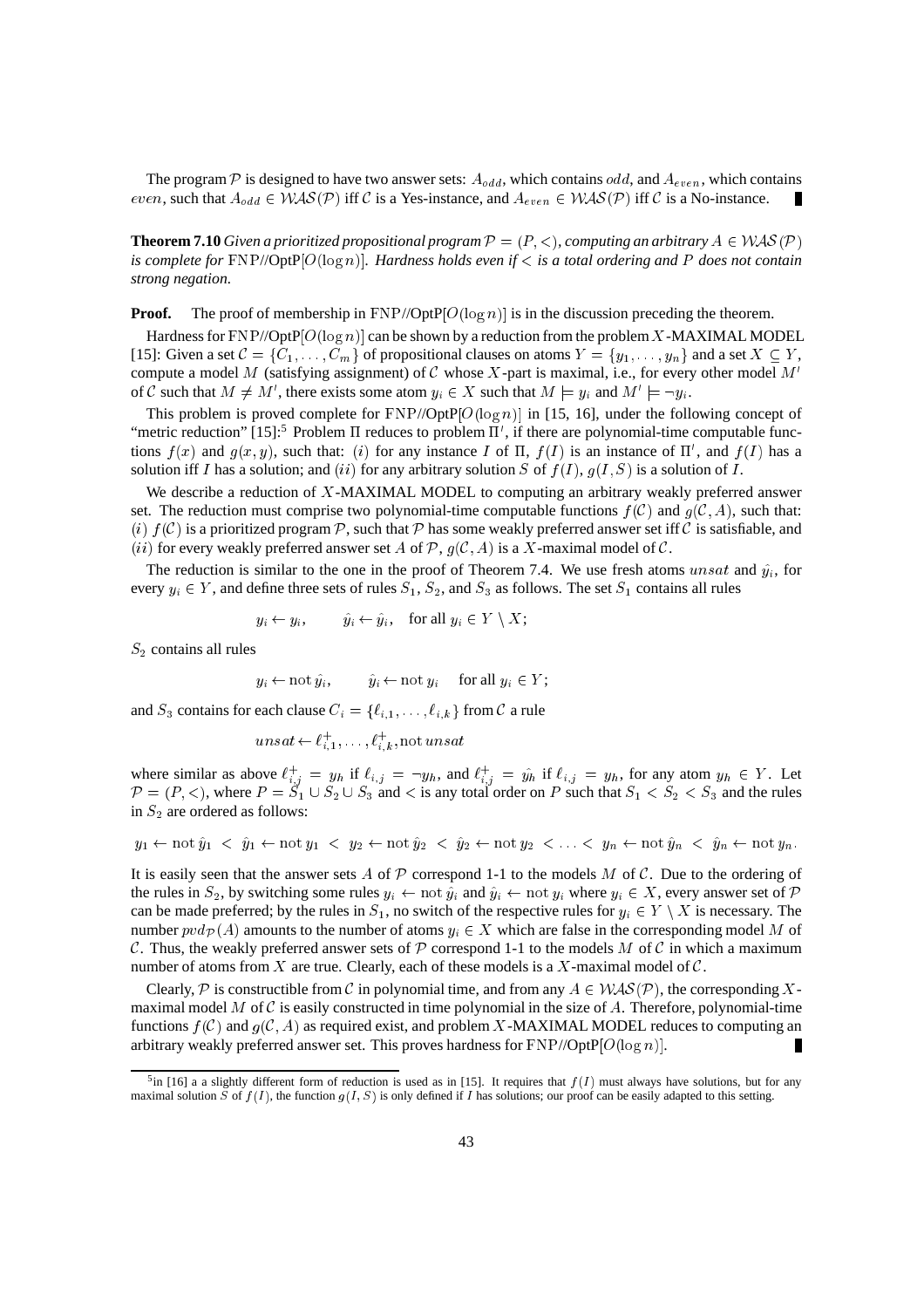**Theorem 7.11** *Deciding, given a finite prioritized propositional program*  $P = (P, \leq)$  *and a literal L, whether*  $\mathcal{P} \models_w L$  *is*  $P^{NP}[O(\log n)]$ *-complete. Hardness for*  $P^{NP}[O(\log n)]$  *holds even if*  $\lt$  *is a total order and* P *does not have strong negation.*

**Proof.** The problem  $P \models_w L$  can be solved in polynomial time with  $O(\log |P|)$  many NP oracle calls: first compute  $pvd(\mathcal{P})$  and then query the NP oracle whether some answer set A with  $pvd_{\mathcal{P}}(A) < pvd(\mathcal{P})$ exists such that  $L \notin A$ . The oracle is in NP, since a proper  $\mathcal{P}' = (P, \langle \cdot \rangle \in \mathcal{FP}(\mathcal{P}),$  a total ordering  $\langle \cdot \rangle$ , and set of literals A such that  $A \in PAS(P, \langle' \rangle)$ ,  $L \notin A$ , and  $d(\langle', \langle'' \rangle) \leq pvd(P)$  can be guessed and checked in polynomial time (cf. proof of Proposition 7.8). Hence, the problem is in  $P^{NP}[O(\log n)]$ .

The hardness part follows from the reduction in the proof of Theorem 7.10 and the following lemma: Given a set  $\mathcal{C} = \{C_1, \ldots, C_m\}$  of propositional clauses on atoms Y, a set  $X \subseteq Y$ , and an atom A, deciding whether A is true in all X-maximum models of C is  $\Delta_2^p[O(\log n)]$ -complete, where a model M is X-maximum, if it has largest possible X-part, i.e.,  $|M \cap X| \geq |M' \cap X|$  for all other models  $M'$  of C. The weakly preferred answer sets of the prioritized program  $P$  constructed in the proof of Theorem 7.10 correspond 1-1 to the X-maximum models of C in the obvious way; this implies  $P^{\text{NP}}[O(\log n)]$ -hardness of weak inference under the asserted restriction. Ш

## **References**

- [1] C. Alchourrón, P. Gärdenfors, and D. Makinson. On the Logic of Theory Change: Partial Meet Contraction and Revision Functions. *Journal of Symbolic Logic*, 50:510–530, 1985.
- [2] A. Analyti and S. Pramanik. Reliable semantics for extended logic programs with rule prioritization. *Journal of Logic and Computation*, pp. 303–324, 1995.
- [3] F. Baader and B. Hollunder. Priorities on Defaults with Prerequisite and their Application in Treating Specificity in Terminological Default Logic. *Journal of Automated Reasoning*, 15:41–68, 1995.
- [4] C. Baral and M. Gelfond. Logic Programming and Knowledge Representation. *Journal of Logic Programming*, 19/20:73–148, 1994.
- [5] R. Ben-Eliyahu and R. Dechter. Propositional Semantics for Disjunctive Logic Programs. *Annals of Mathematics and Artificial Intelligence*, 12:53–87, 1994.
- [6] S. Benferhat, C. Cayrol, D. Dubois, J. Lang, and H. Prade. Inconsistency Management and Prioritized Syntax-Based Entailment. *Proc. 13th International Joint Conference on Artificial Intelligence (IJCAI-93)*, pp. 640–645. Morgan Kaufman, 1993.
- [7] N. Bidoit and C. Froidevaux. General Logic Databases and Programs: Default Semantics and Stratification. *Information and Computation*, 19:15–54, 1991.
- [8] G. Brewka. Adding Priorities and Specificity to Default Logic. In *Proc. JELIA '94*, LNAI 838, pp. 247–260. Springer, 1994.
- [9] G. Brewka. Well-Founded Semantics for Extended Logic Programs with Dynamic Preferences. *Journal of Artificial Intelligence Research*, 4:19–36, 1996.
- [10] G. Brewka and T. Eiter. Prioritizing Default Logic: Abridged Report. In *Festschrift on the occasion of Prof.Dr. W. Bibel's 60th birthday*. Kluwer, 1999. To appear.
- [11] G. Brewka and T. Eiter. Preferred Answer Sets for Extended Logic Programs. Technical Report INFSYS RR-1843- 99-06, Institut für Informationssysteme, Technische Universität Wien, A-1040 Vienna, Austria, February 1999.
- [12] F. Buccafurri, N. Leone, and P. Rullo. Stable Models and their Computation for Logic Programming with Inheritance and True Negation. *Journal of Logic Programming*, 27(1):5–43, 1996.
- [13] F. Buccafurri, N. Leone, and P. Rullo. Strong and Weak Constraints in Disjunctive Datalog. In *Proc. 4th International Conference on Logic Programming and Nonmonotonic Reasoning (LPNMR-97)*, LNCS 1265, pp. 2–17. Springer, 1997.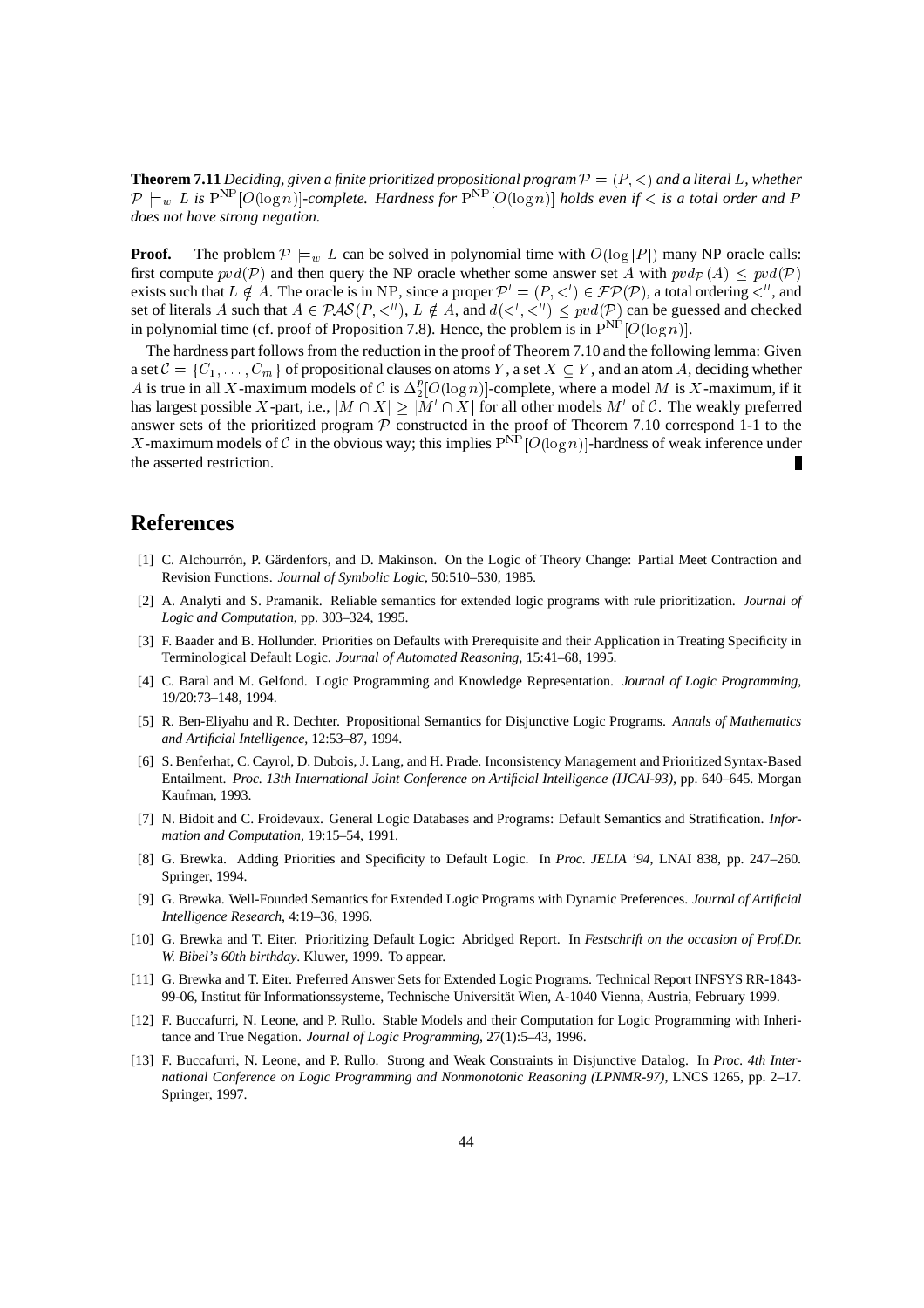- [14] F. Buccafurri, N. Leone, and P. Rullo. Semantics and Expressiveness of Disjunctive Ordered Logic. *Annals of Mathematics and Artificial Intelligence*, 1999. To appear. Abstract in Proc. KR-98.
- [15] Z.-Z. Chen and S. Toda. The Complexity of Selecting Maximal Solutions. In *Proc. 8th IEEE Structure in Complexity Theory Conference*, pp. 313–325, 1993.
- [16] Z.-Z. Chen and S. Toda. The Complexity of Selecting Maximal Solutions. *Information and Computation*, 119:231– 239, 1995.
- [17] E. Dantsin, T. Eiter, G. Gottlob, and A. Voronkov. Complexity and Expressive Power of Logic Programming. In *Proc. Twelth IEEE International Conference on Computational Complexity (CCC '97)*, pp. 82–101, 1997.
- [18] J. Delgrande and T. Schaub. Compiling Reasoning With and About Preferences into Default Logic. In *Proc. IJCAI '97*, pp. 168–174, 1997.
- [19] J. Dix. A Classification Theory of Semantics of Normal Logic Programs: Strong Properties. *Fundamenta Informaticae*, 22:227–255, 1995.
- [20] J. Dix. A Classification Theory of Semantics of Normal Logic Programs: Weak Properties. *Fundamenta Informaticae*, 22:257–288, 1995.
- [21] P. Dung. An Argumentation Semantics for Logic Programming with Explicit Negation. In *Proc. ICLP-93*, pp. 616–630. MIT Press, 1993.
- [22] T. Eiter and G. Gottlob. On the Computational Cost of Disjunctive Logic Programming: Propositional Case. *Annals of Mathematics and Artificial Intelligence*, 15(3/4):289–323, 1995.
- [23] T. Eiter and G. Gottlob. The Complexity of Logic-Based Abduction. *Journal of the ACM*, 42(1):3–42, 1995.
- [24] T. Eiter, G. Gottlob, and H. Mannila. Disjunctive Datalog. *ACM Trans. on Database Systems*, 22(3):364–417, 1997.
- [25] T. Eiter, N. Leone, C. Mateis, G. Pfeifer, and F. Scarcello. A Deductive System for Non-Monotonic Reasoning. In *Proc. LPNMR-97*, LNCS 1265, pp. 364–375. Springer, 1997.
- [26] T. Eiter, N. Leone, C. Mateis, G. Pfeifer, and F. Scarcello. The KR System dlv: Progress Report, Comparisons, and Benchmarks. In A. Cohn, L. Schubert, and S. Shapiro, editors, *Proc. Sixth International Conference on Principles of Knowledge Representation and Reasoning (KR-98)*, pp. 406–417, June 2–4 1998.
- [27] D. Gabbay, E. Laenens, and D. Vermeir. Credulous vs. Sceptical Semantics for OrderedLogic Programs. In *Proc. KR-92*, pp. 208–217, 1992.
- [28] M. Gelfond. Logic Programming and Reasoning with Incomplete Information. *Annals of Mathematics and Artificial Intelligence*, 12:89–116, 1994.
- [29] M. Gelfond and V. Lifschitz. The Stable Model Semantics for Logic Programming. In *Logic Programming: Proc. Fifth Intl Conference and Symposium*, pp. 1070–1080, Cambridge, Mass., 1988. MIT Press.
- [30] M. Gelfond and V. Lifschitz. Classical Negation in Logic Programs and Disjunctive Databases. *New Generation Computing*, 9:365–385, 1991.
- [31] M. Gelfond, H. Przymusinska, and T. Przymusinski. On the Relationship Between Circumscription and Negation as Failure. *Artificial Intelligence*, 38:75–94, 1989.
- [32] M. Gelfond and T. Son. Reasoning with Prioritized Defaults. In *Selected Papers presented at the Workshop on Logic Programming and Knowledge Representation (LPKR '97), Port Jefferson*, LNAI 1471, pp. 164–223. Springer, 1998.
- [33] G. Gottlob, N. Leone, and H. Veith. Succinctness as a Source of Complexity in Logical Formalisms. *Annals of Pure and Applied Logic*, 1999. To appear. Preliminary abstract 'Second-Order Logic and the Weak Exponential Hierarchies' in Proc. MFCS '95, LNCS 969, pp. 66–81, Springer 1995.
- [34] J. Horty. Some Direct Theories of Nonmonotonic Inheritance. In D. Gabbay, C. Hogger, and J. Robinson, editors, *Handbook of Logic in Artificial Intelligence and Logic Programming*, vol. III, pp. 111–187. Clarendon Press, Oxford, 1994.
- [35] D. S. Johnson. A Catalog of Complexity Classes. In J. van Leeuwen, editor, *Handbook of Theoretical Computer Science*, vol. A, chapter 2. Elsevier, 1990.
- [36] H. Katsuno and A. O. Mendelzon. Propositional Knowledge Base Revision and Minimal Change. *Artificial Intelligence*, 52:253–294, 1991.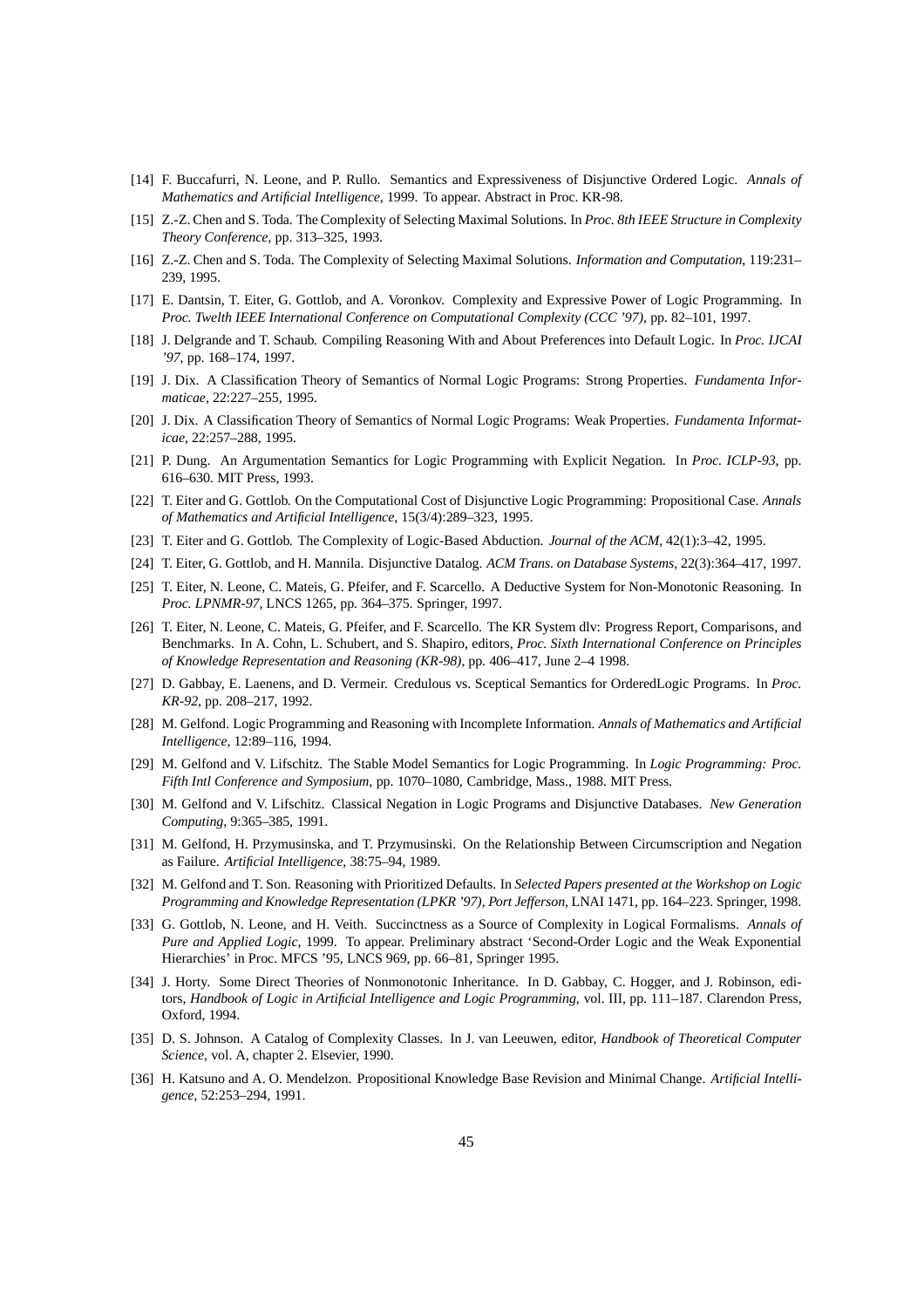- [37] K. Konolige. Hierarchic Autoepistemic Theories for Nonmonotonic Reasoning. In *Proc. AAAI '88*, 1988.
- [38] R. Kowalski and F.Sadri. Logic Programs with Exceptions. *New Generation Computing*, 9:387–400, 1991.
- [39] S. Kraus, D. Lehmann, and M. Magidor. Nonmonotonic Reasoning, Preferential Models, and Cumulative Logics. *Artificial Intelligence*, 44:167–207, 1990.
- [40] E. Laenens and D. Vermeir. A Fixpoint Semantics for Ordered Logic. *Journal of Logic and Computation*, 1:159– 185, 1990.
- [41] N. Leone, P. Rullo, A. Mecchia, and G. Rossi. A Deductive Environment for Dealing with Objects and Non-Monotonic Reasoning. *IEEE Transactions on Knowledge and Data Engineering*, 9(4):539–558, 1997.
- [42] J. Lloyd. *Foundations of Logic Programming*. Springer, Berlin, 1984, 1987.
- [43] J. Lobo and C. Uzc´ategui. Abductive Consequence Relations. *Artificial Intelligence*, 89(1/2):149–171, 1997.
- [44] W. Marek, A. Nerode, and J. Remmel. A Theory of Nonmonotonic Rule Systems II. *Annals of Mathematics and Artificial Intelligence*, 5:229–264, 1992.
- [45] W. Marek, A. Nerode, and J. Remmel. The Stable Models of a Predicate Logic Program. *Journal of Logic Programming*, 21(3):129–153, 1994.
- [46] W. Marek and M. Truszczyński. Autoepistemic Logic. *Journal of the ACM*, 38(3):588-619, 1991.
- [47] W. Marek and M. Truszczyński. Computing Intersection of Autoepistemic Expansions. In A. Nerode, W. Marek, and V. Subrahmanian, editors, *Proc. LPNMR-91*, pp. 37–50. MIT Press, 1991.
- [48] W. Marek and M. Truszczyński. *Nonmonotonic Logics Context-Dependent Reasoning*. Springer, 1993.
- [49] B. Nebel. How Hard is it to Revise a Belief Base ? In D. Dubois and H. Prade, editors, *Handbook on Defeasible Reasoning and Uncertainty Management Systems*, vol. III, pp. 77–145. Kluwer Academic, 1998.
- [50] D. Nute. A Non-Monotonic Logic Based on Conditional Logic. Technical Report TR 01–0007, Artificial Intelligence Programs, The University of Georgia, 1985.
- [51] D. Nute. General and Special Defeasible Logic. In *Proc. Tübingen Workshop on Semantic Nets and Nonmonotonic Reasoning*, 1989.
- [52] D. Nute. Defeasible Logic. In D. Gabbay, C. Hogger, and J. Robinson, editors, *Handbook of Logic in Artificial Intelligence and Logic Programming*, vol. III, pp. 353–395. Clarendon Press, Oxford, 1994.
- [53] C. H. Papadimitriou. *Computational Complexity*. Addison-Wesley, 1994.
- [54] D. Poole. On the Comparison of Theories: Preferring the Most Specific Explanation. In *Proc. IJCAI '85*, 1985.
- [55] D. Poole. A Logical Framework for Default Reasoning. *Artificial Intelligence*, 36:27–47, 1988.
- [56] S. Pradhan and J. Minker. Combining Datalog Databases Using Priorities. *International Journal of Cooperative Intelligent Systems*, 1996.
- [57] H. Prakken. *Logical Tools for Modelling Legal Argument*. Dissertation, Vrije Universiteit Amsterdam, 1993.
- [58] H. Prakken and G. Sartor. Argument-based Logic Programming with Defeasible Priorities. *Journal of Applied Non-Classical Logics*, 7:25–75, 1997.
- [59] T. Przymusinski. Stable Semantics for Disjunctive Programs. *New Generation Computing*, 9:401–424, 1991.
- [60] R. Reiter. A Logic for Default Reasoning. *Artificial Intelligence*, 13:81–132, 1980.
- [61] J. Rintanen. On Specificity in Default Logic. In *Proc. IJCAI '95*, pp. 1474–1479. AAAI Press, 1995.
- [62] J. Rintanen. Lexicographic Priorities in Default Logic. *Artificial Intelligence*, 106:221–265, 1998.
- [63] C. Sakama and K. Inoue. Representing Priorities in Logic Programs. In *Proc. IJCSLP-96*, pp. 82–96, Bonn, Germany, 1996. MIT-Press.
- [64] J. Schlipf. Complexity and Undecidability Results in Logic Programming. *Annals of Mathematics and Artificial Intelligence*, 15(3/4):257–288, 1995.
- [65] J. Schlipf. The Expressive Powers of Logic Programming Semantics. *Journal of Computer and System Sciences*, 51(1):64–86, 1995. Abstract in Proc. PODS 90, pp. 196–204.